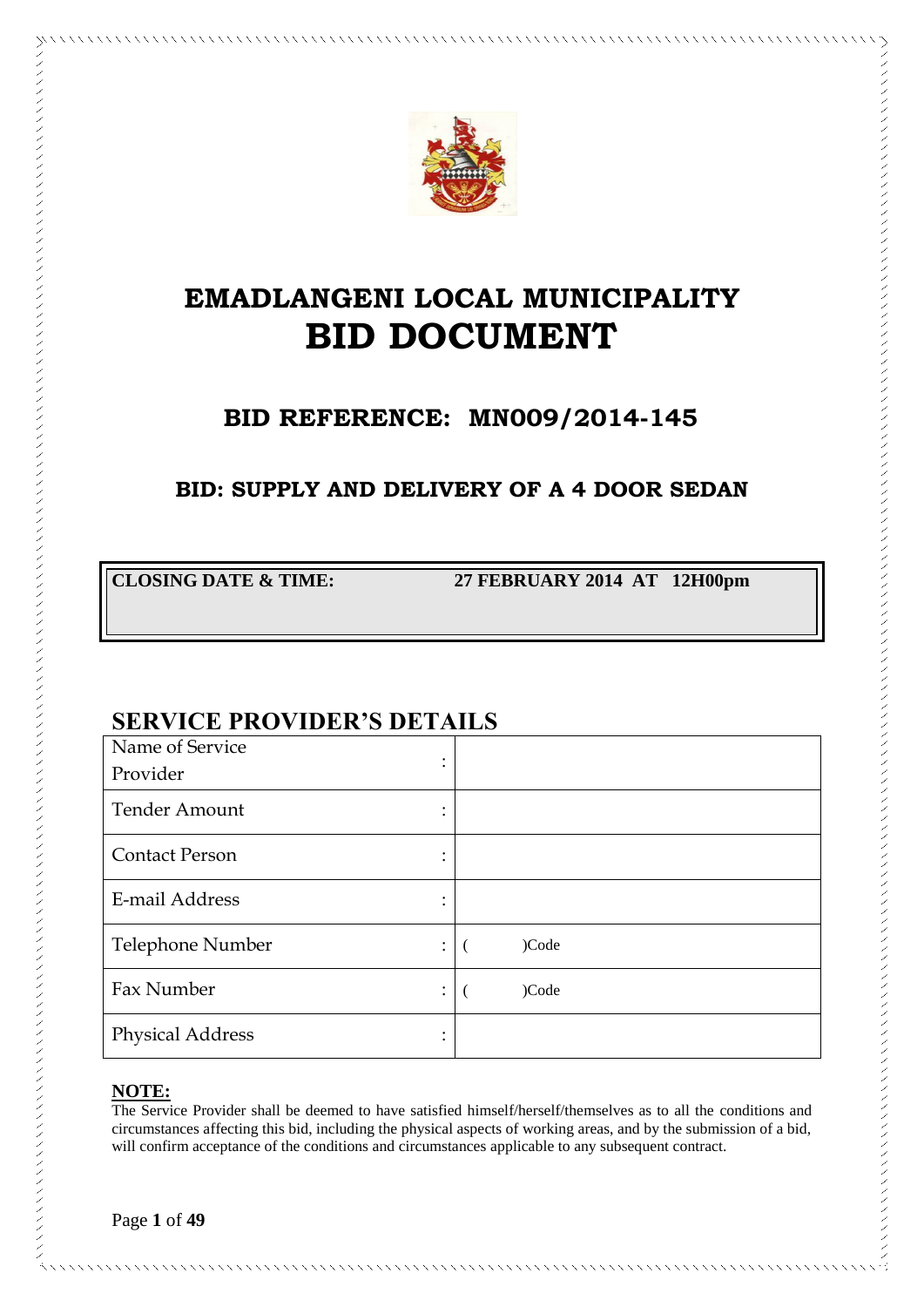**MBD 1**

#### **SECTION A**

### **INVITATION TO BID**

### YOU ARE HEREBY INVITED TO BID FOR REQUIREMENTS OF THE **EMADLANGENI MUNICIPALITY**

BID NUMBER: MN12/2014-15 CLOSING DATE: 27/02/2015 CLOSING TIME: 12:00 (The post is cleared at 11:00pm noon in terms of posted bids)

DESCRIPTION: SUPPLY AND DELIVERY OF A 4 DOOR SEDAN

**The successful bidder will be required to fill in and sign a written Contract Form (MBD 7).**

BID DOCUMENTS MAY BE POSTED TO:

PO Box 11 Utrecht 2980

OR

DEPOSITED IN THE BID BOX SITUATED AT *(STREET ADDRESS)*

34 Voor Street Utrecht 2980

**Bidders should ensure that bids are delivered timeously to the correct address. If the bid is late, it will not be accepted for consideration.**

The bid box is generally open from 07:30-16:15 Mon-Thurs and 07:30-15:00 on Fridays

#### **ALL BIDS MUST BE SUBMITTED ON THE OFFICIAL FORMS – (NOT TO BE RE-TYPED)**

THIS BID IS SUBJECT TO THE PREFERENTIAL PROCUREMENT POLICY FRAMEWORK ACT AND THE PREFERENTIAL PROCUREMENT REGULATIONS, 2011, THE GENERAL CONDITIONS OF CONTRACT (GCC) AND, IF APPLICABLE, ANY OTHER SPECIAL CONDITIONS OF CONTRACT

**NB: NO BIDS WILL BE CONSIDERED FROM PERSONS IN THE SERVICE OF THE STATE (as defined in Regulation 1 of the Local Government: Municipal Supply Chain Management Regulations)**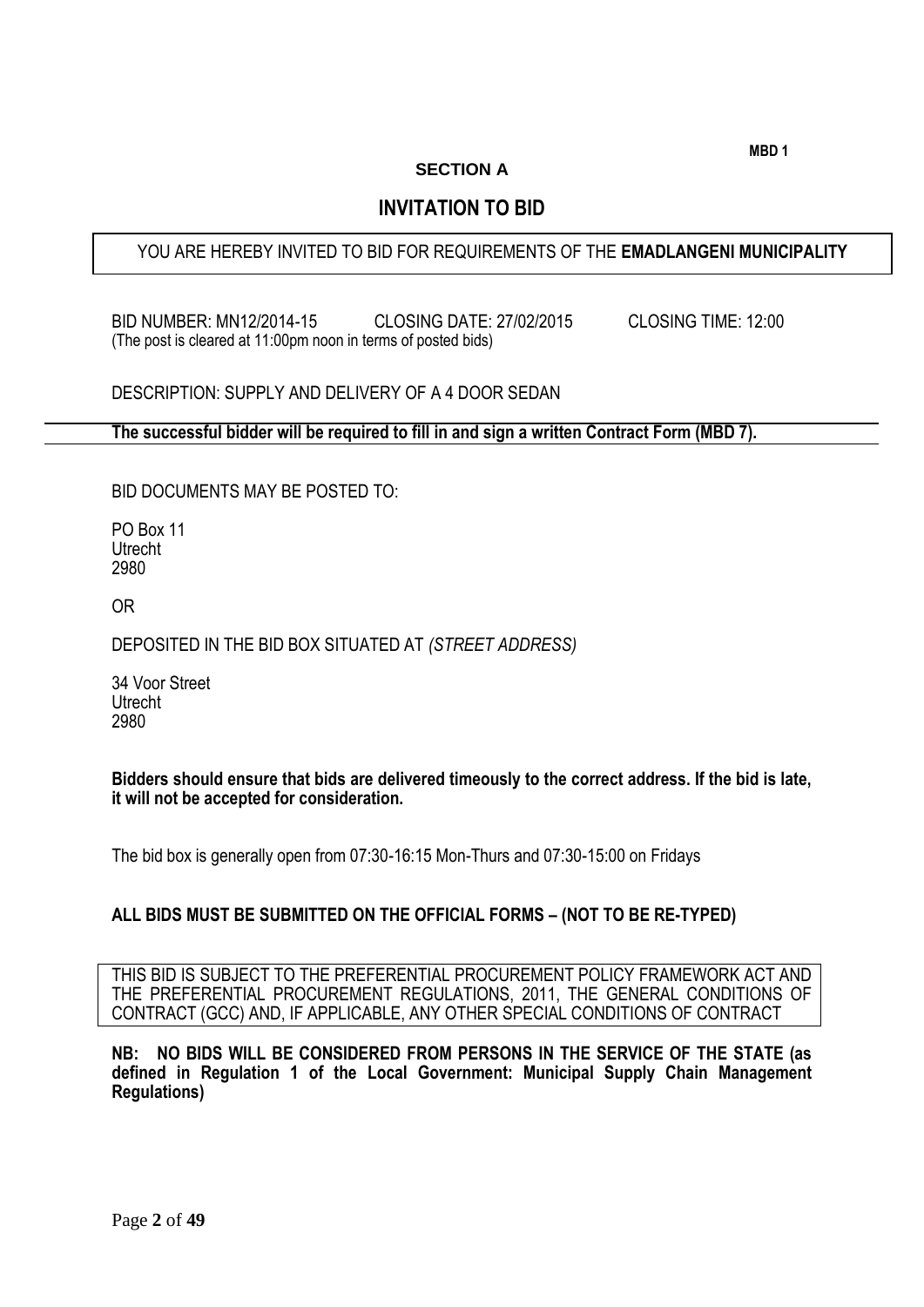#### THE FOLLOWING PARTICULARS MUST BE FURNISHED **(FAILURE TO DO SO MAY RESULT IN YOUR BID BEING DISQUALIFIED)**

| POSTAL ADDRESS                                                                                                             |  |  |                                                                                          |
|----------------------------------------------------------------------------------------------------------------------------|--|--|------------------------------------------------------------------------------------------|
|                                                                                                                            |  |  |                                                                                          |
| STREET ADDRESS                                                                                                             |  |  |                                                                                          |
|                                                                                                                            |  |  |                                                                                          |
| <b>CELLPHONE NUMBER</b>                                                                                                    |  |  |                                                                                          |
| <b>FACSIMILE NUMBER</b>                                                                                                    |  |  |                                                                                          |
|                                                                                                                            |  |  |                                                                                          |
| <b>VAT REGISTRATION</b>                                                                                                    |  |  |                                                                                          |
| HAS AN ORIGINAL AND VALID TAX CLEARANCE CERTIFICATE BEENATTACHED? (MBD 2)<br>YES/NO                                        |  |  |                                                                                          |
| HAS A B-BBEE STATUS LEVEL VERIFICATION CERTIFICATE BEEN SUBMITTED? (MBD 6.1)<br>YES/NO                                     |  |  |                                                                                          |
| (A B-BBEE STATUS LEVEL VERIFICATION CERTIFICATE MUST BE SUBMITTED IN ORDER TO QUALIFY FOR<br>PREFERENCE POINTS FOR B-BBEE) |  |  |                                                                                          |
| ARE YOU THE ACCREDITED REPRESENTATIVE<br>IN SOUTH AFRICA FOR THE GOODS/SERVICES/WORKS OFFERED?                             |  |  | YES/NO                                                                                   |
| <b>ENCLOSE PROOF)</b>                                                                                                      |  |  | (IF YES                                                                                  |
|                                                                                                                            |  |  |                                                                                          |
|                                                                                                                            |  |  |                                                                                          |
| CAPACITY UNDER WHICH THIS BID IS                                                                                           |  |  |                                                                                          |
| TOTAL BID PRICE OFFERED IN WORDS                                                                                           |  |  |                                                                                          |
|                                                                                                                            |  |  |                                                                                          |
|                                                                                                                            |  |  |                                                                                          |
|                                                                                                                            |  |  | ANY ENQUIRIES REGARDING THE BIDDING PROCEDURE/ TECHNICAL INFORMATION MAY BE DIRECTED TO: |

### **Municipality:EMADLANGENI MUNICIPALITY**

**Department**: **SCM OFFICE**

**Tel:034 331 3041**

**Fax: 034 331 4312**

#### **EMADLANGENI MUNICIPALITY**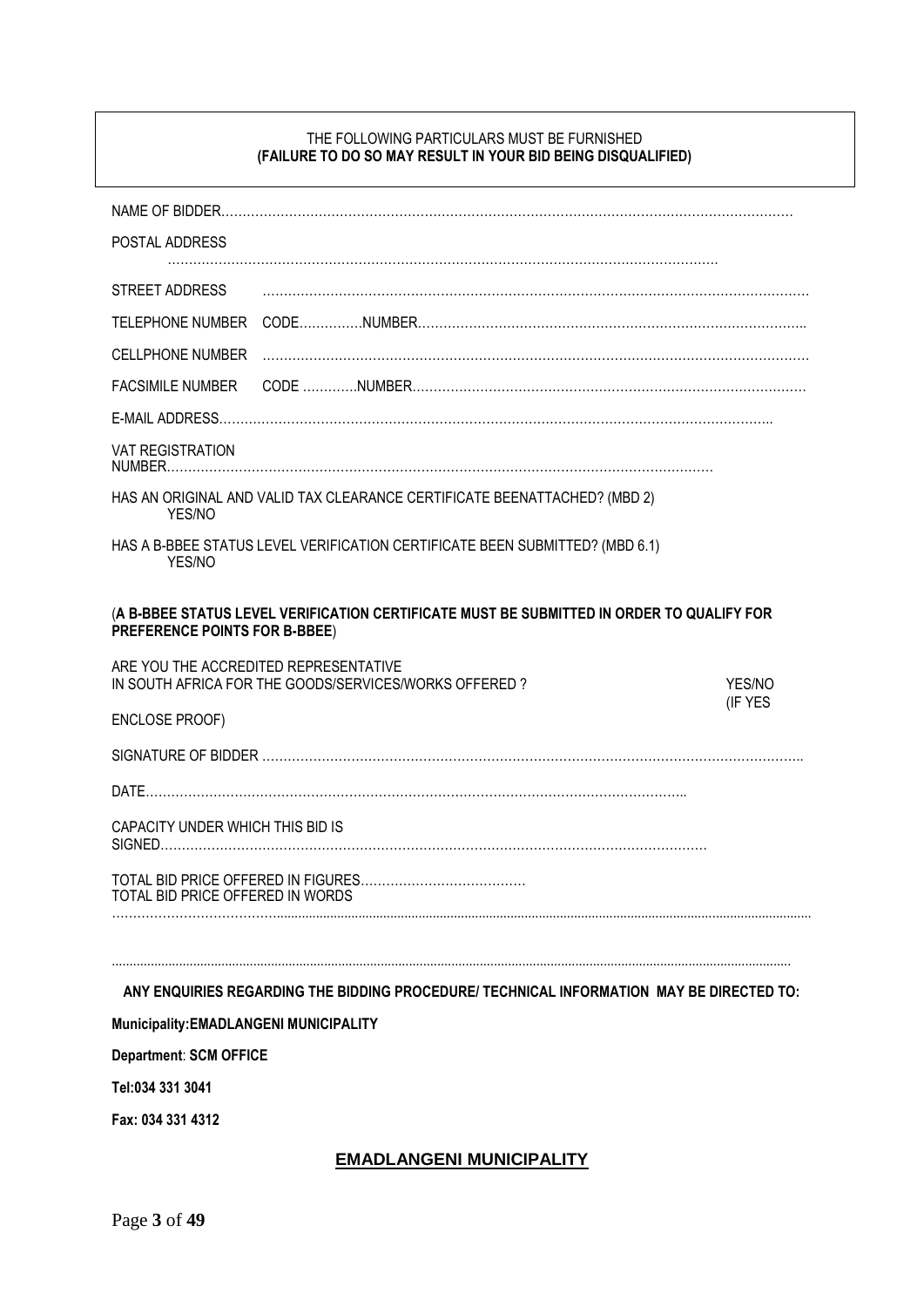### **RESPONSIVENESS AND EVALUATION CRITERIA**

#### **1. RESPONSIVENESS CRITERIA**

#### **The Emadlangeni Municipality may not consider any Bid unless it meets the following responsiveness criteria:**

The Bid must be properly received in a sealed envelope clearly indicating the description of the service and the Bid number for which the Bid is submitted.

The Bid must be deposited in the relevant Bid box as indicated on the notice of the Bids invitation on or before the closing date and time of the Bid.

An original Valid Tax Clearance Certificate must be submitted with the Bid on or before the closing time and date of the Bid and the bidder's name is the name of the taxpayer as reflected on the Tax Clearance Certificate issued by the South African Revenue Services.

Bid forms must be completed in full and each page of the Bid initialled.

An original and valid B-BBEE Status Level Verification Certificate or certified copy has been attached to this tender document in order to substantiate the B-BBEE rating claims.

A Joint Venture Agreement, where applicable, which has been properly signed by all parties must be submitted.

Proof of payment of municipal rates and taxes must be submitted.

The bid must comply with the requirements of the Bid and technical specifications.

The bid must adhere to Pricing Instructions where the pricing schedule should be completed correctly and ensure that it is signed, witnessed and dated.

The bidder must have financial ability to execute the contract.

The bid must comply in full and observe the requirements of the Notice to Bidders.

#### **2. EVALUATION OF BIDS**

All Bids received shall be evaluated in terms of the Supply Chain Management Regulations, Emadlangeni Municipality's Supply Chain Management Policy, the Preferential Procurement Policy Framework Act, and other applicable legislations.

The Council reserves the right to accept all, some, or none of the Bids submitted  $-$  either wholly or in part – and it is not obliged to accept the lowest Bid.

**By submitting this Bid, the bidder authorises the Council or its delegate(s) to carry out any investigation deemed necessary to verify the correctness of the statements and documents submitted and that such documents reasonably reflect the ability of the Bidder to provide the goods and services required by the Council.**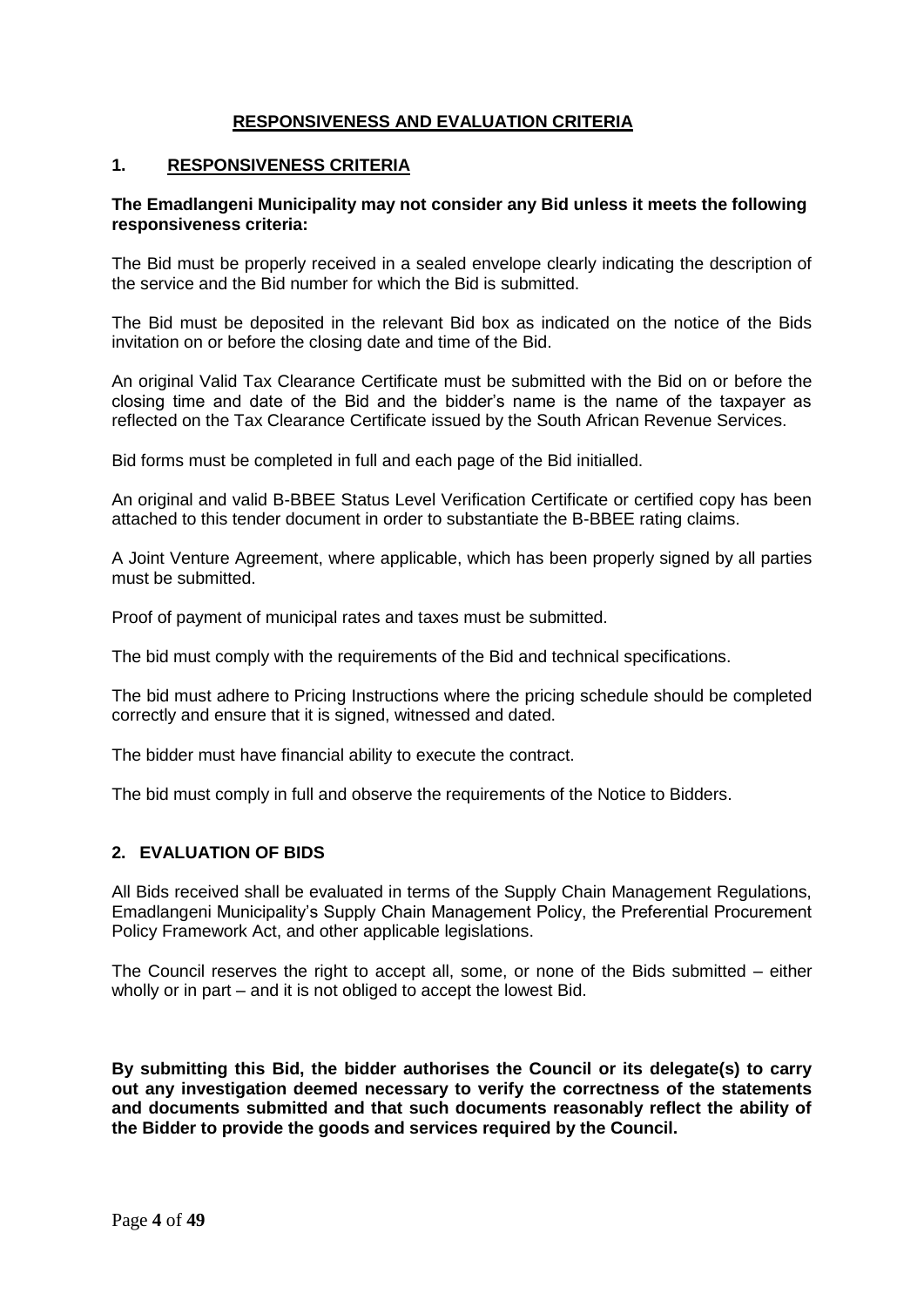#### **PLEASE NOTE**

#### **1. The Municipal Manager may cancel a contract awarded to a person if:**

- a) The person committed a corrupt or fraudulent act during the procurement process or in the execution of the contract, or
- b) An official or other role player committed any corrupt or fraudulent act during the procurement process or in the execution of the contract that benefited that person.

#### **2. The Municipal Manager may reject the Bid or quote of any person if that person or any of its directors has:**

- a) Failed to pay municipal rates and taxes or municipal service charges and such rates, taxes and charges are in arrears for more than three months;
- b) Failed, during the last five years, to perform satisfactorily on a previous contract with The Emadlangeni Municipality or any other organ of State after written notice was given to that Bidder that performance was unsatisfactory;
- c) Abused the supply chain management system of the Municipality or have committed any improper conduct in relation to this system;
- d) Been convicted of fraud or corruption during the past five years;
- e) Wilfully neglected, reneged on or failed to comply with any government, municipal or other public sector contract during the past five years; or
- f) Been listed in the Register for Tender Defaulters in terms of section 29 of the Prevention and Combating of Corrupt Activities Act (No. 12 of 2004) or has been listed on National Treasury's database as a person prohibited from doing business with public sector.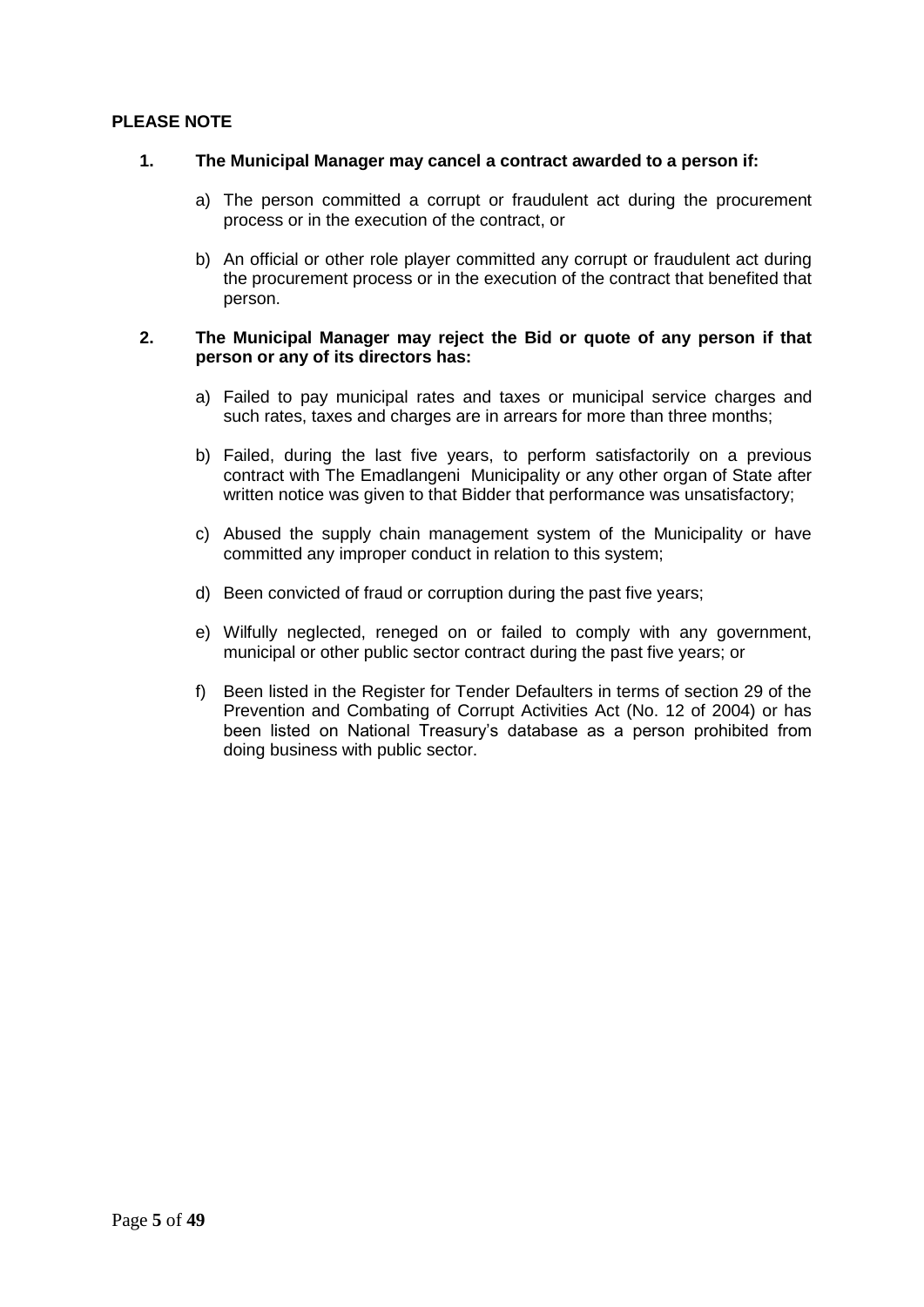#### **SECTION B**

#### **SPECIAL INSTRUCTIONS AND NOTICES TO BIDDERS REGARDING THE COMPLETION OF BIDDING FORMS**

PLEASE NOTE THAT THIS BID IS SUBJECT TOMUNICIPAL SUPPLY CHAIN MANAGEMENT POLICYLOCAL GOVERNMENT: MUNICIPAL FINANCE MANAGEMENT ACT, 2003, THE PREFERENTIAL PROCURMENENT POLICY FRAMEWORK ACT AND THE GENERAL CONDITIONS OF CONTRACT.

- Unless inconsistent with or expressly indicated otherwise by the context, the singular shall include the plural and vice versa and with words importing the masculine gender shall include the feminine and the neuter.
- Under no circumstances whatsoever may the bid forms be retyped or redrafted. Photocopies of the original bid documentation may be used, but an original signature must appear on such photocopies.
- The bidder is advised to check the number of pages and to satisfy himself that none are missing or duplicated.
- Bids submitted must be complete in all respects.
- Bids shall be lodged at the address indicated not later than the closing time specified for their receipt, and in accordance with the directives in the bid documents.
- Each bid shall be addressed in accordance with the directives in the bid documents and shall be lodged in a separate sealed envelope, with the name and address of the bidder, the bid number and closing date indicated on the envelope. The envelope shall not contain documents relating to any bid other than that shown on the envelope. If this provision is not complied with, such bids may be rejected as being invalid.
- All bids received in sealed envelopes with the relevant bid numbers on the envelopes are kept unopened in safe custody until the closing time of the bids. Where, however, a bid is received open, it shall be sealed. If it is received without a bid number on the envelope, it shall be opened, the bid number ascertained, the envelope sealed and the bid number written on the envelope.
- A specific box is provided for the receipt of bids, and no bid found in any other box or elsewhere subsequent to the closing date and time of bid will be considered.
- No bid sent through the post will be considered if it is received after the closing date and time stipulated in the bid documentation, and proof of posting will not be accepted as proof of delivery.
- No bid submitted by telefax, telegraphic or other electronic means will be considered.
- Bidding documents must not be included in packages containing samples. Such bids may be rejected as being invalid.
- Any alteration made by the bidder must be initialed.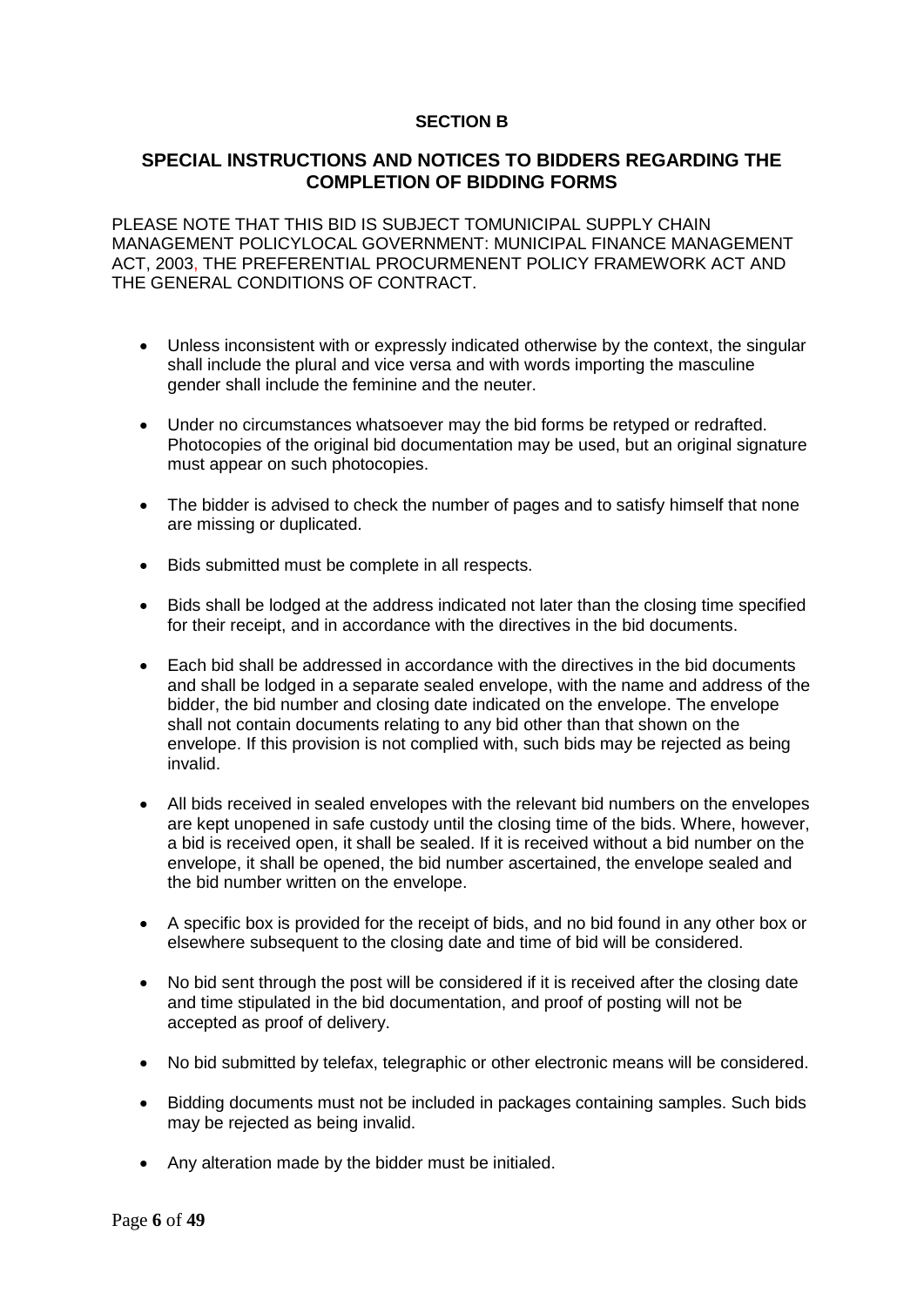- Use of correcting fluid is prohibited
- Bids will be opened in public as soon as practicable after the closing time of bid.
- Where practical, prices are made public at the time of opening bids.
- If it is desired to make more than one offer against any individual item, such offers should be given on a photocopy of the page in question. Clear indication thereof must be stated on the schedules attached.
- All quotations to be inclusive of V.A.T. or qualified as a "Non Vendor".
- If a product are specified on the contract document, any other product that are equally approved can be used but should be stated in writing on the quotation, accompanied by all relevant specifications and guarantees.
- The successful bidder may not cede or transfer any rights and/or claims in respect of moneys payable or which may become payable under this contract. No such session or delegation will be acknowledged.
- Each Bidder must satisfy himself that his set of document is complete. No responsibility for any discrepancy or obscurity will be accepted.
- The bid will remain valid for a period of ninety (90) days from the closing date of the bid.
- All entries made in the tender documents must be made in BLACK INK.
- The successful bidder will supply the protective clothing to the Municipality from the receipt of the first official order/ appointment letter and prices offered on the quotation will be applicable until this date.
- The successful bidder will be expected to deliver all goods within7 days of receipt of official order/ appointment letter
- No payments for orders shall be made if a valid and original tax invoice is not submitted to the municipality.
- Payment shall be made within 30 days of receipt of an original tax invoice.

#### **Requirements / Attachments**

 A **B-BBEE** status level verification certificate must be submitted in order to qualify for preference points for B-BBEE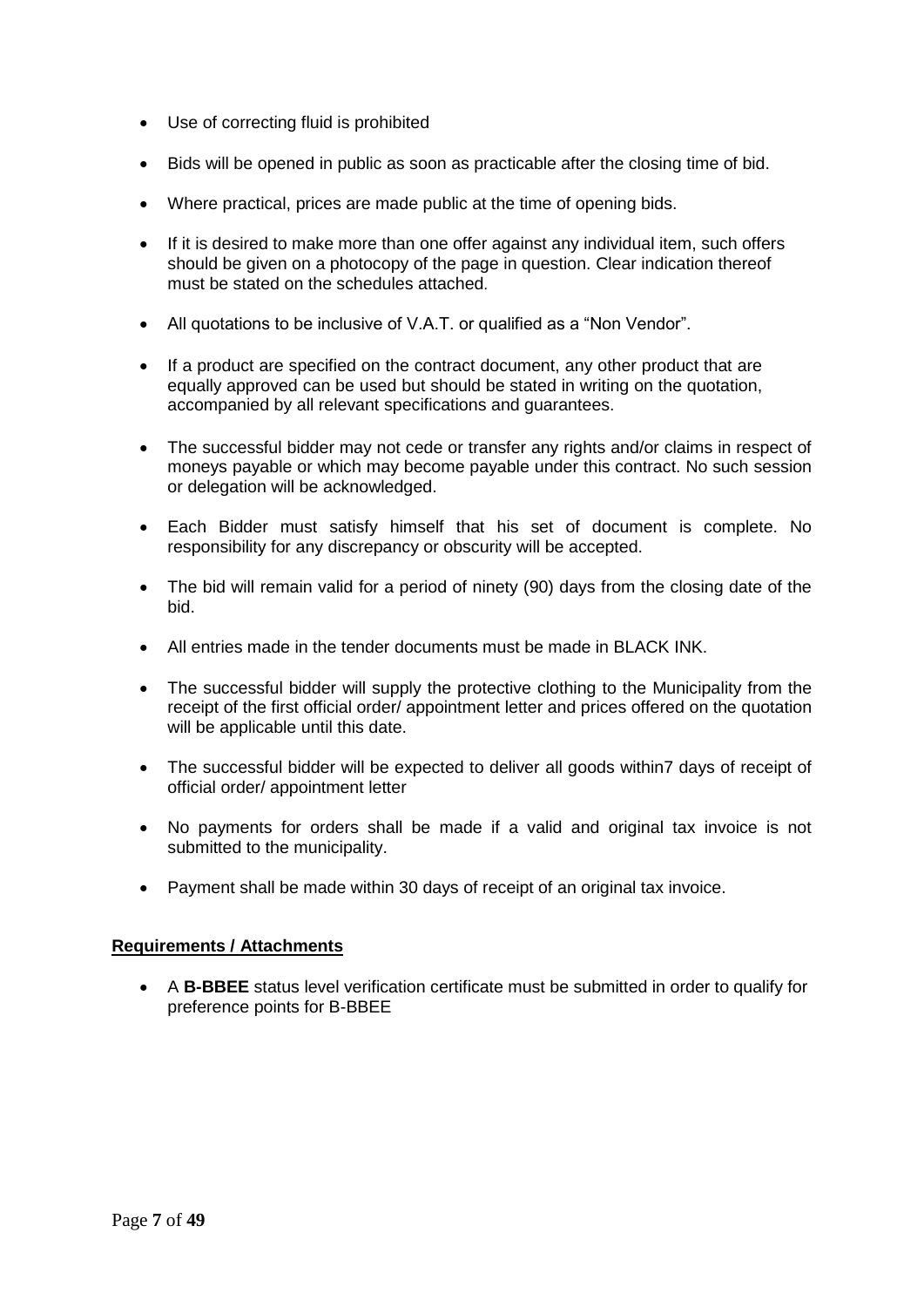### **SECTION C**

### **REGISTRATION ON THE MUNICIPAL SUPPLIERS DATABASE**

- 1. In terms of the Supply Chain Management Policy, all suppliers of goods and services to the Municipality are required to register on the Municipal Suppliers Database.
- 2. If a business is registered on the Database and it is found subsequently that false or incorrect information has been supplied, then the Municipality may, without prejudice to any other legal rights or remedies it may have to cancel a bid or a contract awarded to such supplier, and the supplier would become liable for any damages if a less favorable bid is accepted or less favorable arrangements are made.
- 3. **The same principles as set out in paragraph 2 above are applicable should the supplier fails to request updating of its information on the Suppliers Database, relating to changed particulars or circumstances.**
- 4. Application for registration must be submitted to the Municipality. IF THE SUPPLIER IS NOT REGISTERED AT THE CLOSING TIME OF BID, THE SUPPLIER IS REQUIRED TO SUBMIT A COPY OF THE REGISTRATION APPLICATION FORM, TOGETHER WITH THE BID DOCUMENTATION, TO THE RESPECTIVE DEPARTMENT INVITING BIDS.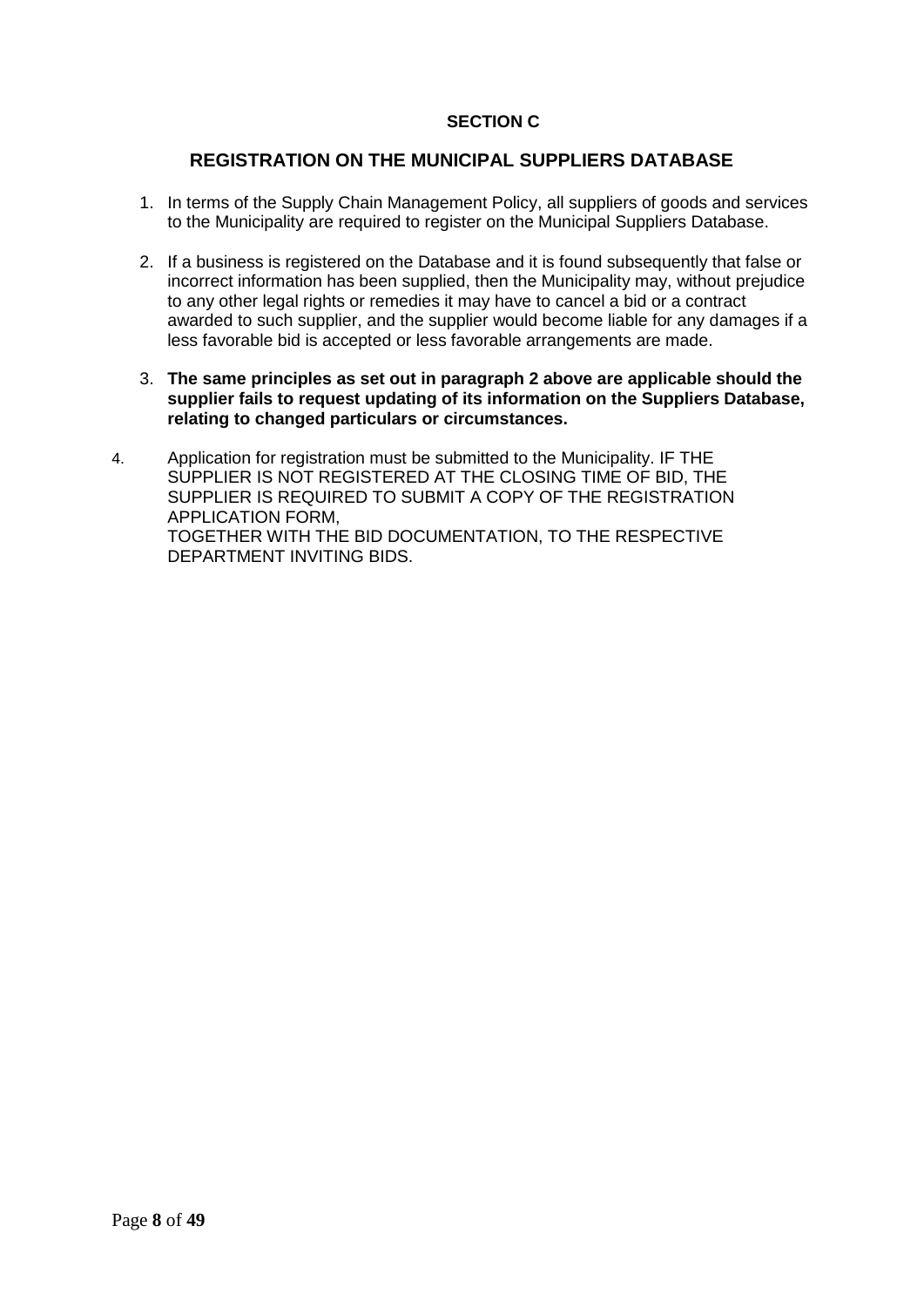#### **SECTION D**

#### **TAX CLEARANCE CERTIFICATE REQUIREMENTS**

**It is a condition of a bid that the taxes of the successful bidder must be in order, or that satisfactory arrangements have been made with South African Revenue Service (SARS) to meet the bidder's tax obligations.**

- 1. In order to meet this requirement, bidders are required to complete in full the attached Form TCC 001 "Application for a Tax Certificate" and submit it to any SARS branch office nationally. The Tax Clearance Certificate Requirements are also applicable to foreign Bidders/individuals who wish to submit bids.
- 2. SARS will then furnish the bidder with a Tax Clearance Certificate that will be valid for a period of 1 (one) year from the date of approval.
- 3. The original Tax Clearance Certificate must be submitted together with the bid. Failure to submit the original and valid Tax Clearance Certificate will result in the invalidation of the bid. Certified copies of the Tax Clearance Certificate will not be acceptable.
- 4. In bids where Consortia/Joint Ventures/Sub-contractors are involved, each party must submit a separate Tax Clearance Certificate.
- 5. Copies of TCC 001 "Application for a Tax Clearance Certificate" form are available from any SARS branch office nationally or on the website [www.sars.gov.za.](http://www.sars.gov.za/)
- 6. Applications for the Tax Clearance Certificates may also be made via eFiling. In order to use this provision, taxpayers will need to register with SARS as eFilers through the website [www.sars.gov.za.](http://www.sars.gov.za/)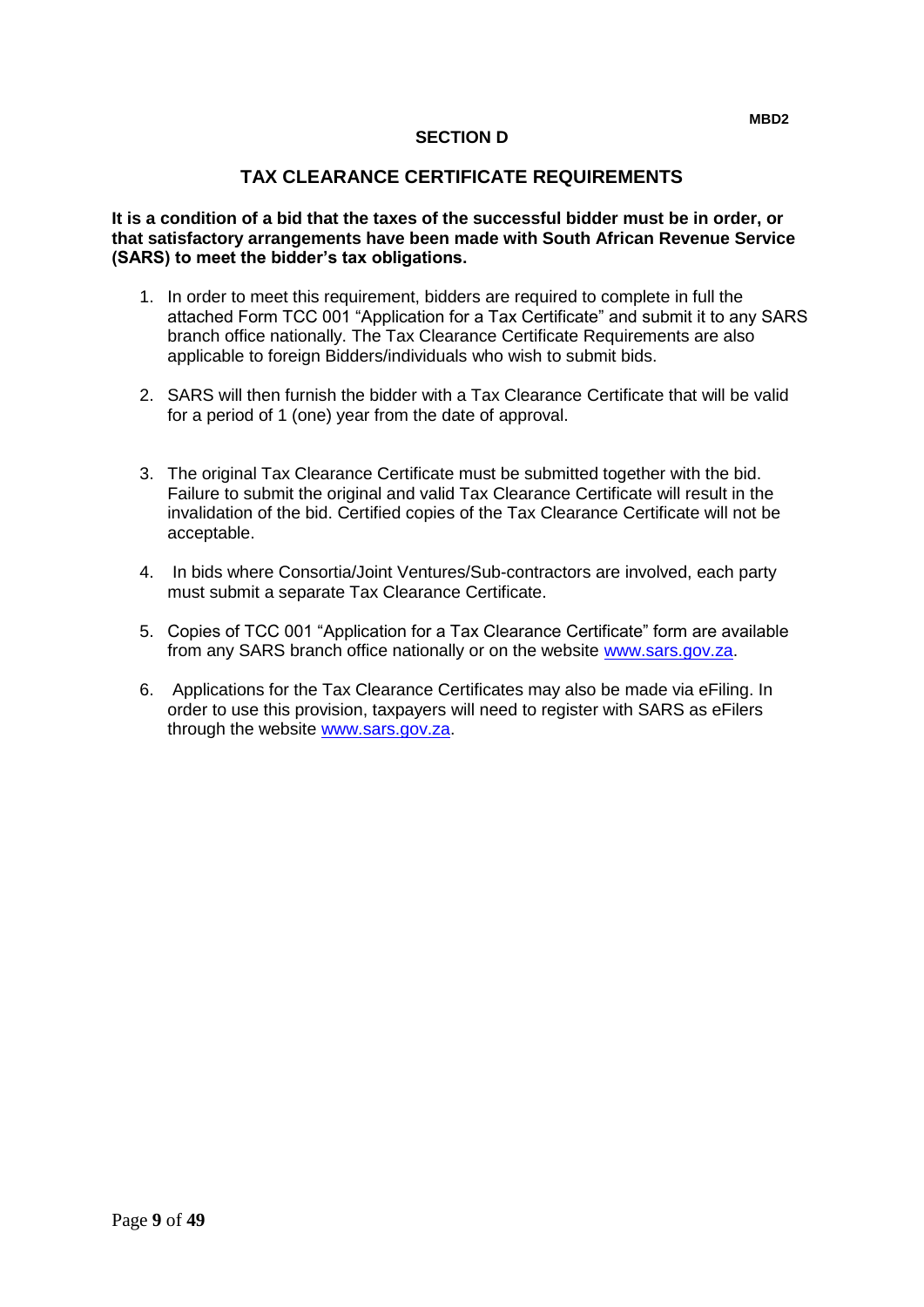#### **SECTION E**

#### **DECLARATION OF INTEREST**

- 1. No bid will be accepted from persons in the service of the state .
- 2. Any person, having a kinship with persons in the service of the state, including a blood relationship, may make an offer or offers in terms of this invitation to bid. In view of possible allegations of favouritism, should the resulting bid, or part thereof, be awarded to persons connected with or related to persons in service of the state, it is required that the bidder or their authorised representative declare their positionin relation to the evaluating/adjudicating authority and/or take an oath declaring his/her interest.

#### 3. **In order to give effect to the above, the following questionnaire must be completed and submitted with the bid.**

| 3.2 |                                                                          |               |
|-----|--------------------------------------------------------------------------|---------------|
| 3.3 |                                                                          |               |
| 3.4 |                                                                          |               |
| 3.5 |                                                                          |               |
| 3.6 | Are you presently in the service of the state*YES/NO                     |               |
|     | 3.6.1 If so, furnish particulars.                                        |               |
|     |                                                                          |               |
|     |                                                                          |               |
|     |                                                                          |               |
| 3.7 | Have you been in the service of the state for the past<br>twelve months? | <b>YES/NO</b> |

MSCM Regulations: "in the service of the state" means to be –

#### (a) a member of –

1

- (i) any municipal council;
- (ii) any provincial legislature; or
- (iii) the national Assembly or the national Council of provinces;
- (b) a member of the board of directors of any municipal entity;

- (d) an employee of any national or provincial department, national or provincial public entity or constitutional institution within the meaning of the Public Finance Management Act, 1999 (Act No.1 of 1999);
- (e) a member of the accounting authority of any national or provincial public entity; or
- (f) an employee of Parliament or a provincial legislature.

<sup>(</sup>c) an official of any municipality or municipal entity;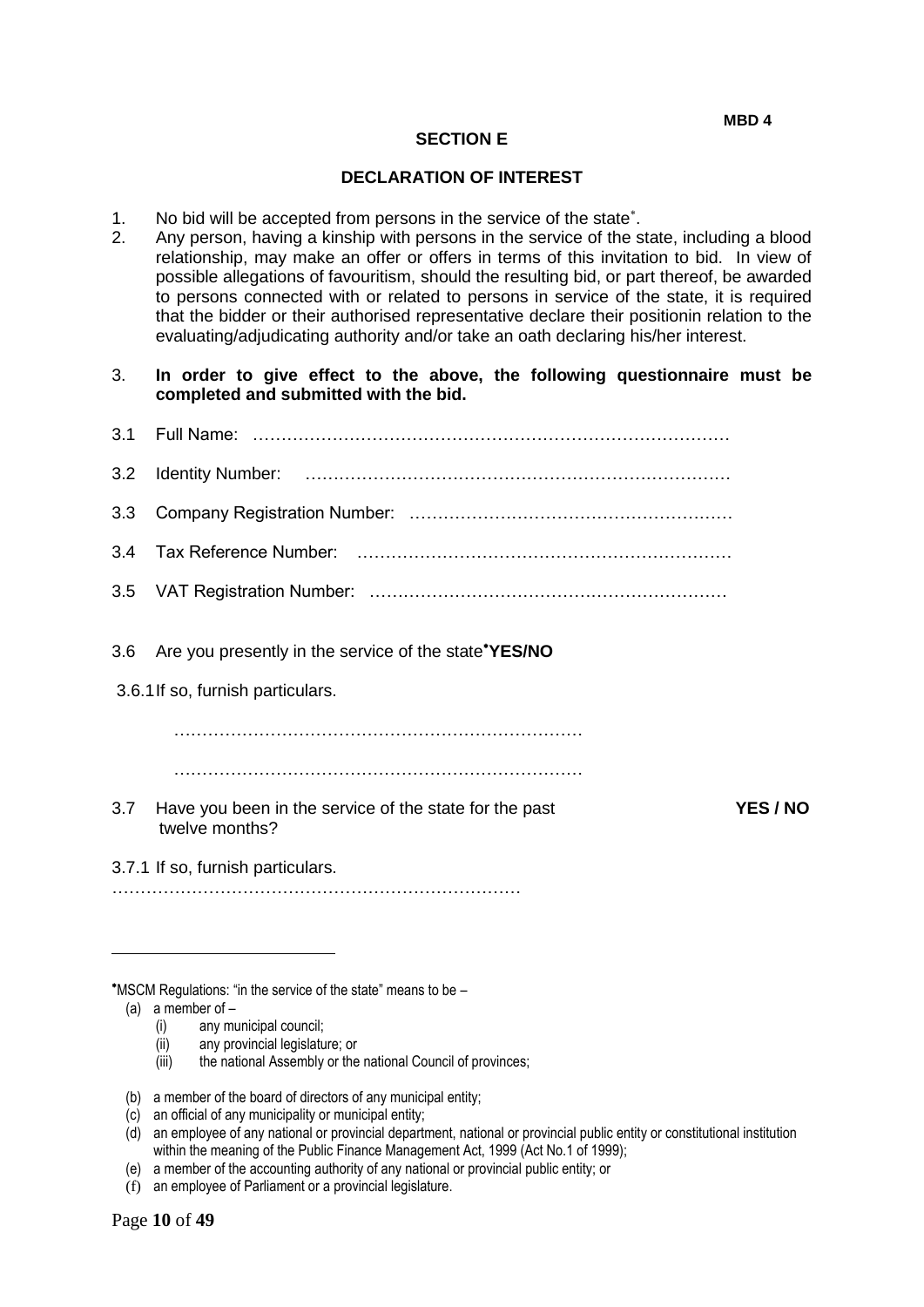| 3.8    | Do you, have any relationship (family, friend, other) with<br>persons in the service of the state and who may be<br>involved with the evaluation and or adjudication of this bid?                            | <b>YES/NO</b> |
|--------|--------------------------------------------------------------------------------------------------------------------------------------------------------------------------------------------------------------|---------------|
|        | 3.8.1 If so, furnish particulars.                                                                                                                                                                            |               |
|        |                                                                                                                                                                                                              |               |
|        |                                                                                                                                                                                                              |               |
| 3.9    | Are you, aware of any relationship (family, friend,<br>other)<br>between a bidder and any persons in the service of the state<br>who may be involved with the evaluation and or adjudication<br>of this bid? | <b>YES/NO</b> |
|        | 3.9.1 If so, furnish particulars                                                                                                                                                                             |               |
|        |                                                                                                                                                                                                              |               |
|        |                                                                                                                                                                                                              |               |
|        | 3.10 Are any of the company's directors, managers, principal<br>shareholders or stakeholders in service of the state?                                                                                        | <b>YES/NO</b> |
| 3.10.1 | If so, furnish particulars.                                                                                                                                                                                  |               |
|        |                                                                                                                                                                                                              |               |
|        |                                                                                                                                                                                                              |               |
|        | 3.11.1 Are any spouse, child or parent of the company's directors,<br>managers, principal shareholders or stakeholders in service<br>of the state?                                                           | YES / NO      |
| 3.11.1 | If so, furnish particulars.                                                                                                                                                                                  |               |
|        |                                                                                                                                                                                                              |               |
|        |                                                                                                                                                                                                              |               |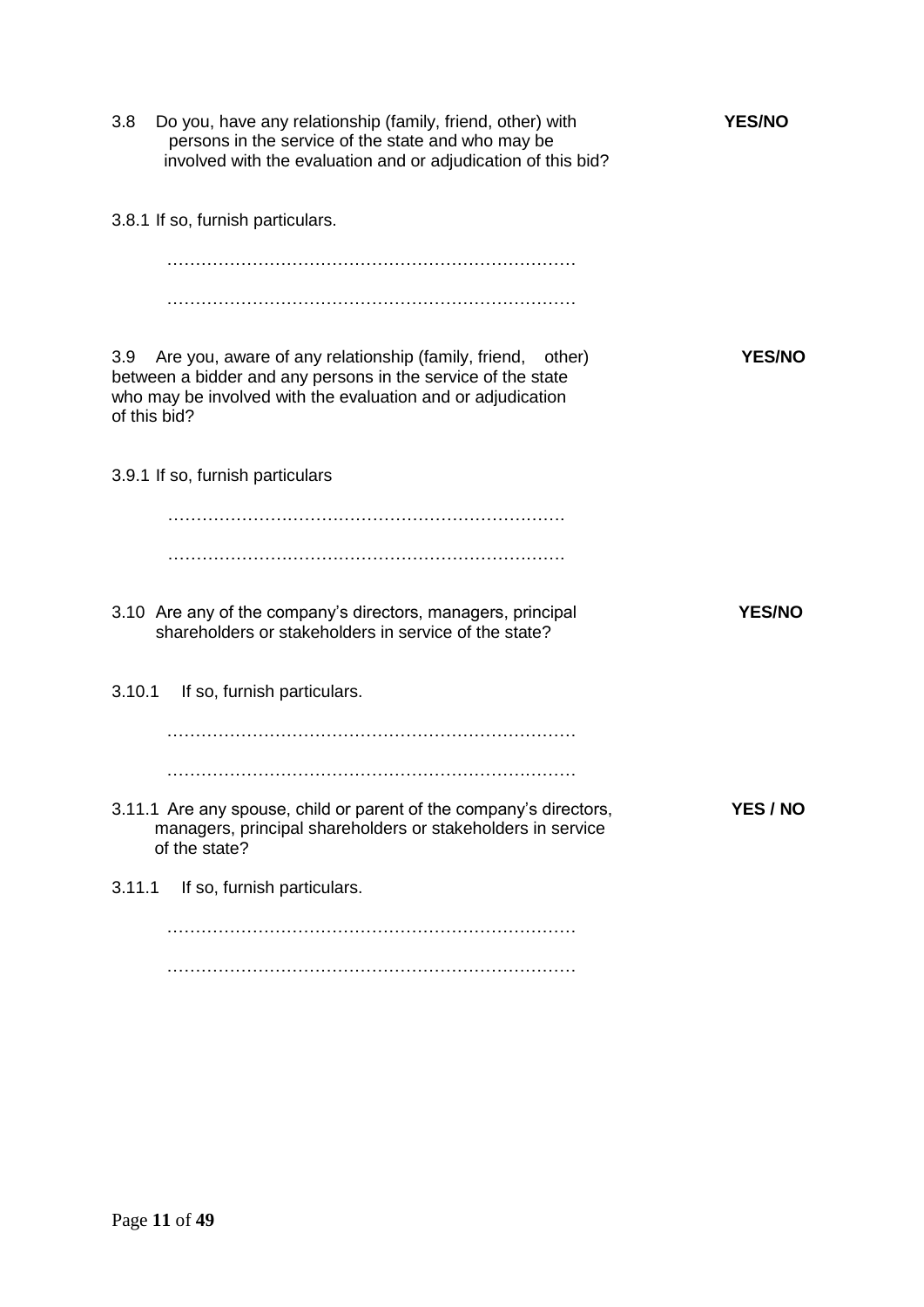#### **CERTIFICATION**

#### **I, THE UNDERSIGNED (NAME**)

……………………………………………………………………

**CERTIFY THAT THE INFORMATION FURNISHED ON THIS DECLARATION FORM IS CORRECT.** 

**I ACCEPT THAT THE STATE MAY ACT AGAINST ME SHOULD THIS DECLARATION PROVE TO BE FALSE.** 

………………………………….. …………………………………….. Signature Date

Position **Name of Bidder** 

………………………………… …………………………………….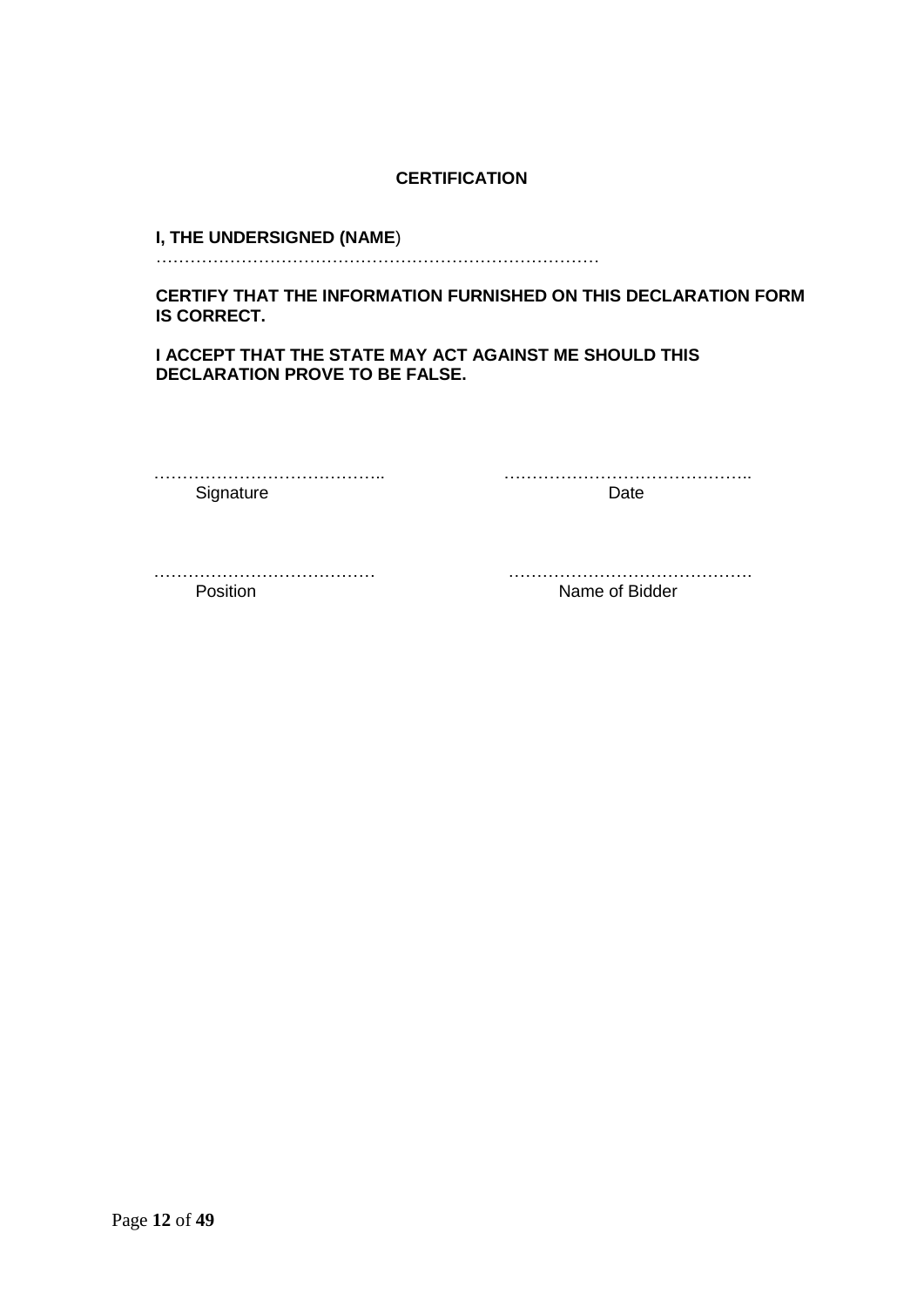#### **SECTION F**

### **PREFERENCE POINTS CLAIM FORM IN TERMS OF THE PREFERENTIAL PROCUREMENT REGULATIONS 2011**

This preference form must form part of all bids invited. It contains general information and serves as a claim form for preference points for Broad-Based Black Economic Empowerment (B-BBEE) Status Level of Contribution

**NB: BEFORE COMPLETING THIS FORM, BIDDERS MUST STUDY THE GENERAL CONDITIONS, DEFINITIONS AND DIRECTIVES APPLICABLE IN RESPECT OF B-BBEE, AS PRESCRIBED IN THE PREFERENTIAL PROCUREMENT REGULATIONS, 2011.** 

#### **1. GENERAL CONDITIONS**

- 1.1 The following preference point systems are applicable to all bids:
	- the 80/20 system for requirements with a Rand value of up to R1 000 000 (all applicable taxes included); and
	- the 90/10 system for requirements with a Rand value above R1 000 000 (all applicable taxes included).
- 1.2 The value of this bid is estimated to exceed/not exceed R1 000 000 (all applicable taxes included) and therefore the……………………system shall be applicable.
- 1.3 Preference points for this bid shall be awarded for:
	- (a) Price; and
	- (b) B-BBEE Status Level of Contribution.
- 1.3.1 The maximum points for this bid are allocated as follows:

|                                       |                                                                                        | PUIN 13 |
|---------------------------------------|----------------------------------------------------------------------------------------|---------|
| <b>1.3.1.1 PRICE</b>                  |                                                                                        |         |
|                                       | 1.3.1.2 B-BBEE STATUS LEVEL OF CONTRIBUTION                                            |         |
|                                       | Total points for Price and B-BBEE must not exceed                                      | 100     |
| $\begin{array}{cc} 1 & A \end{array}$ | Eailure on the part of a bidder to fill in and/or to sign this form and submit a R-RRE |         |

- 1.4 Failure on the part of a bidder to fill in and/or to sign this form and submit a B-BBEE Verification Certificate from a Verification Agency accredited by the South African Accreditation System (SANAS) or a Registered Auditor approved by the Independent Regulatory Board of Auditors (IRBA) or an Accounting Officer as contemplated in the Close Corporation Act (CCA) together with the bid, will be interpreted to mean that preference points for B-BBEE status level of contribution are not claimed.
- 1.5. The purchaser reserves the right to require of a bidder, either before a bid is adjudicated or at any time subsequently, to substantiate any claim in regard to preferences, in any manner required by the purchaser.

#### **POINTS**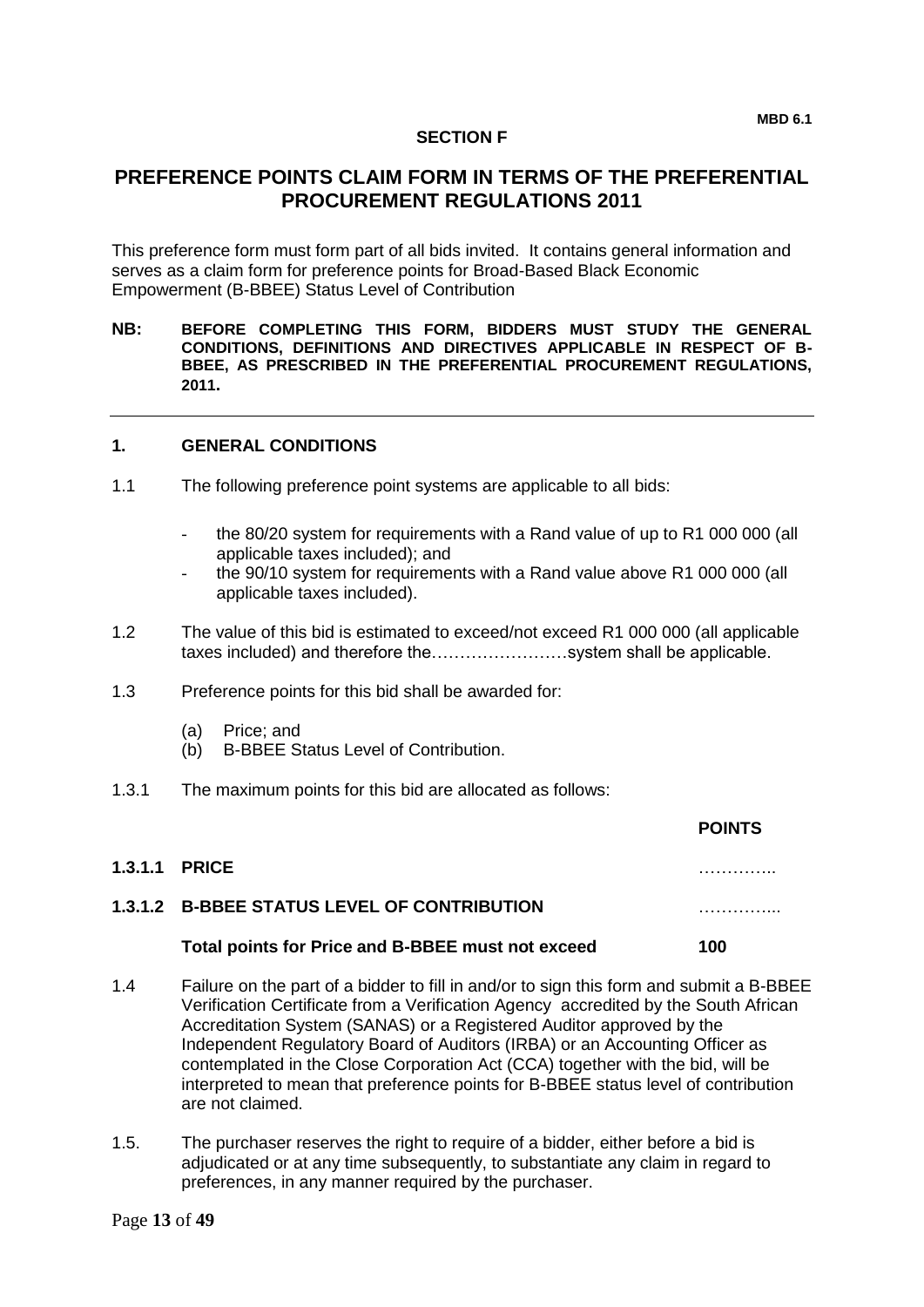#### **2. DEFINITIONS**

- 2.1 **"all applicable taxes"** includes value-added tax, pay as you earn, income tax, unemployment insurance fund contributions and skills development levies;
- 2.2 **"B-BBEE"** means broad-based black economic empowerment as defined in section 1 of the Broad -Based Black Economic Empowerment Act;
- 2.3 "**B-BBEE status level of contributor"** means the B-BBEE status received by a measured entity based on its overall performance using the relevant scorecard contained in the Codes of Good Practice on Black Economic Empowerment, issued in terms of section 9(1) of the Broad-Based Black Economic Empowerment Act;
- 2.4 **"bid"** means a written offer in a prescribed or stipulated form in response to an invitation by an organ of state for the provision of services, works or goods, through price quotations, advertised competitive bidding processes or proposals;
- 2.5 **"Broad-Based Black Economic Empowerment Act"** means the Broad-Based Black Economic Empowerment Act, 2003 (Act No. 53 of 2003);
- 2.6 **"comparative price"** means the price after the factors of a non-firm price and all unconditional discounts that can be utilized have been taken into consideration;
- 2.7 **"consortium or joint venture"** means an association of persons for the purpose of combining their expertise, property, capital, efforts, skill and knowledge in an activity for the execution of a contract;
- 2.8 **"contract"** means the agreement that results from the acceptance of a bid by an organ of state;
- 2.9 **"EME"** means any enterprise with annual total revenue of R5 million or less.
- 2.10 **"Firm price"** means the price that is only subject to adjustments in accordance with the actual increase or decrease resulting from the change, imposition, or abolition of customs or excise duty and any other duty, levy, or tax, which, in terms of the law or regulation, is binding on the contractor and demonstrably has an influence on the price of any supplies, or the rendering costs of any service, for the execution of the contract;
- 2.11 **"functionality"** means the measurement according to predetermined norms, as set out in the bid documents, of a service or commodity that is designed to be practical and useful, working or operating, taking into account, among other factors, the quality, reliability, viability and durability of a service and the technical capacity and ability of a bidder;
- 2.12 **"non-firm prices"** means all prices other than "firm" prices;
- 2.13 **"person"** includes a juristic person;
- 2.14 **"rand value"** means the total estimated value of a contract in South African currency, calculated at the time of bid invitations, and includes all applicable taxes and excise duties;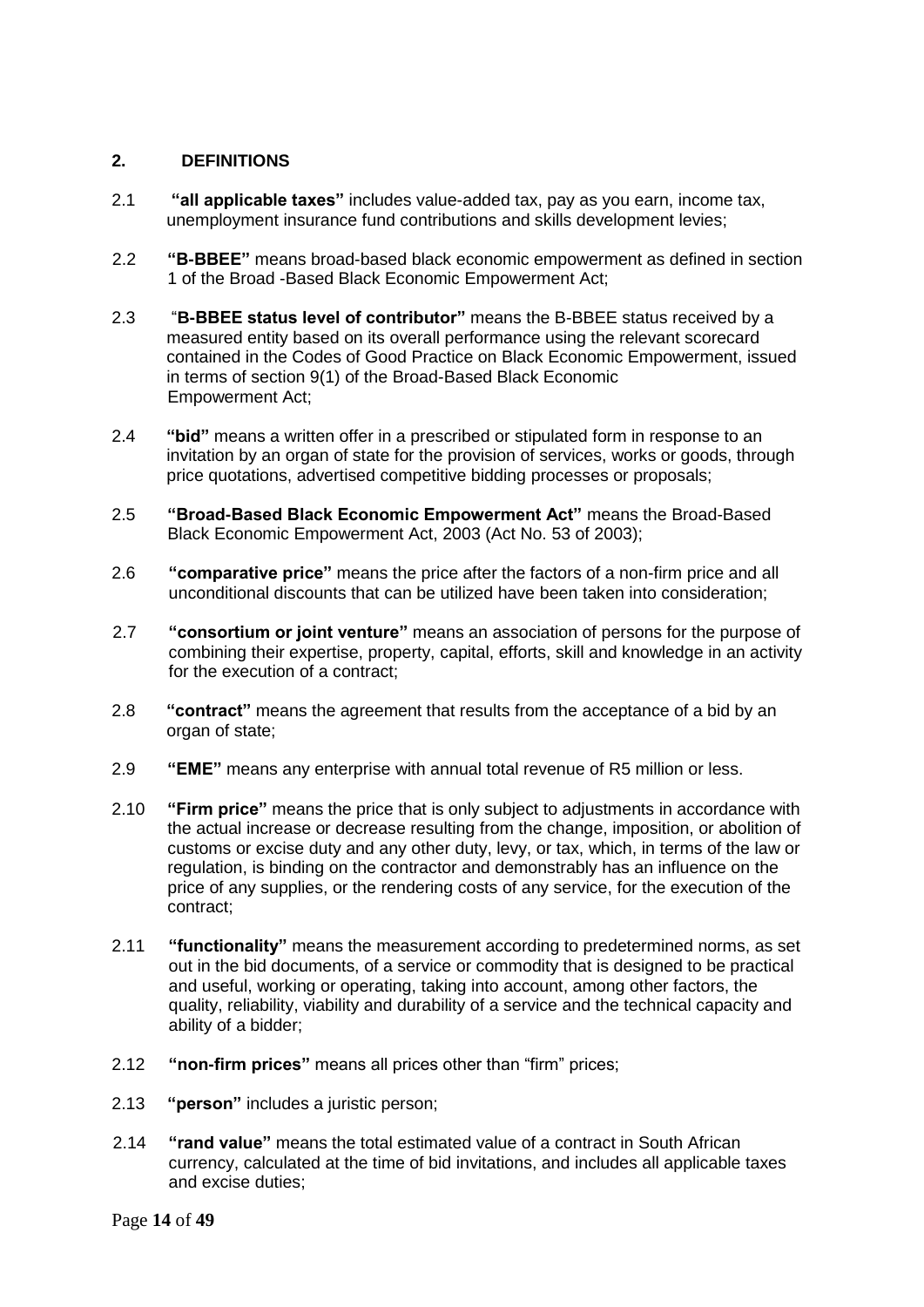- 2.15 **"sub-contract"** means the primary contractor's assigning, leasing, making out work to, or employing, another person to support such primary contractor in the execution of part of a project in terms of the contract;
- 2.16 **"total revenue"** bears the same meaning assigned to this expression in the Codes of Good Practice on Black Economic Empowerment, issued in terms of section 9(1) of the Broad-Based Black Economic Empowerment Act and promulgated in the *Government Gazette* on 9 February 2007;
- 2.17 **"trust"** means the arrangement through which the property of one person is made over or bequeathed to a trustee to administer such property for the benefit of another person; and
- 2.18 **"trustee"** means any person, including the founder of a trust, to whom property is bequeathed in order for such property to be administered for the benefit of another person.

### **3. ADJUDICATION USING A POINT SYSTEM**

- 3.1 The bidder obtaining the highest number of total points will be awarded the contract.
- 3.2 Preference points shall be calculated after prices have been brought to a comparative basis taking into account all factors of non-firm prices and all unconditional discounts;.
- 3.3 Points scored must be rounded off to the nearest 2 decimal places.
- 3.4 In the event that two or more bids have scored equal total points, the successful bid

must be the one scoring the highest number of preference points for B-BBEE.

- 3.5 However, when functionality is part of the evaluation process and two or more bids have scored equal points including equal preference points for B-BBEE, the successful bid must be the one scoring the highest score for functionality.
- 3.6 Should two or more bids be equal in all respects, the award shall be decided by the drawing of lots.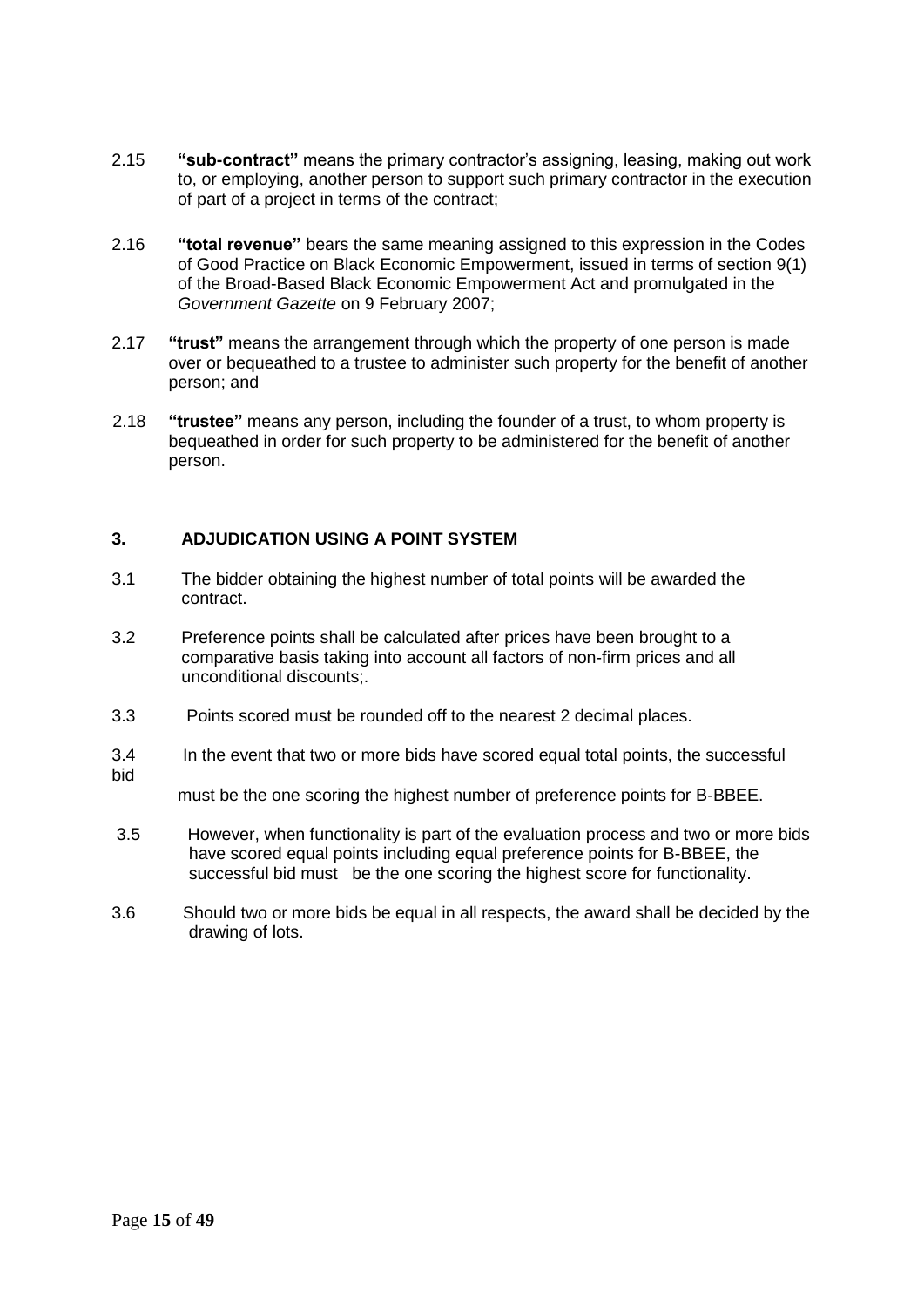#### **4. POINTS AWARDED FOR PRICE**

#### **4.1 THE 80/20 OR 90/10 PREFERENCE POINT SYSTEMS**

A maximum of 80 or 90 points is allocated for price on the following basis:

**80/20 or 90/10**

$$
Ps = 80 \left( 1 - \frac{Pt - P \min}{P \min} \right) \qquad \text{or} \qquad Ps = 90 \left( 1 - \frac{Pt - P \min}{P \min} \right)
$$

Where

Ps = Points scored for comparative price of bid under consideration

 $Pt =$  Comparative price of bid under consideration

Pmin = Comparative price of lowest acceptable bid

#### **5. Points awarded for B-BBEE Status Level of Contribution**

5.1 In terms of Regulation 5 (2) and 6 (2) of the Preferential Procurement Regulations, preference points must be awarded to a bidder for attaining the B-BBEE status level of contribution in accordance with the table below:

| <b>B-BBEE Status Level of</b><br><b>Contributor</b> | <b>Number of points</b><br>(90/10 system) | <b>Number of points</b><br>(80/20 system) |
|-----------------------------------------------------|-------------------------------------------|-------------------------------------------|
| 1                                                   | 10                                        | 20                                        |
| 2                                                   | 9                                         | 18                                        |
| 3                                                   | 8                                         | 16                                        |
| $\overline{4}$                                      | 5                                         | 12                                        |
| 5                                                   | 4                                         | 8                                         |
| 6                                                   | 3                                         | 6                                         |
| $\overline{7}$                                      | $\overline{2}$                            | 4                                         |
| 8                                                   | 1                                         | $\overline{2}$                            |
| Non-compliant<br>contributor                        | 0                                         | 0                                         |

5.2 Bidders who qualify as EMEs in terms of the B-BBEE Act must submit a certificate issued by an Accounting Officer as contemplated in the CCA or a Verification Agency accredited by SANAS or a Registered Auditor. Registered auditors do not need to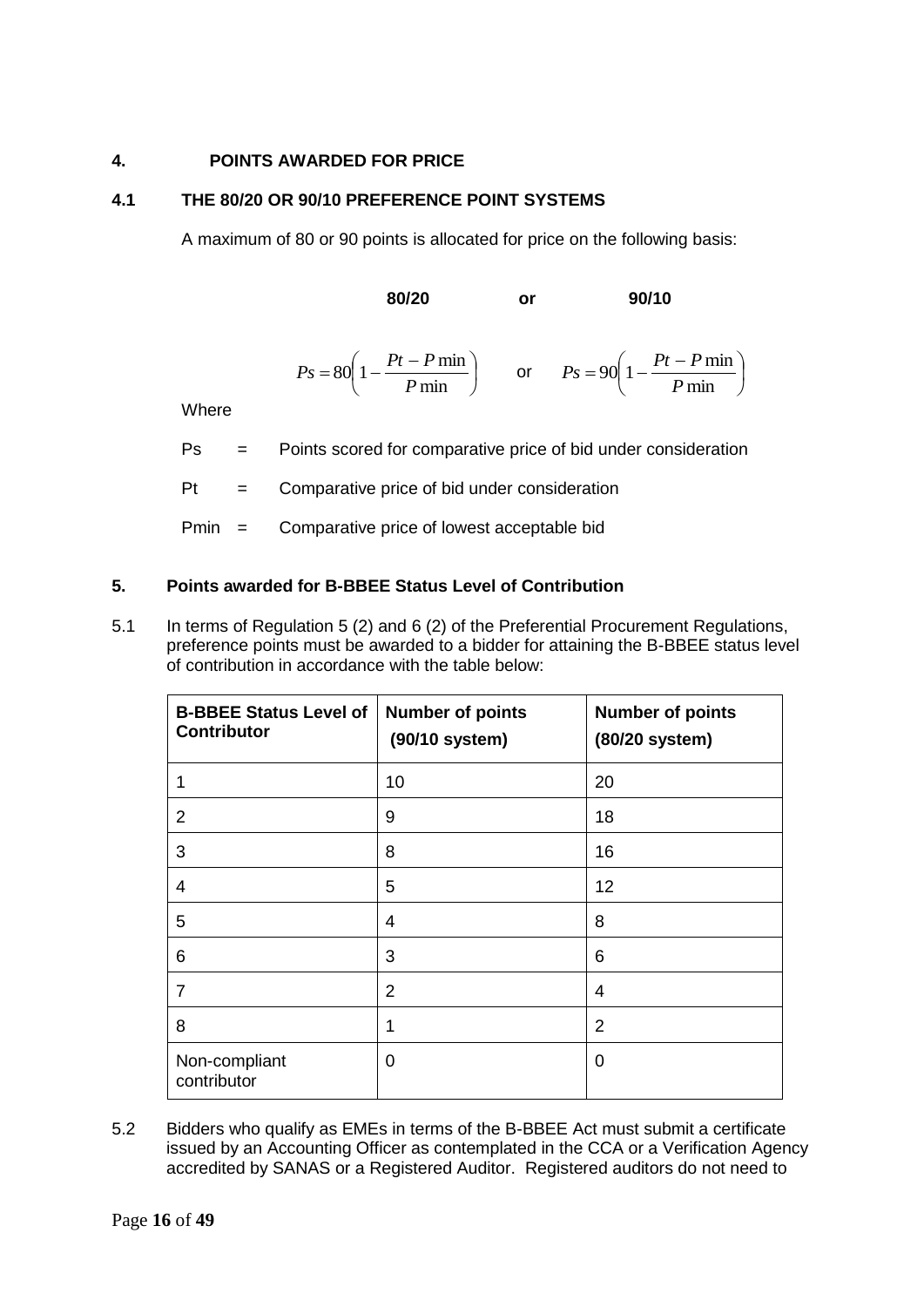meet the prerequisite for IRBA's approval for the purpose of conducting verification and issuing EMEs with B-BBEE Status Level Certificates.

- 5.3 Bidders other than EMEs must submit their original and valid B-BBEE status level verification certificate or a certified copy thereof, substantiating their B-BBEE rating issued by a Registered Auditor approved by IRBA or a Verification Agency accredited by SANAS.
- 5.4 A trust, consortium or joint venture, will qualify for points for their B-BBEE status level as a legal entity, provided that the entity submits their B-BBEE status level certificate.
- 5.5 A trust, consortium or joint venture will qualify for points for their B-BBEE status level as an unincorporated entity, provided that the entity submits their consolidated B-BBEE scorecard as if they were a group structure and that such a consolidated B-BBEE scorecard is prepared for every separate bid.
- 5.6 Tertiary institutions and public entities will be required to submit their B-BBEE status level certificates in terms of the specialized scorecard contained in the B-BBEE Codes of Good Practice.
- 5.7 A person will not be awarded points for B-BBEE status level if it is indicated in the bid documents that such a bidder intends sub-contracting more than 25% of the value of the contract to any other enterprise that does not qualify for at least the points that such a bidder qualifies for, unless the intended sub-contractor is an EME that has the capability and ability to execute the sub-contract.
- 5.8 A person awarded a contract may not sub-contract more than 25% of the value of the contract to any other enterprise that does not have an equal or higher B-BBEE status level than the person concerned, unless the contract is sub-contracted to an EME that has the capability and ability to execute the sub-contract.

#### **6. BID DECLARATION**

6.1 Bidders who claim points in respect of B-BBEE Status Level of Contribution must complete the following:

#### **7. B-BBEE STATUS LEVEL OF CONTRIBUTION CLAIMED IN TERMS OF PARAGRAPHS 1.3.1.2 AND 5.1**

7.1 B-BBEE Status Level of Contribution: …………. = ……………(maximum of 10 or 20 points)

**(Points claimed in respect of paragraph 7.1 must be in accordance with the table reflected in paragraph 5.1 and must be substantiated by means of a B-BBEE certificate issued by a Verification Agency accredited by SANAS or a Registered Auditor approved by IRBA or an Accounting Officer as contemplated in the CCA).**

#### **8 SUB-CONTRACTING**

- 8.1 Will any portion of the contract be sub-contracted? **YES / NO**
- 8.1.1 If yes, indicate:
	- (i) what percentage of the contract will be subcontracted?............……………….…%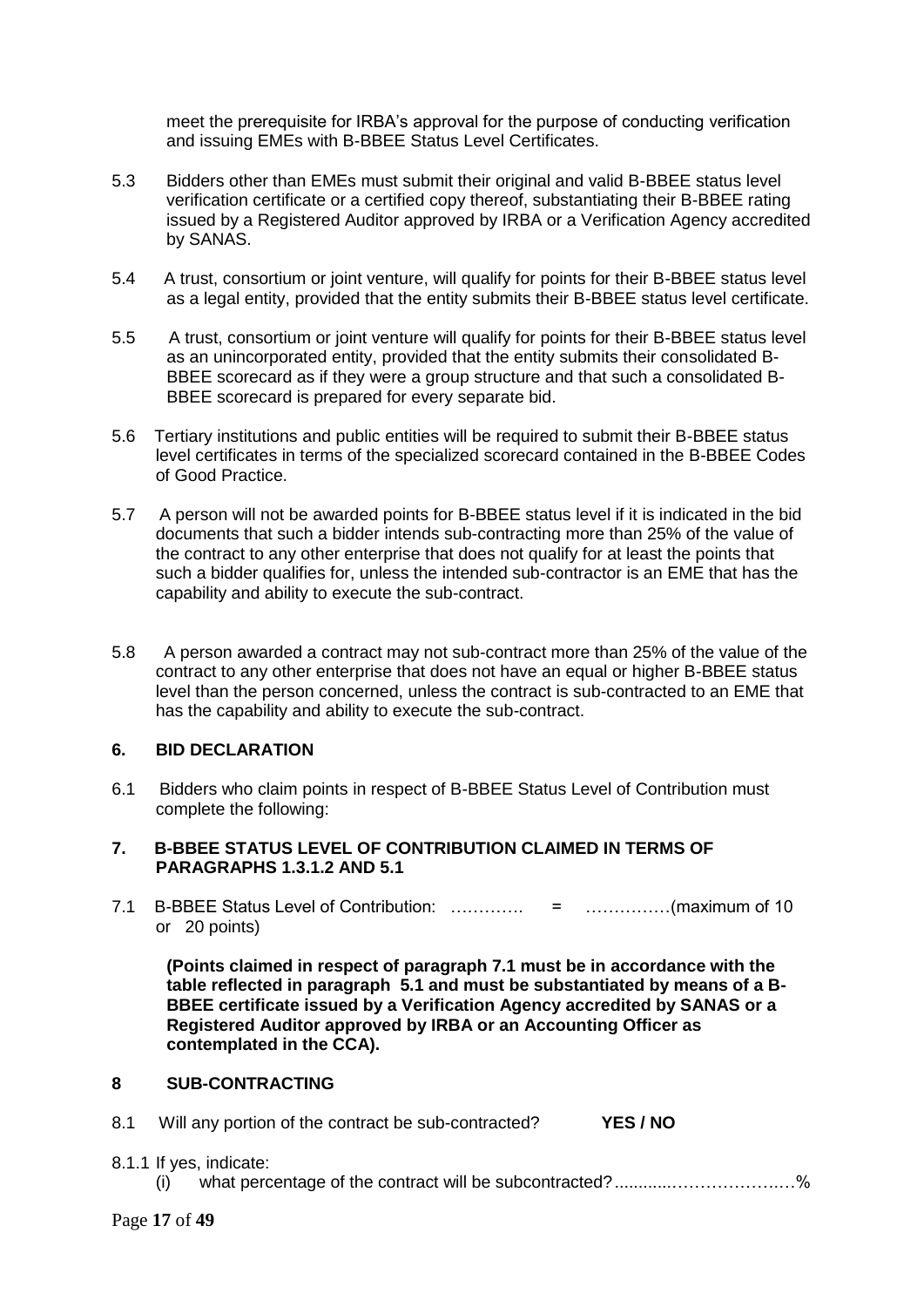| 9 |       | <b>DECLARATION WITH REGARD TO COMPANY/FIRM</b> |                 |
|---|-------|------------------------------------------------|-----------------|
|   | (iv)  | whether the sub-contractor is an EME?          | <b>YES / NO</b> |
|   | (III) | the B-BBEE status level of the sub-contractor? |                 |
|   |       | (ii) the name of the sub-                      |                 |

- 9.1 Name of firm :.................................................................................. 9.2 VAT registration number :..................................................................................
- 9.3 Company registration number :…………………………………………………………….

### 9.4 TYPE OF COMPANY/ FIRM

- □ Partnership/Joint Venture / Consortium
- □ One person business/sole propriety
- D Close corporation
- D Company
- (Pty) Limited

*[TICK APPLICABLE BOX]*

### 9.5 DESCRIBE PRINCIPAL BUSINESS ACTIVITIES

………….. ............................................................................................................................... ................................................................................................................................. ……………… .......................................................................................................................... .................................................................................................................................

### 9.6 COMPANY CLASSIFICATION

- Manufacturer
- Supplier
- D Professional service provider
- □ Other service providers, e.g. transporter, etc. *[TICK APPLICABLE BOX]*

### 9.7 **MUNICIPAL INFORMATION**

Municipality where business is situated………………………………………………….. Registered Account Number ……………………………. Stand Number ……………………………………………….

### 9.8 TOTAL NUMBER OF YEARS THE COMPANY/FIRM HAS BEEN IN BUSINESS?

……………………………………………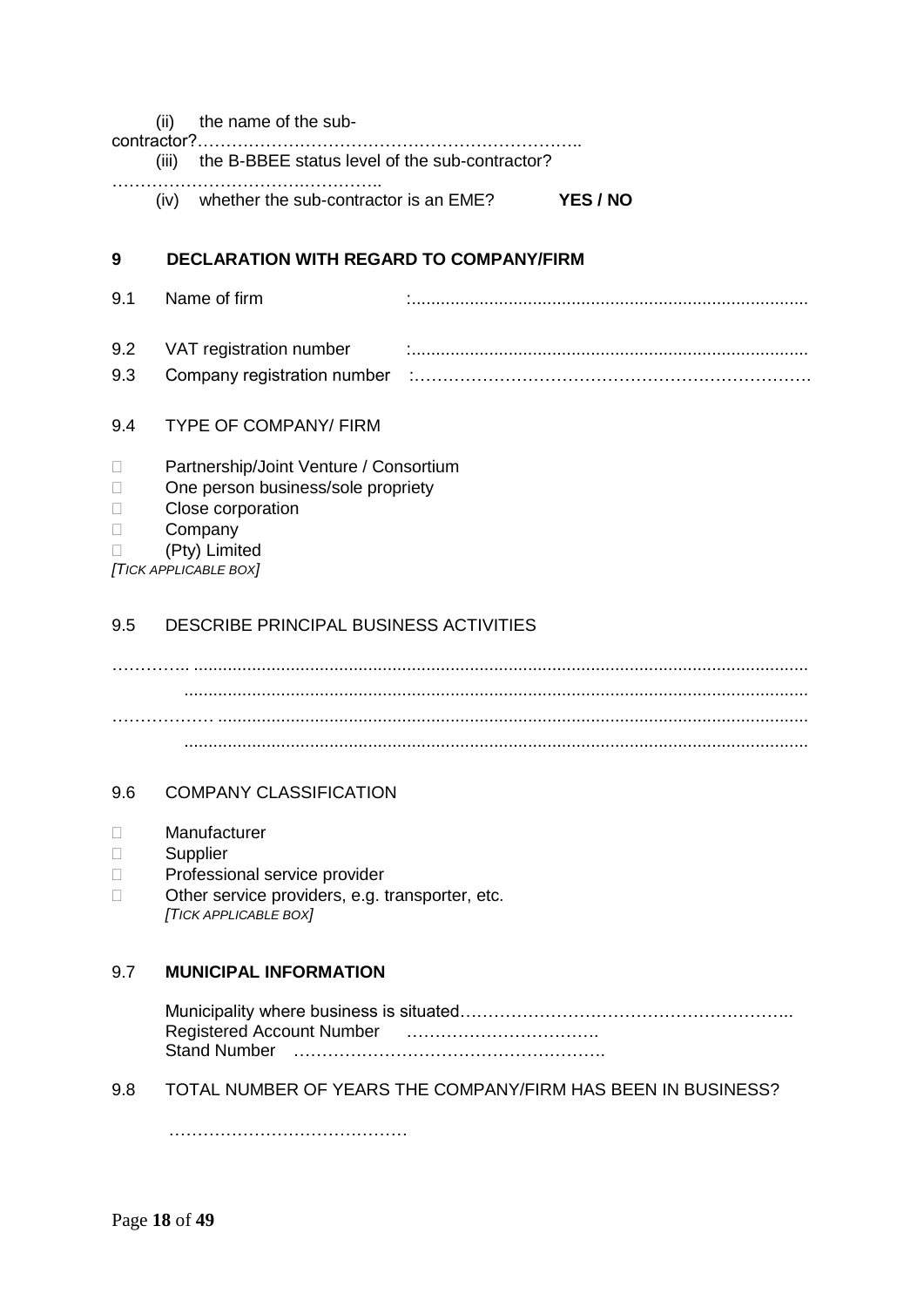- 9.9 I/we, the undersigned, who is / are duly authorised to do so on behalf of the company/firm, certify that the points claimed, based on the B-BBE status level of contribution indicated in paragraph 7 of the foregoing certificate, qualifies the company/ firm for the preference(s) shown and I / we acknowledge that:
	- (i) The information furnished is true and correct;
	- (ii) The preference points claimed are in accordance with the General Conditions as indicated in paragraph 1 of this form.
	- (iii) In the event of a contract being awarded as a result of points claimed as shown in paragraph 7, the contractor may be required to furnish documentary proof to the satisfaction of the purchaser that the claims are correct;
	- (iv) If the B-BBEE status level of contribution has been claimed or obtained on a fraudulent basis or any of the conditions of contract have not been fulfilled, the purchaser may, in addition to any other remedy it may have –
		- (a) Disqualify the person from the bidding process;
		- (b) Recover costs, losses or damages it has incurred or suffered as a result of that person's conduct;
	- (c) Cancel the contract and claim any damages which it has suffered as a result of having to make less favourable arrangements due to such cancellation;
	- (d) restrict the bidder or contractor, its shareholders and directors, or only the shareholders and directors who acted on a fraudulent basis, from obtaining business from any organ of state for a period not exceeding 10 years, after the audi alteram partem (hear the other side) rule has been applied; and
	- (e) forward the matter for criminal prosecution

|               | <b>WITNESSES:</b>        |       |
|---------------|--------------------------|-------|
| 1.            | SIGNATURE(S)OF BIDDER(S) | DATE: |
|               | ADDRESS:                 |       |
| Page 19 of 49 |                          |       |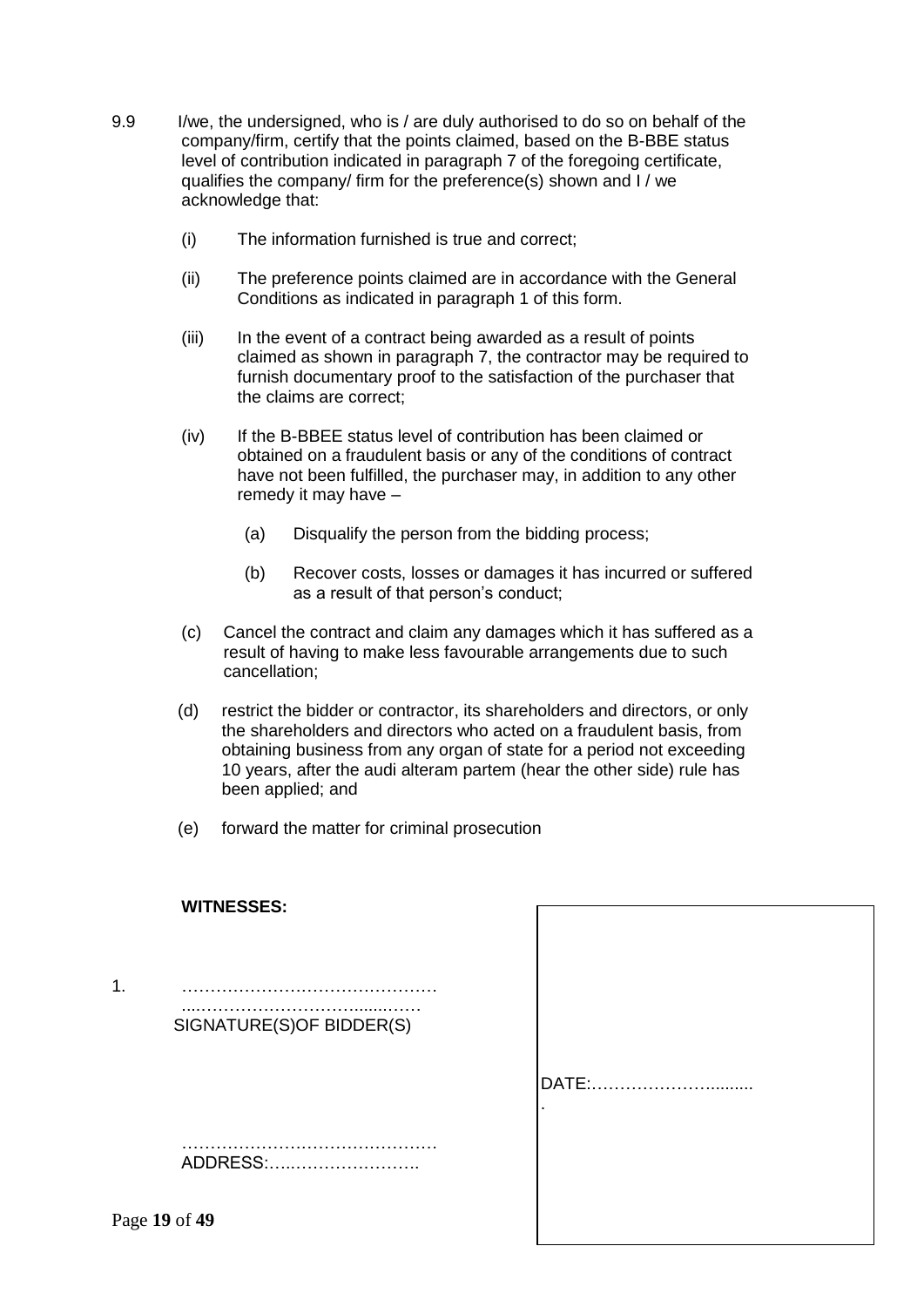#### **DECLARATION CERTIFICATE FOR LOCAL PRODUCTION AND CONTENT**

This Municipal Bidding Document (MBD) must form part of all bids invited. It contains general information and serves as a declaration form for local content (local production and local content are used interchangeably).

Before completing this declaration, bidders must study the General Conditions, Definitions, Directives applicable in respect of Local Content as prescribed in the Preferential Procurement Regulations, 2011 and the South African Bureau of Standards (SABS) approved technical specification number SATS 1286:201x.

- 1. General Conditions
- 1.1. Preferential Procurement Regulations, 2011 (Regulation 9.(1) and 9.(3) make provision for the promotion of local production and content.
- 1.2. Regulation 9.(1) prescribes that in the case of designated sectors, where in the award of bids local production and content is of critical importance, such bids must be advertised with the specific bidding condition that only locally produced goods, services or works or locally manufactured goods, with a stipulated minimum threshold for local production and content will be considered.
- 1.3. Regulation 9.(3) prescribes that where there is no designated sector, a specific bidding condition may be included, that only locally produced services, works or goods or locally manufactured goods with a stipulated minimum threshold for local production and content, will be considered.
- 1.4. Where necessary, for bids referred to in paragraphs 1.2 and 1.3 above, a two stage bidding process may be followed, where the first stage involves a minimum threshold for local production and content and the second stage price and B-BBEE.
- 1.5. A person awarded a contract in relation to a designated sector, may not sub-contract in such a manner that the local production and content of the overall value of the contract is reduced to below the stipulated minimum threshold.
- 1.6. The local content (LC) as a percentage of the bid price must be calculated in accordance with the SABS approved technical specification number SATS 1286: 201x as follows:

$$
LC = 1 - \left(\frac{x}{y}\right)_x 100
$$

**Where** 

x imported content

y bid price excluding value added tax (VAT)

Prices referred to in the determination of x must be converted to Rand (ZAR) by using the exchange rate published by the South African Reserve Bank (SARB) at 12:00 on the date, one week (7 calendar days) prior to the closing date of the bid as required in paragraph 4.1 below.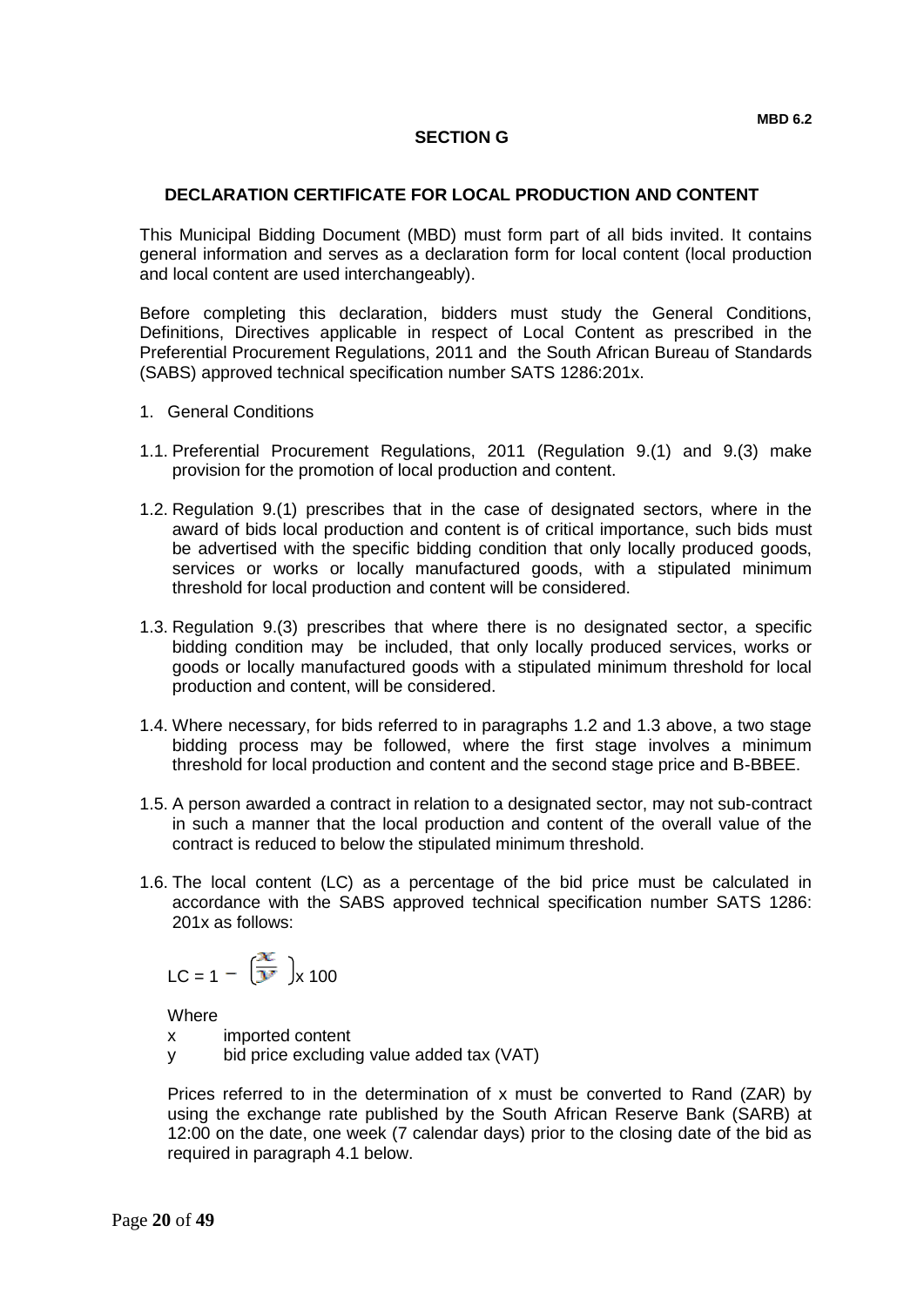- 1.7. A bid will be disqualified if:
	- the bidder fails to achieve the stipulated minimum threshold for local production and content indicated in paragraph 3 below; and.
	- this declaration certificate is not submitted as part of the bid documentation.
- 2. Definitions
- 2.1. **"bid"** includes advertised competitive bids, written price quotations or proposals;
- 2.2. **"bid price"** price offered by the bidder, excluding value added tax (VAT);
- 2.3. **"contract"** means the agreement that results from the acceptance of a bid by an organ of state;
- 2.4. **"designated sector"** means a sector, sub-sector or industry that has been designated by the Department of Trade and Industry in line with national development and industrial policies for local production, where only locally produced services, works or goods or locally manufactured goods meet the stipulated minimum threshold for local production and content;
- 2.5. **"duly sign"** means a Declaration Certificate for Local Content that has been signed by the Chief Financial Officer or other legally responsible person nominated in writing by the Chief Executive, or senior member / person with management responsibility(close corporation, partnership or individual).
- 2.6. **"imported content"** means that portion of the bid price represented by the cost of components, parts or materials which have been or are still to be imported (whether by the supplier or its subcontractors) and which costs are inclusive of the costs abroad, plus freight and other direct importation costs, such as landing costs, dock duties, import duty, sales duty or other similar tax or duty at the South African port of entry;
- 2.7. **"local content"** means that portion of the bid price which is not included in the imported content, provided that local manufacture does take place;
- 2.8. **"stipulated minimum threshold"** means that portion of local production and content as determined by the Department of Trade and Industry; and
- 2.9. **"sub-contract"** means the primary contractor's assigning, leasing, making out work to, or employing another person to support such primary contractor in the execution of part of a project in terms of the contract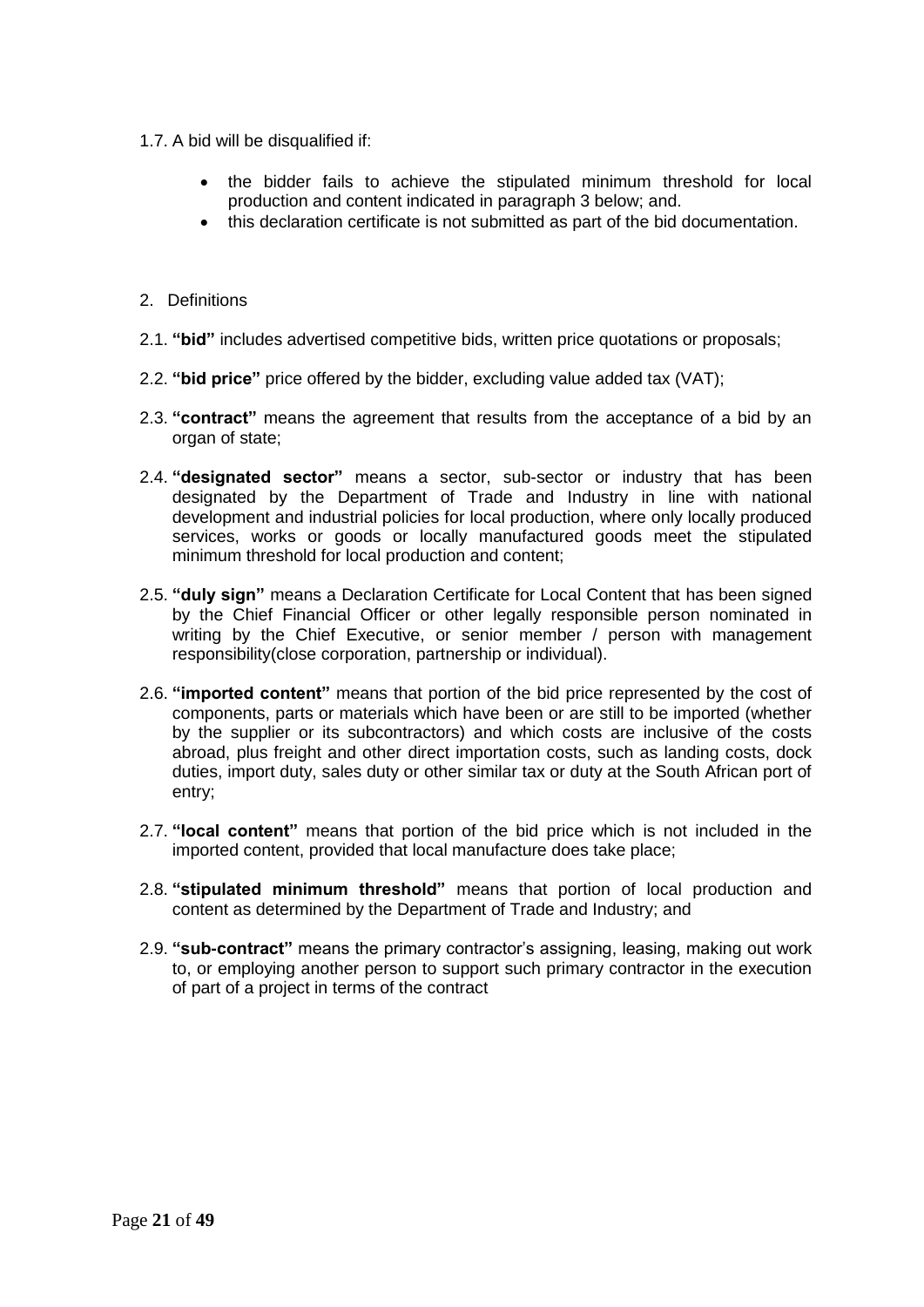3. **The stipulated minimum threshold(s) for local production and content for this bid is/are as follows:**

| Description of services, works or goods                     | Stipulated minimum threshold |
|-------------------------------------------------------------|------------------------------|
|                                                             | %                            |
|                                                             | %                            |
|                                                             | %                            |
| 4. Does any portion of the services, works or goods offered |                              |

- have any imported content? **YES / NO**
- 4.1 If yes, the rate(s) of exchange to be used in this bid to calculate the local content as prescribed in paragraph 1.6 of the general conditions must be the rate(s) published by the SARB for the specific currency at 12:00 on the date, one week (7 calendar days) prior to the closing date of the bid.

The relevant rates of exchange information is accessible on www.reservebank.co.za.

Indicate the rate(s) of exchange against the appropriate currency in the table below:

| <b>Currency</b>       | <b>Rates of exchange</b> |
|-----------------------|--------------------------|
| <b>US Dollar</b>      |                          |
| <b>Pound Sterling</b> |                          |
| Euro                  |                          |
| Yen                   |                          |
| Other                 |                          |

NB: Bidders must submit proof of the SARB rate (s) of exchange used.

### **LOCAL CONTENT DECLARATION BY CHIEF FINANCIAL OFFICER OR OTHER LEGALLY RESPONSIBLE PERSON NOMINATED IN WRITING BY THE CHIEF EXECUTIVE OR SENIOR MEMBER/PERSON WITH MANAGEMENT RESPONSIBILITY (CLOSE CORPORATION, PARTNERSHIP OR INDIVIDUAL)**

**IN RESPECT OF BID No.** ................................................................................. **ISSUED BY:** (Procurement Authority / Name of Municipality / Municipal Entity): .........................................................................................................................

NB The obligation to complete, duly sign and submit this declaration cannot be transferred to an external authorized representative, auditor or any other third party acting on behalf of the bidder.

I, the undersigned, …………………………….................................................. (full names),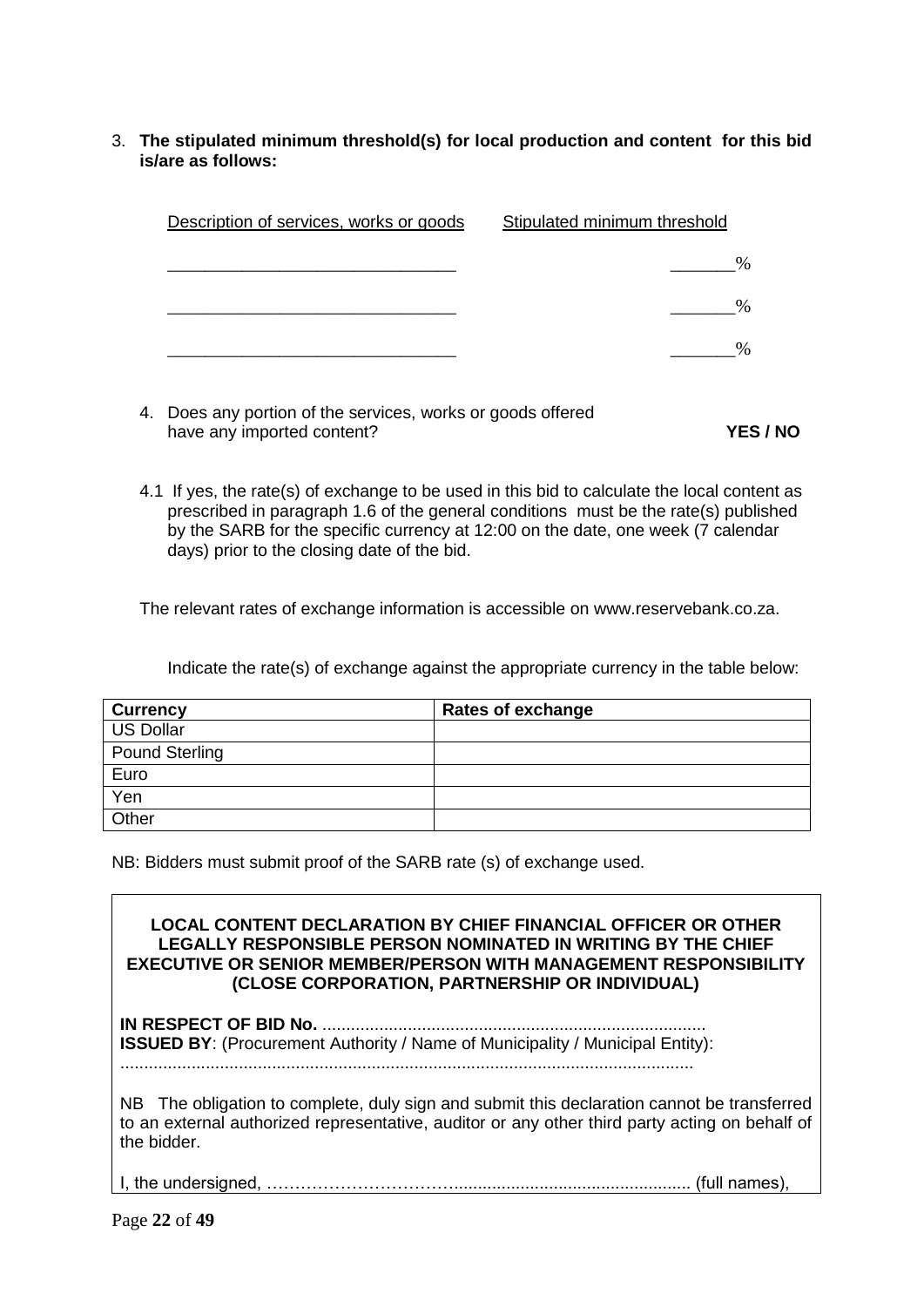do hereby declare, in my capacity as ……………………………………… ……….. of ...............................................................................................................(name of bidder entity), the following:

(a) The facts contained herein are within my own personal knowledge.

(b) I have satisfied myself that the goods/services/works to be delivered in terms of the above-specified bid comply with the minimum local content requirements as specified in the bid, and as measured in terms of SATS 1286.

(c) The local content has been calculated using the formula given in clause 3 of SATS 1286, the rates of exchange indicated in paragraph 4.1 above and the following figures:

| Bid price, excluding VAT (y)                                           |  |
|------------------------------------------------------------------------|--|
| Imported content (x)                                                   |  |
| Stipulated minimum threshold for Local content (paragraph)<br>3 above) |  |
| Local content % as calculated in terms of SATS 1286                    |  |

If the bid is for more than one product, a schedule of the local content by product shall be attached.

(d) I accept that the Procurement Authority / Municipality /Municipal Entity has the right to request that the local content be verified in terms of the requirements of SATS 1286.

(e) I understand that the awarding of the bid is dependent on the accuracy of the information furnished in this application. I also understand that the submission of incorrect data, or data that are not verifiable as described in SATS 1286, may result in the Procurement Authority / Municipal / Municipal Entity imposing any or all of the remedies as provided for in Regulation 13 of the Preferential Procurement Regulations, 2011 promulgated under the Policy Framework Act (PPPFA), 2000 (Act No. 5 of 2000).

| <b>SIGNATURE:</b>    | DATE: ___________                                                                                                                                                                                                              |
|----------------------|--------------------------------------------------------------------------------------------------------------------------------------------------------------------------------------------------------------------------------|
| <b>WITNESS No. 1</b> | DATE: _________                                                                                                                                                                                                                |
| <b>WITNESS No. 2</b> | DATE: the contract of the contract of the contract of the contract of the contract of the contract of the contract of the contract of the contract of the contract of the contract of the contract of the contract of the cont |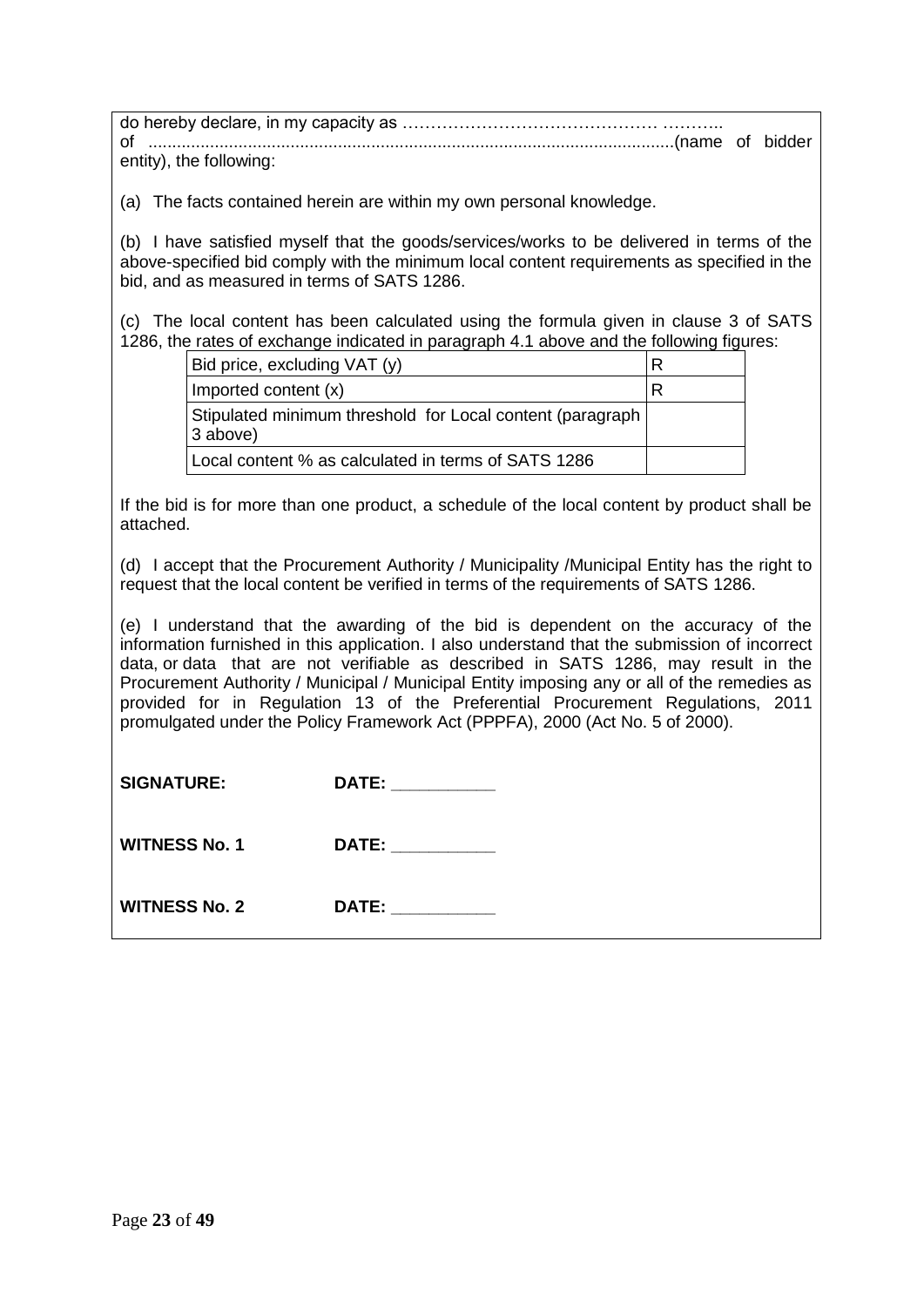#### **SECTION H**

#### **GENERAL CONDITIONS OF CONTRACT**

#### **TABLE OF CLAUSES:**

- 1. Definitions
- 2. Application
- 3. General
- 4. Standards
- 5. Use of contract documents and information inspection
- 6. Patent Rights
- 7. Performance security
- 8. Inspections, tests and analyses
- 9. Packing
- 10. Delivery and documents
- 11. Insurance
- 12. Transportation
- 13. Incidental Services
- 14. Spare parts
- 15. Warranty
- 16. Payment
- 17. Prices
- 18. Variation orders
- 19. Assignment
- 20. Subcontracts
- 21. Delays in the supplier's performance
- 22. Penalties
- 23. Termination for default
- 24. Anti-dumping and countervailing duties and rights
- 25. Force Majeure
- 26. Termination for insolvency
- 27. Settlement of Disputes
- 28. Limitation of Liability
- 29. Governing language
- 30. Applicable law
- 31. Notices
- 32. Taxes and duties
- 33. Transfer of contracts
- 34. Amendments of contracts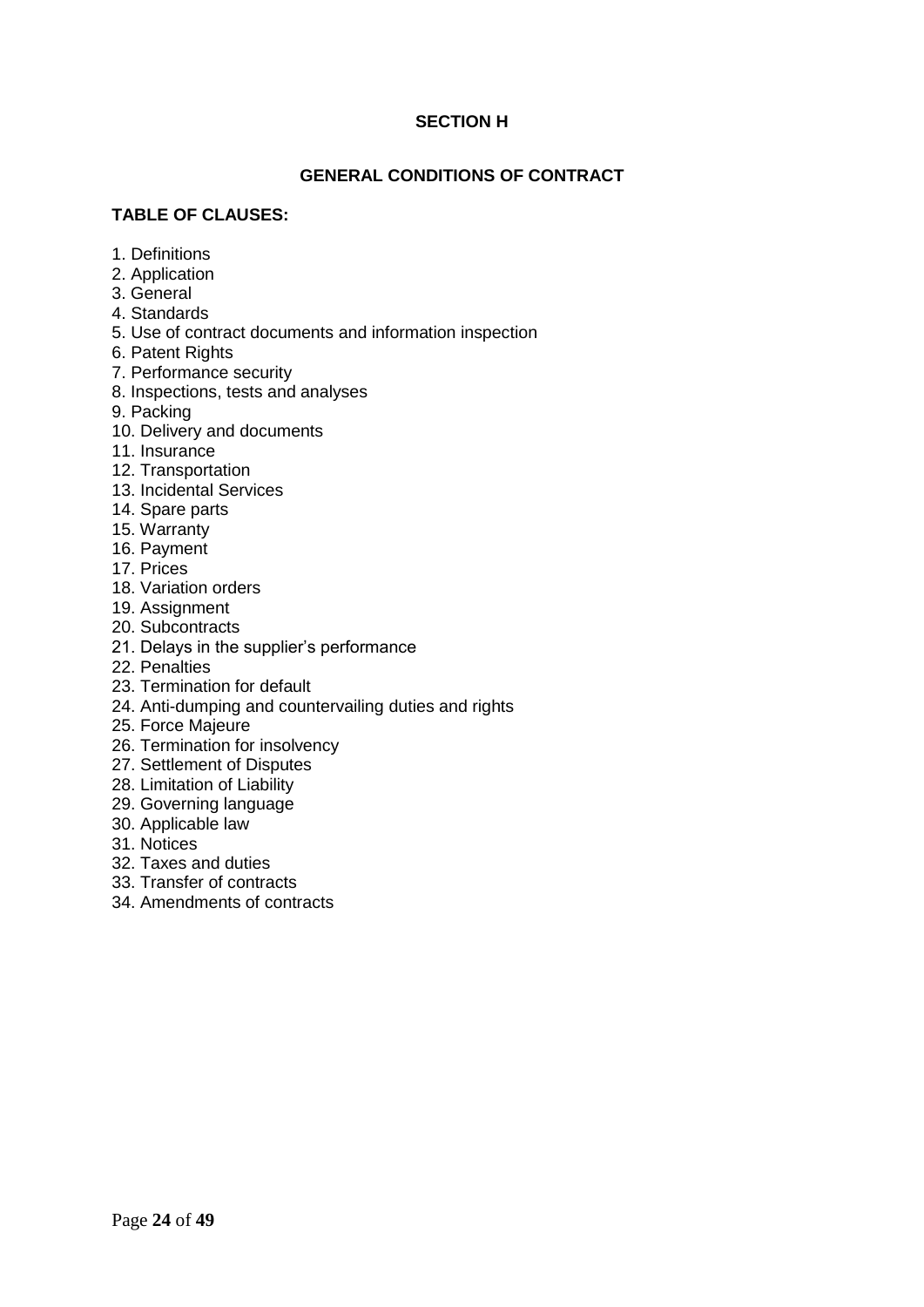#### **General Conditions of Contract**

#### **1. Definitions**

- 1. The following terms shall be interpreted as indicated:
- 1.1 "Closing time" means the date and hour specified in the bidding documents for the receipt of bids.
- 1.2 "Contract" means the written agreement entered into between the purchaser and the supplier, as recorded in the contract form signed by the parties, including all attachments and appendices thereto and all documents incorporated by reference therein.
- 1.3 "Contract price" means the price payable to the supplier under the contract for the full and proper performance of his contractual obligations.
- 1.4 "Corrupt practice" means the offering, giving, receiving, or soliciting of anything of value to influence the action of a public official in the procurement process or in contract execution.
- 1.5 "Countervailing duties" are imposed in cases where an enterprise abroad is subsidized by its government and encouraged to market its products internationally.
- 1.6 "Country of origin" means the place where the goods were mined, grown or produced or from which the services are supplied. Goods are produced when, through manufacturing, processing or substantial and major assembly of components, a commercially recognized new product results that is substantially different in basic characteristics or in purpose or utility from its components.
- 1.7 "Day" means calendar day.
- 1.8 "Delivery" means delivery in compliance of the conditions of the contract or order.
- 1.9 "Delivery ex stock" means immediate delivery directly from stock actually on hand.
- 1.10 "Delivery into consignees store or to his site" means delivered and unloaded in the specified store or depot or on the specified site in compliance with the conditions of the contract or order, the supplier bearing all risks and charges involved until the goods are so delivered and a valid receipt is obtained.
- 1.11 "Dumping" occurs when a private enterprise abroad market its goods on own initiative in the RSA at lower prices than that of the country of origin and which have the potential to harm the local industries in the RSA.
- 1.12 "Force majeure" means an event beyond the control of the supplier and not involving the supplier's fault or negligence and not foreseeable. Such events may include, but is not restricted to, acts of the purchaser in its sovereign capacity, wars or revolutions, fires, floods, epidemics, quarantine restrictions and freight embargoes.
- 1.13 "Fraudulent practice" means a misrepresentation of facts in order to influence a procurement process or the execution of a contract to the detriment of any bidder, and includes collusive practice among bidders (prior to or after bid submission) designed to establish bid prices at artificial non-competitive levels and to deprive the bidder of the benefits of free and open competition.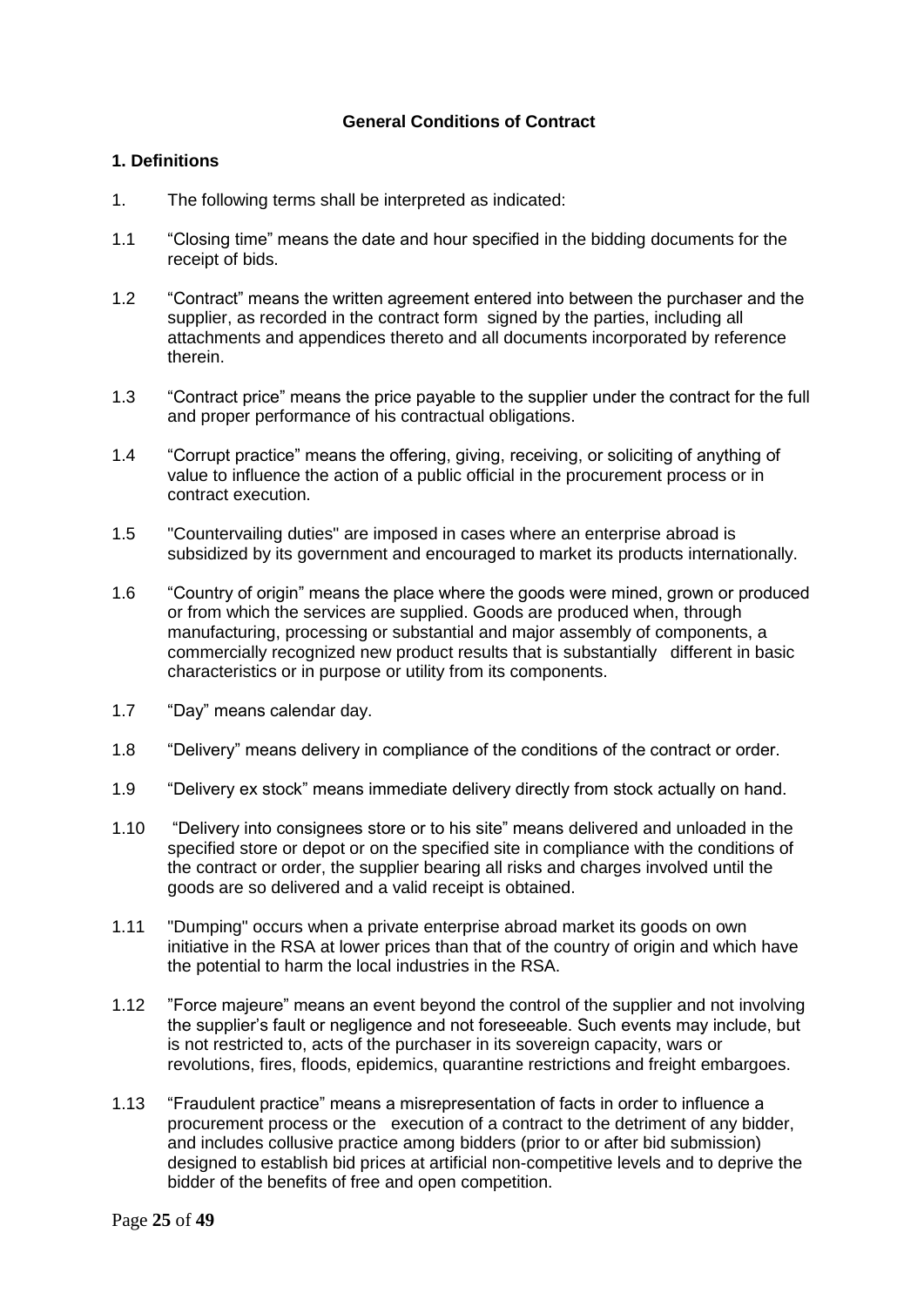- 1.14 "GCC" means the General Conditions of Contract.
- 1.15 "Goods" means all of the equipment, machinery, and/or other materials that the supplier is required to supply to the purchaser under the contract.
- 1.16 Imported content" means that portion of the bidding price represented by the cost of components, parts or materials which have been or are still to be imported (whether by the supplier or his subcontractors) and which costs are inclusive of the costs abroad, plus freight and other direct importation costs such as landing costs, dock dues, import duty, sales duty or other similar tax or duty at the South African place of entry as well as transportation and handling charges to the factory in the Republic where the goods covered by the bid will be manufactured.
- 1.17 "Local content" means that portion of the bidding price, which is not included in the imported content provided that local manufacture does take place.
- 1.18 "Manufacture" means the production of products in a factory using labour, materials, components and machinery and includes other related value-adding activities.
- 1.19 "Order" means an official written order issued for the supply of goods or works or the rendering of a service.
- 1.20 "Project site," where applicable, means the place indicated in bidding documents.
- 1.21 "Purchaser" means the organization purchasing the goods.
- 1.22 "Republic" means the Republic of South Africa.
- 1.23 "SCC" means the Special Conditions of Contract.
- 1.24 "Services" means those functional services ancillary to the GOVERNMENT PROCUREMENT: GENERAL CONDITIONS OF CONTRACT
- 1.25 "Supplier" means the successful bidder who is awarded the contract to maintain and administer the required and specified service(s) to the State.
- 1.26 "Tort" means in breach of contract.
- 1.27 "Turnkey" means a procurement process where one service provider assumes total responsibility for all aspects of the project and delivers the full end product / service required by the contract.
- 1.28 "Written" or "in writing" means hand-written in ink or any form of electronic or mechanical writing.

#### **2. Application**

2.1 These general conditions are applicable to all bids, contracts and orders including bids for functional and professional services (excluding professional services related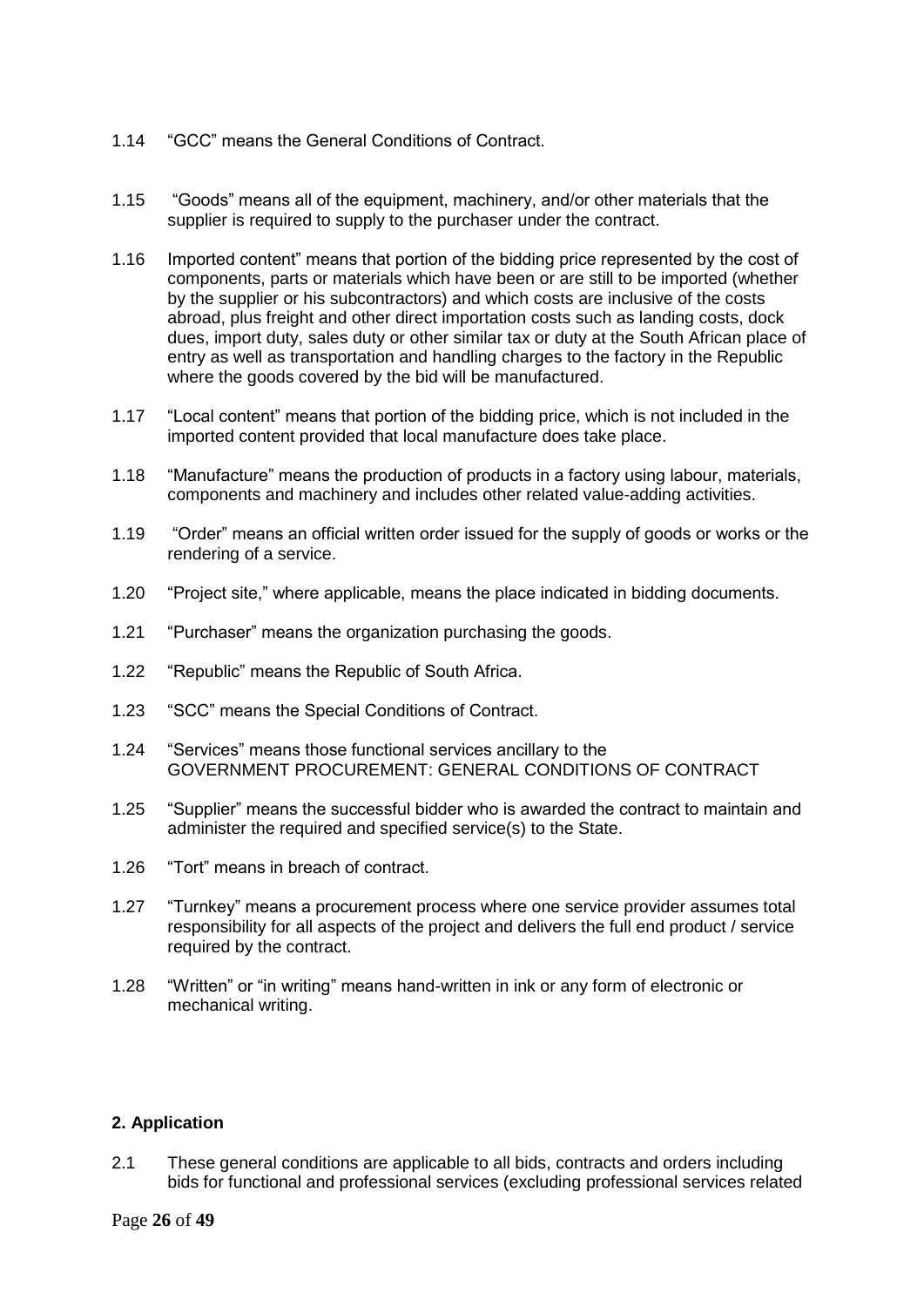to the building and construction industry), sales, hiring, letting and the granting or acquiring of rights, but excluding immovable property, unless otherwise indicated in the bidding documents.

- 2.2 Where applicable, special conditions of contract are also laid down to cover specific goods, services or works.
- 2.3 Where such special conditions of contract are in conflict with these general conditions, the special conditions shall apply.

#### **3. General**

- 3.1 Unless otherwise indicated in the bidding documents, the purchaser shall not be liable for any expense incurred in the preparation and submission of a bid. Where applicable a nonrefundable fee for documents may be charged.
- 3.2 Invitations to bid are usually published in locally distributed news media and on the municipality/municipal entity website.

#### **4. Standards**

4.1 The goods supplied shall conform to the standards mentioned in the bidding documents and specifications.

#### **4. Use of contract documents and information; inspection**

- 5.1 The supplier shall not, without the purchaser's prior written consent, disclose the contract, or any provision thereof, or any specification, plan, drawing, pattern, sample, or information furnished by or on behalf of the purchaser in connection therewith, to any person other than a person employed by the supplier in the performance of the contract. Disclosure to any such employed person shall be made in confidence and shall extend only so far as may be necessary for purposes of such performance.
- 5.2 The supplier shall not, without the purchaser's prior written consent, make use of any document or Information mentioned in GCC clause 5.1 except for purposes of performing the contract.
- 5.3 Any document, other than the contract itself mentioned in GCC clause 5.1 shall remain the property of the purchaser and shall be returned (all copies) to the purchaser on completion of the supplier's performance under the contract if so required by the purchaser.
- 5.4 The supplier shall permit the purchaser to inspect the supplier's records relating to the performance of the supplier and to have them audited by auditors appointed by the purchaser, if so required by the purchaser.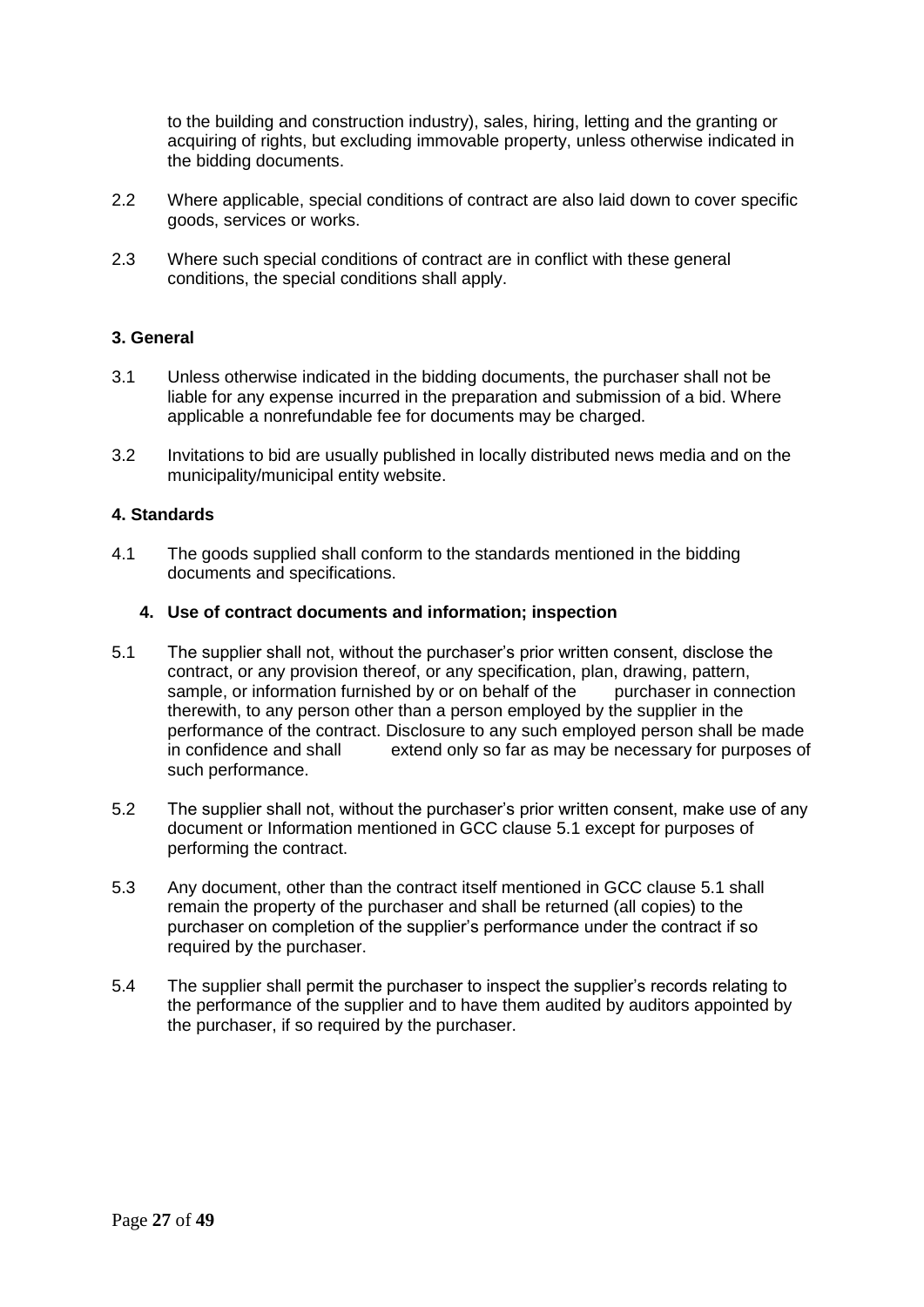#### **6. Patent Rights**

- 6.1 The supplier shall indemnify the purchaser against all third-party claims of infringement of patent, trademark, or industrial design rights arising from use of the goods or any part thereof by the purchaser.
- 6.2 When a supplier developed documentation / projects for the municipality / municipal entity, the intellectual, copy and patent rights or ownership of such documents or projects will vest in the municipality / municipal entity.

#### **7. Performance**

- 7.1 Within thirty (30) days of receipt of the notification of contract security award, the successful bidder shall furnish to the purchaser the performance security of the amount specified in SCC.
- 7.2 The proceeds of the performance security shall be payable to the purchaser as compensation for any loss resulting from the supplier's failure to complete his obligations under the contract.
- 7.3 The performance security shall be denominated in the currency of the contract or in a freely convertible currency acceptable to the purchaser and shall be in one of the following forms:

(a) a bank guarantee or an irrevocable letter of credit issued by a reputable bank located in the purchaser's country or abroad, acceptable to the purchaser, in the form provided in the bidding documents or another form acceptable to the purchaser; or

- (b) a cashier's or certified cheque.
- 7.4 The performance security will be discharged by the purchaser and returned to the supplier not later than thirty (30) days following the date of completion of the supplier's performance obligations under the contract, including any warranty obligations, unless otherwise specified.

#### **8. Inspections, tests and analyses**

- 8.1 All pre-bidding testing will be for the account of the bidder.
- 8.2 If it is a bid condition that goods to be produced or services to be rendered should at any stage be subject to inspections, tests and analyses, the bidder or contractor's premises shall be open, at all reasonable hours, for inspection by a representative of the purchaser or organization acting on behalf of the purchaser.
- 8.3 If there are no inspection requirements indicated in the bidding documents and no mention is made in the contract, but during the contract period it is decided that inspections shall be carried out, the purchaser shall itself make the necessary arrangements, including payment arrangements with the testing authority concerned.
- 8.4 If the inspections, tests and analyses referred to in clauses 8.2 and 8.3 show the goods to be in accordance with the contract requirements, the cost of the inspections, tests and analyses shall be defrayed by the purchaser.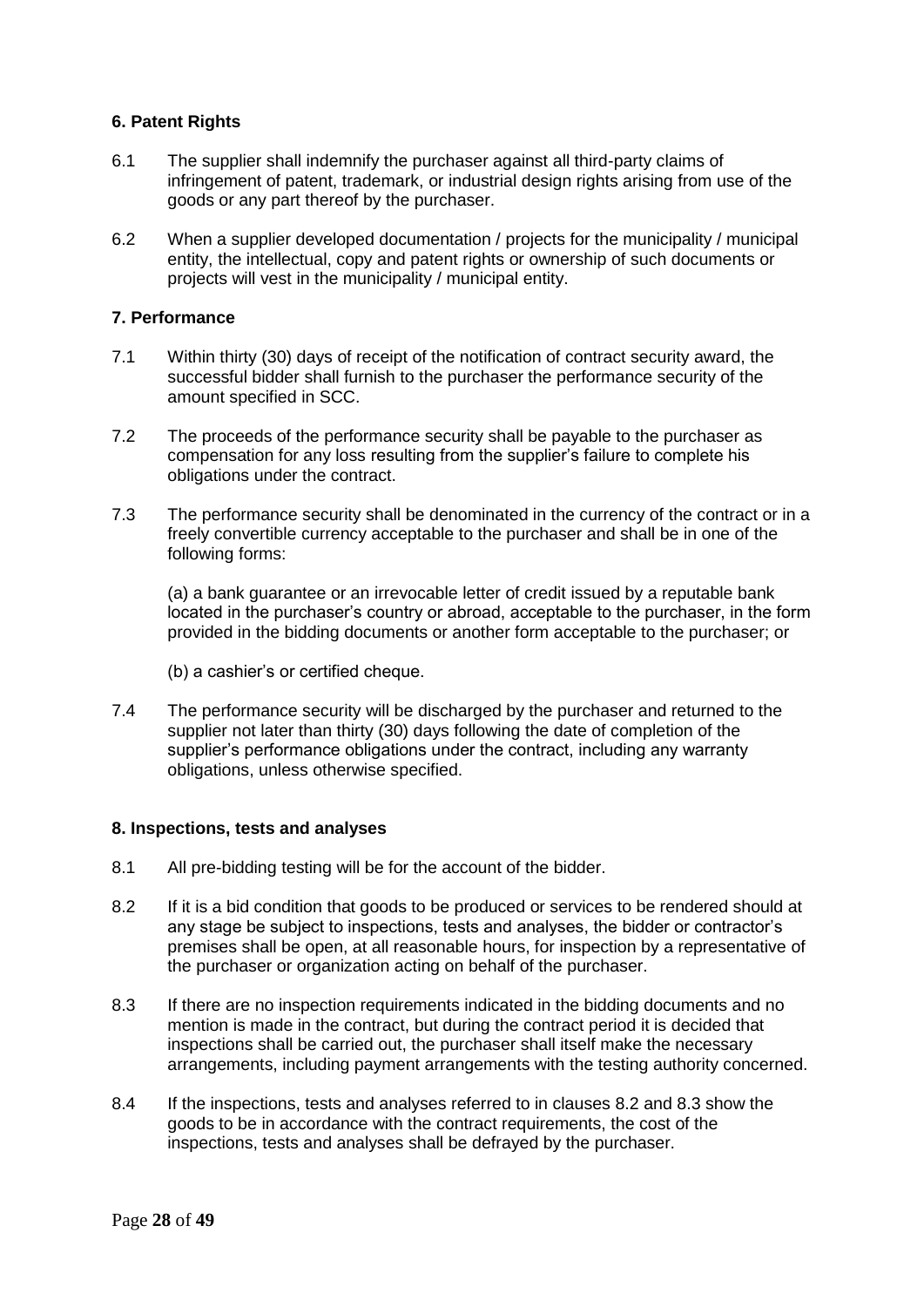- 8.5 Where the goods or services referred to in clauses 8.2 and 8.3 do not comply with the contract requirements, irrespective of whether such goods or services are accepted or not, the cost in connection with these inspections, tests or analyses shall be defrayed by the supplier.
- 8.6 Goods and services which are referred to in clauses 8.2 and 8.3 and which do not comply with the contract requirements may be rejected.
- 8.7 Any contract goods may on or after delivery be inspected, tested or analysed and may be rejected if found not to comply with the requirements of the contract. Such rejected goods shall be held at the cost and risk of the supplier who shall, when called upon, remove them immediately at his own cost and forthwith substitute them with goods, which do comply with the requirements of the contract. Failing such removal the rejected goods shall be returned at the suppliers cost and risk. Should the supplier fail to provide the substitute goods forthwith, the purchaser may, without giving the supplier further opportunity to substitute the rejected goods, purchase such goods as may be necessary at the expense of the supplier.
- 8.8 The provisions of clauses 8.4 to 8.7 shall not prejudice the right of the purchaser to cancel the contract on account of a breach of the conditions thereof, or to act in terms of Clause 22 of GCC.

#### **9. Packing**

- 9.1 The supplier shall provide such packing of the goods as is required to prevent their damage or deterioration during transit to their final destination, as indicated in the contract. The packing shall be sufficient to withstand, without limitation, rough handling during transit and exposure to extreme temperatures, salt and precipitation during transit, and open storage. Packing, case size and weights shall take into consideration, where appropriate, the remoteness of goods' final destination and the absence of heavy handling facilities at all points in transit.
- 9.2 The packing, marking, and documentation within and outside the packages shall comply strictly with such special requirements as shall be expressly provided for in the contract, including additional requirements, if any, and in any subsequent instructions ordered by the purchaser.

#### **10. Delivery and documents**

10.1 Delivery of the goods and arrangements for shipping and clearance obligations, shall be made by the supplier in accordance with the terms specified in the contract.

#### **11. Insurance**

11.1 The goods supplied under the contract shall be fully insured in a freely convertible currency against loss or damage incidental to manufacture or acquisition, transportation, storage and delivery in the manner specified.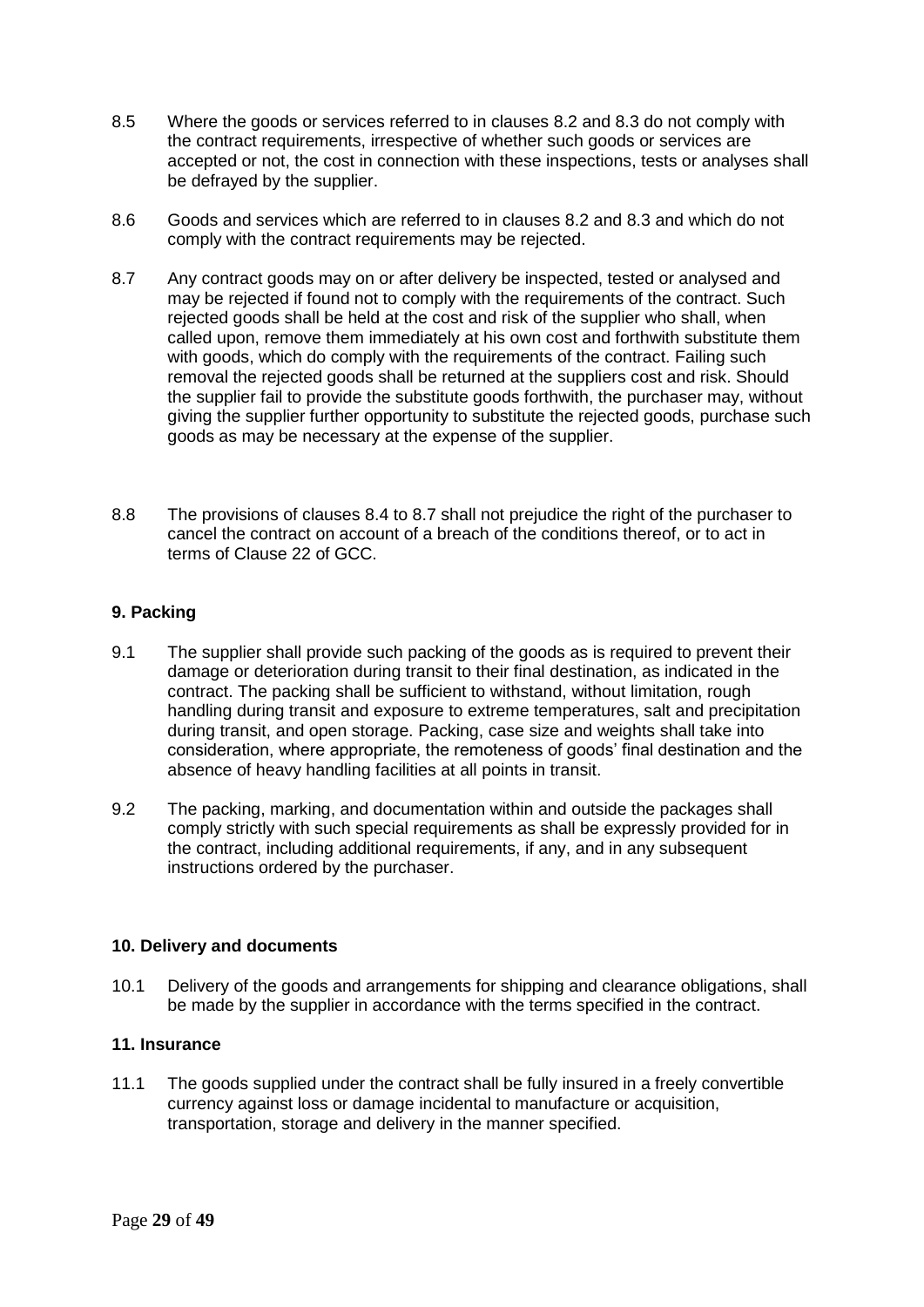#### **12. Transportation**

12.1 Should a price other than an all-inclusive delivered price be required, this shall be specified.

#### **13. Incidental Services**

13.1 The supplier may be required to provide any or all of the following services, including additional services, if any:

a) performance or supervision of on-site assembly and/or commissioning of the supplied goods;

(b) furnishing of tools required for assembly and/or maintenance of the supplied

goods;

(c) furnishing of a detailed operations and maintenance manual for each appropriate unit of the supplied goods;

(d) performance or supervision or maintenance and/or repair of the supplied goods, for a period of time agreed by the parties, provided that this service shall not relieve the supplier of any warranty obligations under this contract; and

(e) training of the purchaser's personnel, at the supplier's plant and/or on-site, in assembly, start up, operation, maintenance, and/or repair of the supplied goods.

13.2 Prices charged by the supplier for incidental services, if not included in the contract price for the goods, shall be agreed upon in advance by the parties and shall not exceed the prevailing rates charged to other parties by the supplier for similar services.

#### **14. Spare parts**

- 14.1 As specified, the supplier may be required to provide any or all of the following materials, notifications, and information pertaining to spare parts manufactured or distributed by the supplier:
- (a) such spare parts as the purchaser may elect to purchase from the supplier, provided that this election shall not relieve the supplier of any warranty obligations under the contract; and;
- (b) in the event of termination of production of the spare parts:
- (i) advance notification to the purchaser of the pending termination, in sufficient time to permit the purchaser to procure needed requirements; and
- (ii) following such termination, furnishing at no cost to the purchaser, the blueprints, drawings, and specifications of the spare parts, if requested.

#### **15. Warranty**

15.1 The supplier warrants that the goods supplied under the contract are new, unused, of the most recent or current models, and that they incorporate all recent improvements in design and materials unless provided otherwise in the contract. The supplier further warrants that all goods supplied under this contract shall have no defect,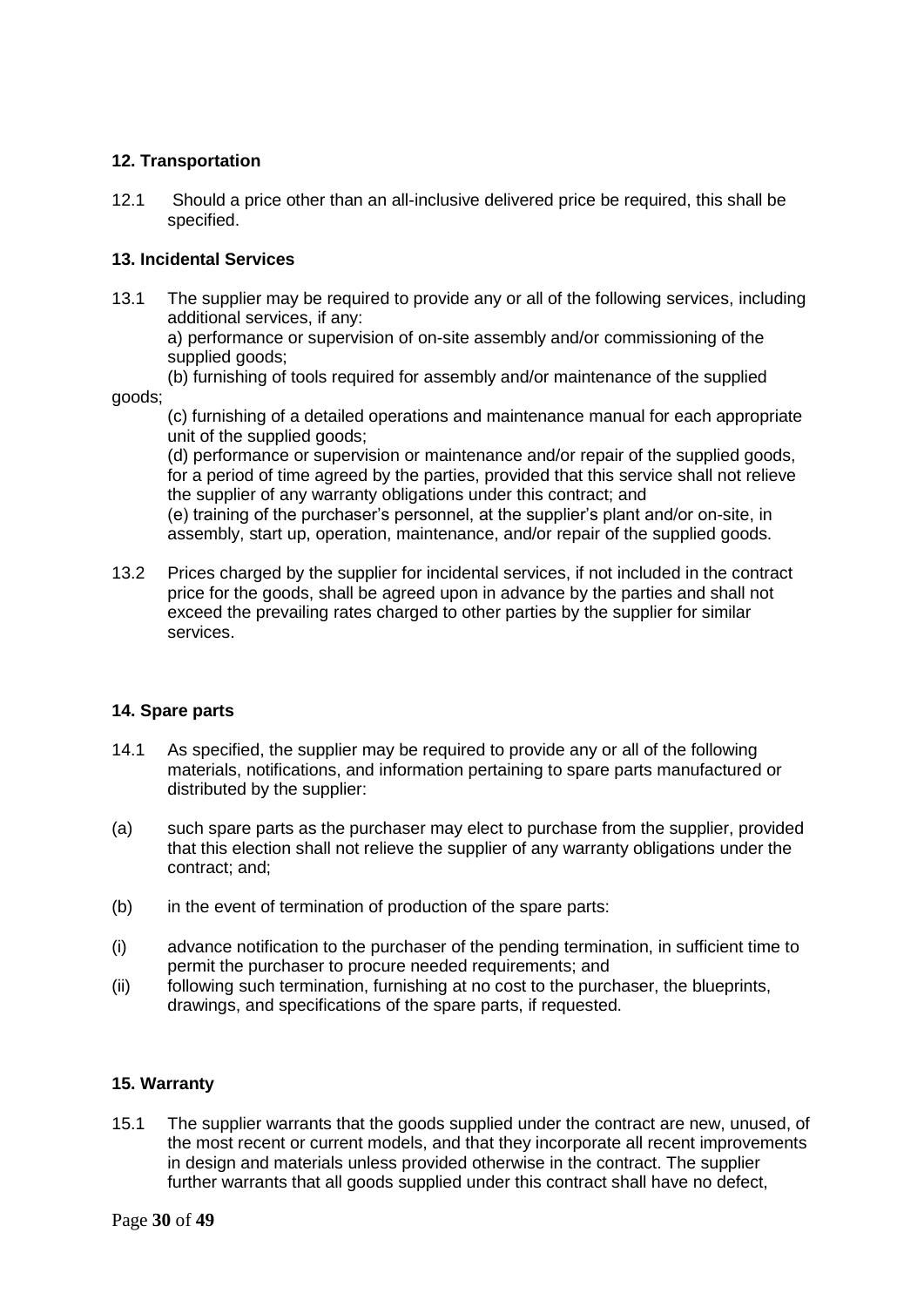arising from design, materials, or workmanship (except when the design and/or material is required by the purchaser' specifications) or from any act or omission of the supplier, that may develop under normal use of the supplied goods in the conditions prevailing in the country of final destination.

- 15.2 This warranty shall remain valid for twelve (12) months after the goods, or any portion thereof as the case may be, have been delivered to and accepted at the final destination indicated in the contract, or for eighteen (18) months after the date of shipment from the port or place of loading in the source country, whichever period concludes earlier, unless specified otherwise.
- 15.3 The purchaser shall promptly notify the supplier in writing of any claims arising under this warranty.
- 15.4 Upon receipt of such notice, the supplier shall, within the period specified and with all reasonable speed, repair or replace the defective goods or parts thereof, without costs to the purchaser.
- 15.5 If the supplier, having been notified, fails to remedy the defect(s) within the period specified, the purchaser may proceed to take such remedial action as may be necessary, at the supplier's risk and expense and without prejudice to any other rights which the purchaser may have against the supplier under the contract.

#### **16. Payment**

- 16.1 The method and conditions of payment to be made to the supplier under this contract shall be specified.
- 16.2 The supplier shall furnish the purchaser with an invoice accompanied by a copy of the delivery note and upon fulfillment of other obligations stipulated in the contract.
- 16.3 Payments shall be made promptly by the purchaser, but in no case later than thirty (30) days after submission of an invoice or claim by the supplier.
- 16.4 Payment will be made in Rand unless otherwise stipulated

#### **17. Prices**

17.1 Prices charged by the supplier for goods delivered and services performed under the contract shall not vary from the prices quoted by the supplier in his bid, with the exception of any price adjustments authorized or in the purchaser's request for bid validity extension, as the case may be.

#### **18. Variation Orders**

18.1 In cases where the estimated value of the envisaged changes in purchase does not vary more than 15% of the total value of the original contract, the contractor may be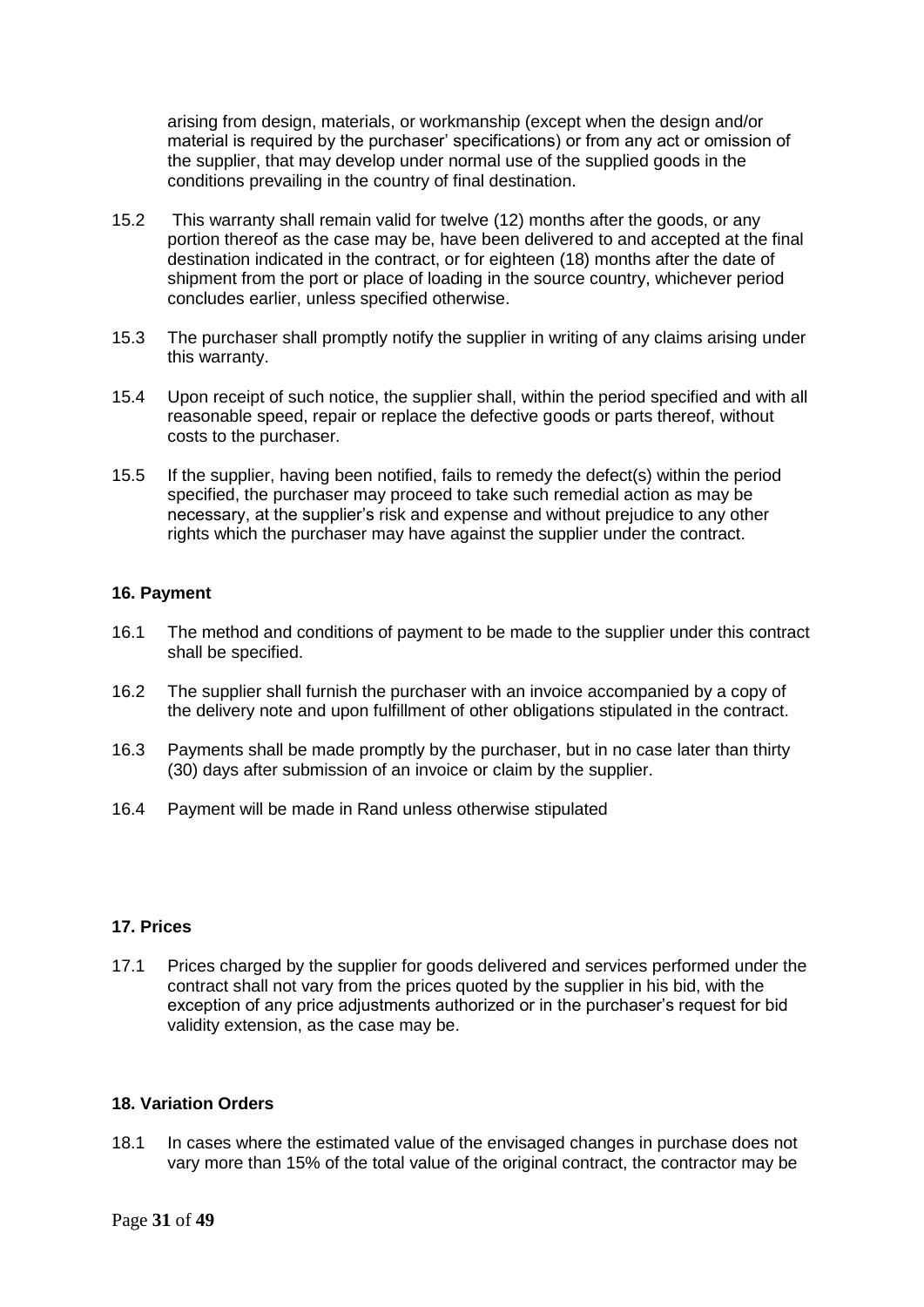instructed to deliver the goods or render the services as such. In cases of measurable quantities, the contractor may be approached to reduce the unit price, and such offers may be accepted provided that there is no escalation in price.

#### **19. Assignment**

19.1 The supplier shall not assign, in whole or in part, its obligations to perform under the contract, except with the purchaser's prior written consent.

#### **20. Subcontracts**

.

20.1 The supplier shall notify the purchaser in writing of all subcontracts awarded under these contracts if not already specified in the bid. Such notification, in the original bid or later, shall not relieve the supplier from any liability or obligation under the contract.

#### **21. Delays in the supplier's performance**

- 21.1 Delivery of the goods and performance of services shall be made by the supplier in accordance with the time schedule prescribed by the purchaser in the contract.
- 21.2 If at any time during performance of the contract, the supplier or its subcontractor(s) should encounter conditions impeding timely delivery of the goods and performance of services, the supplier shall promptly notify the purchaser in writing of the fact of the delay, its likely duration and its cause(s). As soon as practicable after receipt of the supplier's notice, the purchaser shall evaluate the situation and may at his discretion extend the supplier's time for performance, with or without the imposition of penalties, in which case the extension shall be ratified by the parties by amendment of contract.
- 21.3 The right is reserved to procure outside of the contract small quantities or to have minor essential services executed if an emergency arises, the supplier's point of supply is not situated at or near the place where the goods are required, or the supplier's services are not readily available.
- 21.4 Except as provided under GCC Clause 25, a delay by the supplier in the performance of its delivery obligations shall render the supplier liable to the imposition of penalties, pursuant to GCC Clause 22, unless an extension of time is agreed upon pursuant to GCC Clause 22.2 without the application of penalties.
- 21.5 Upon any delay beyond the delivery period in the case of a goods contract, the purchaser shall, without cancelling the contract, be entitled to purchase goods of a similar quality and up to the same quantity in substitution of the goods not supplied in conformity with the contract and to return any goods delivered later at the supplier's expense and risk, or to cancel the contract and buy such goods as may be required to complete the contract and without prejudice to his other rights, be entitled to claim damages from the supplier.

#### **22. Penalties**

22.1 Subject to GCC Clause 25, if the supplier fails to deliver any or all of the goods or to perform the services within the period(s) specified in the contract, the purchaser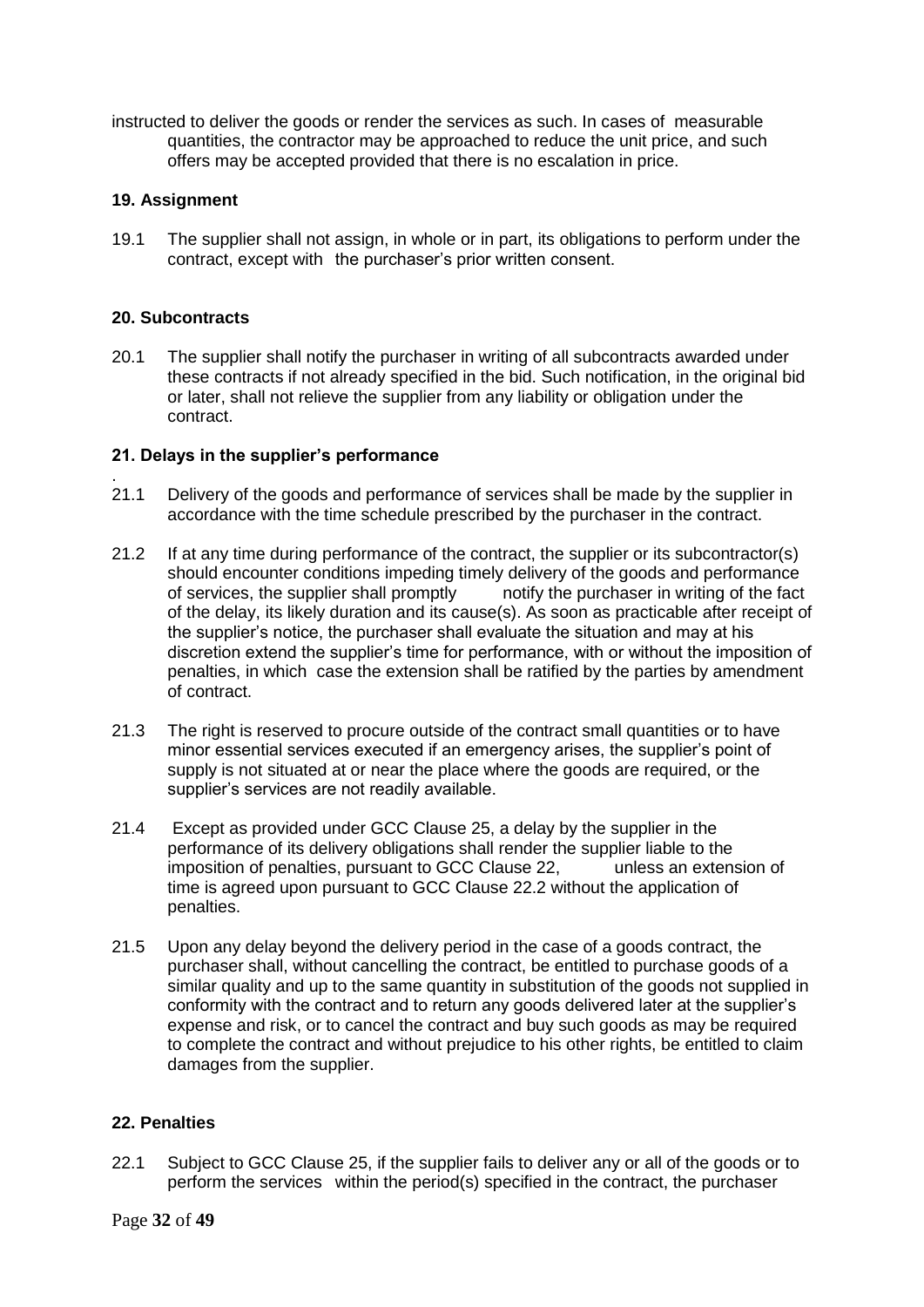shall, without prejudice to its other remedies under the contract, deduct from the contract price, as a penalty, a sum calculated on the delivered price of the delayed goods or unperformed services using the current prime interest rate calculated for each day of the delay until actual delivery or performance. The purchaser may also consider termination of the contract pursuant to GCC Clause 23.

#### **23. Termination for Default**

23.1 The purchaser, without prejudice to any other remedy for breach of contract, by written notice of default sent to the supplier, may for default terminate this contract in whole or in part:

(a) if the supplier fails to deliver any or all of the goods within the period(s) specified in the contract, or within any extension thereof granted by the purchaser pursuant to GCC Clause 21.2;

(b) if the supplier fails to perform any other obligation(s) under the contract; or

(c) if the supplier, in the judgment of the purchaser, has engaged in corrupt or fraudulent practices in competing for or in executing the contract.

- 23.2 In the event the purchaser terminates the contract in whole or in part, the purchaser may procure, upon such terms and in such manner, as it deems appropriate, goods, works or services similar to those undelivered, and the supplier shall be liable to the purchaser for any excess costs for such similar goods, works or services. However, the supplier shall continue performance of the contract to the extent not terminated.
- 23.3 Where the purchaser terminates the contract in whole or in part, the purchaser may decide to impose a restriction penalty on the supplier by prohibiting such supplier from doing business with the public sector for a period not exceeding 10 years.
- 23.4 If a purchaser intends imposing a restriction on a supplier or any person associated with the supplier, the supplier will be allowed a time period of not more than fourteen (14) days to provide reasons why the envisaged restriction should not be imposed. Should the supplier fail to respond within the stipulated fourteen (14) days the purchaser may regard the supplier as having no objection and proceed with the restriction.
- 23.5. Any restriction imposed on any person by the purchaser will, at the discretion of the purchaser, also be applicable to any other enterprise or any partner, manager, director or other person who wholly or partly exercises or exercised or may exercise control over the enterprise of the first-mentioned person, and with which enterprise or person the first-mentioned person, is or was in the opinion of the purchaser actively associated.
- 23.6 If a restriction is imposed, the purchaser must, within five (5) working days of such imposition, furnish the National Treasury, with the following information:

(i) the name and address of the supplier and / or person restricted by the purchaser; (ii) the date of commencement of the restriction

- (iii) the period of restriction; and
- (iv) the reasons for the restriction.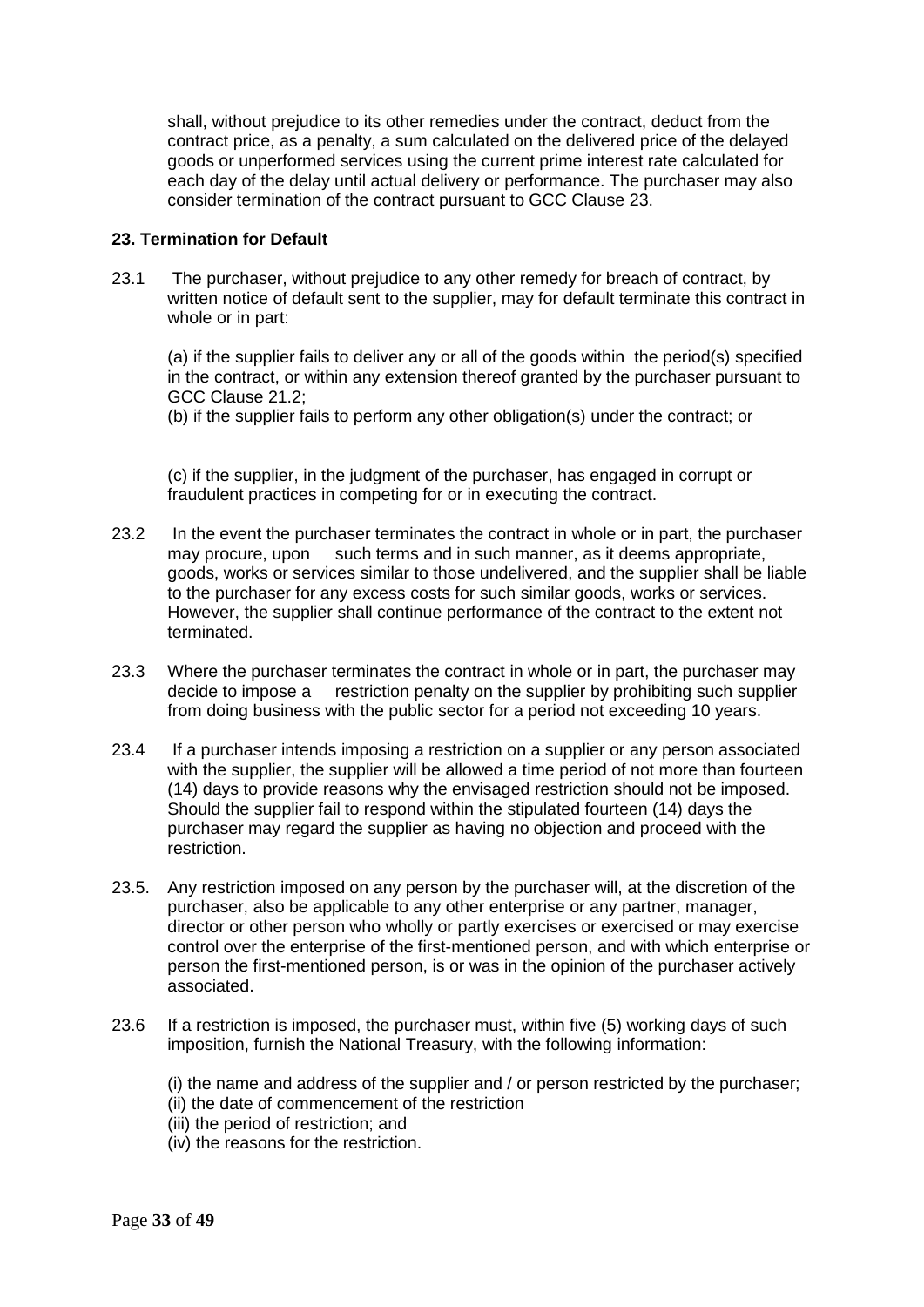These details will be loaded in the National Treasury's central database of suppliers or persons prohibited from doing business with the public sector.

23.7. If a court of law convicts a person of an offence as contemplated in sections 12 or 13 of the Prevention and Combating of Corrupt Activities Act, No. 12 of 2004, the court may also rule that such person's name be endorsed on the Register for Tender Defaulters. When a person's name has been endorsed on the Register, the person will be prohibited from doing business with the public sector for a period not less than five years and not more than 10 years. The National Treasury is empowered to determine the period of restriction and each case will be dealt with on its own merits. According to section 32 of the Act the Register must be open to the public. The Register can be perused on the National Treasury website.

#### **24. Anti- dumping and countervailing duties and rights**

24.1 When, after the date of bid, provisional payments are required, or anti-dumping or countervailing duties are imposed, or the amount of a provisional payment or antidumping or countervailing right is increased in respect of any dumped or subsidized import, the State is not liable for any amount so required or imposed, or for the amount of any such increase. When, after the said date, such a provisional payment is no longer required or any such anti-dumping or countervailing right is abolished, or where the amount of such provisional payment or any such right is reduced, any such favorable difference shall on demand be paid forthwith by the supplier to the purchaser or the purchaser may deduct such amounts from moneys (if any) which may otherwise be due to the supplier in regard to goods or services which he delivered or rendered, or is to deliver or render in terms of the contract or any other contract or any other amount which may be due to him.

#### **25. Force Majeure**

- 25.1 Notwithstanding the provisions of GCC Clauses 22 and 23, the supplier shall not be liable for forfeiture of its performance security, damages, or termination for default if and to the extent that his delay in performance or other failure to perform his obligations under the contract is the result of an event of force majeure.
- 25.2 If a force majeure situation arises, the supplier shall promptly notify the purchaser in writing of such condition and the cause thereof. Unless otherwise directed by the purchaser in writing, the supplier shall continue to perform its obligations under the contract as far as is reasonably practical, and shall seek all reasonable alternative means for performance not prevented by the force majeure event.

#### **26. Termination for insolvency**

26.1 The purchaser may at any time terminate the contract by giving written notice to the supplier if the supplier becomes bankrupt or otherwise insolvent. In this event, termination will be without compensation to the supplier, provided that such termination will not prejudice or affect any right of action or remedy, which has accrued or will accrue thereafter to the purchaser.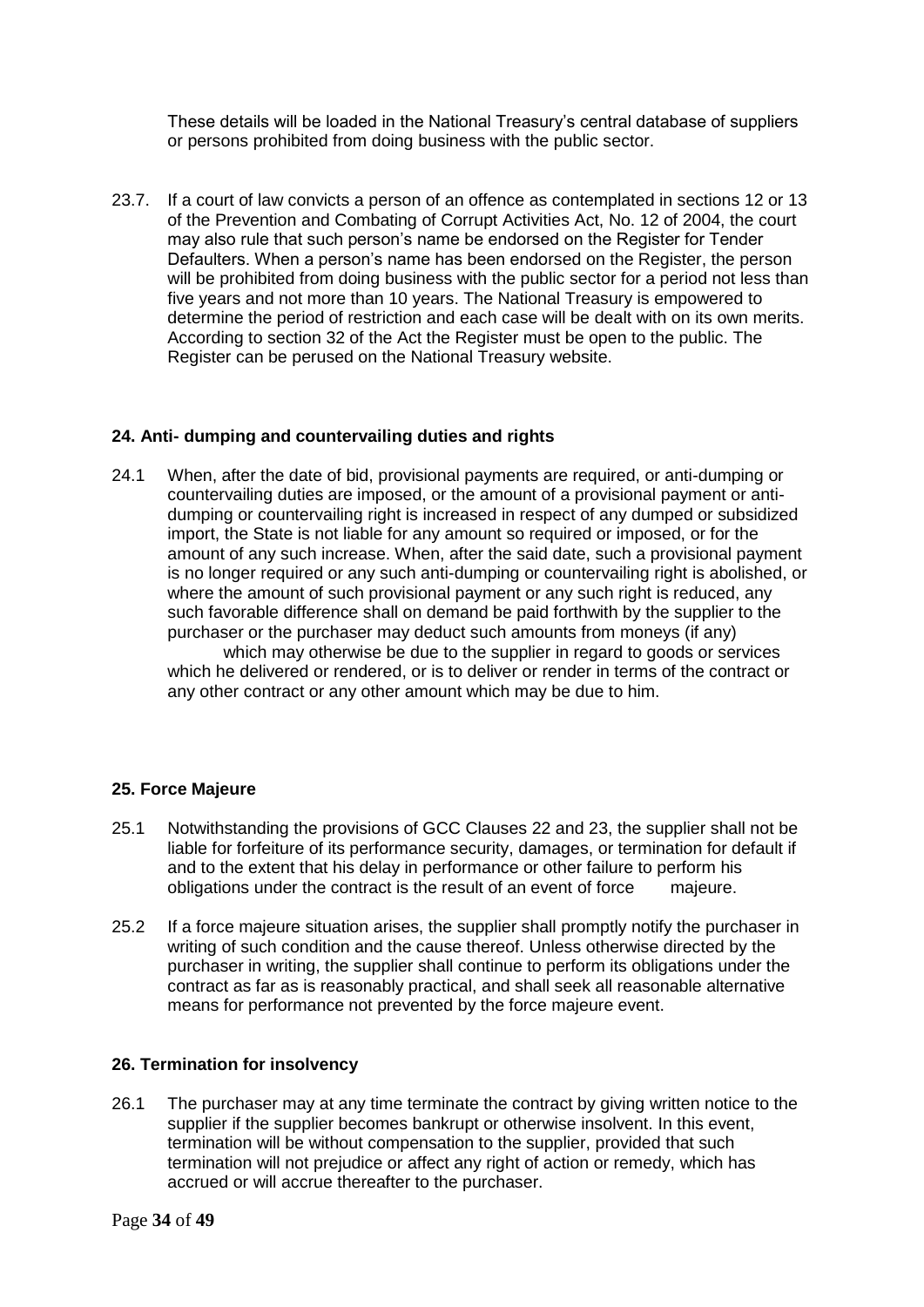#### **27. Settlement of Disputes**

- 27.1 If any dispute or difference of any kind whatsoever arises between the purchaser and the supplier in connection with or arising out of the contract, the parties shall make every effort to resolve amicably such dispute or difference by mutual consultation.
- 27.2 If, after thirty (30) days, the parties have failed to resolve their dispute or difference by such mutual consultation, then either the purchaser or the supplier may give notice to the other party of his intention to commence with mediation. No mediation in respect of this matter may be commenced unless such notice is given to the other party.
- 27.3 Should it not be possible to settle a dispute by means of mediation, it may be settled in a South African court of law.
- 27.4 Notwithstanding any reference to mediation and/or court proceedings herein,

(a) the parties shall continue to perform their respective obligations under the contract unless they otherwise agree; and (b) the purchaser shall pay the supplier any monies due the supplier for goods delivered and / or services rendered according to the prescripts of the contract.

#### **28. Limitation of Liability**

28.1 Except in cases of criminal negligence or willful misconduct, and in the case of infringement pursuant to Clause 6;

(a) the supplier shall not be liable to the purchaser, whether in contract, tort, or otherwise, for any indirect or consequential loss or damage, loss of use, loss of production, or loss of profits or interest costs, provided that this exclusion shall not apply to any obligation of the supplier to pay penalties and/or damages to the purchaser; and

(b) the aggregate liability of the supplier to the purchaser, whether under the contract, in tort or otherwise, shall not exceed the total contract price, provided that this limitation shall not apply to the cost of repairing or replacing defective equipment.

#### **29. Governing language**

29.1 The contract shall be written in English. All correspondence and other documents pertaining to the contract that is exchanged by the parties shall also be written in English.

#### **30. Applicable law**

30.1 The contract shall be interpreted in accordance with South African laws, unless otherwise specified.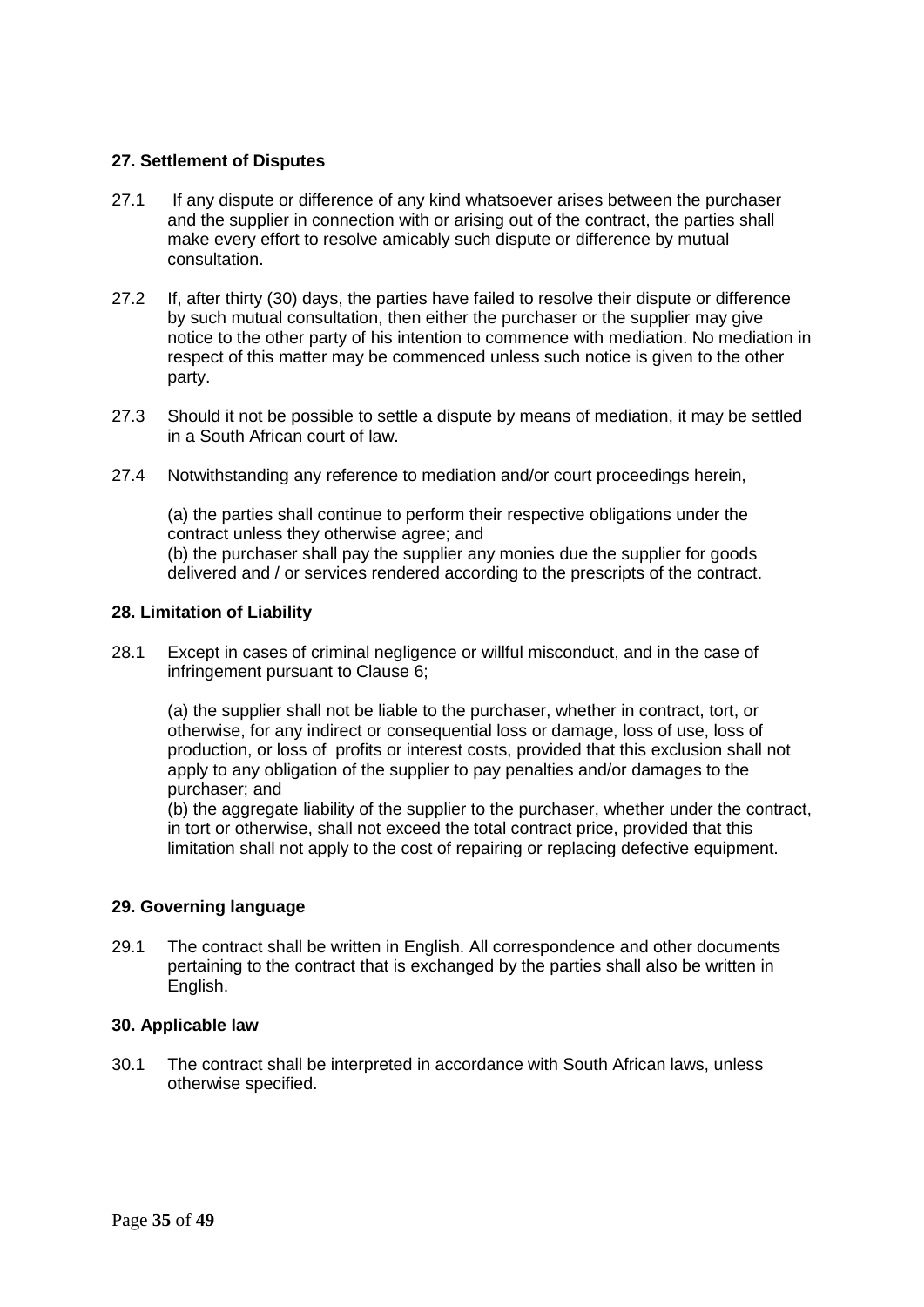#### **31. Notices**

- 31.1 Every written acceptance of a bid shall be posted to the supplier concerned by registered or certified mail and any other notice to him shall be posted by ordinary mail to the address furnished in his bid or to the address notified later by him in writing and such posting shall be deemed to be proper service of such notice.
- 31.2 The time mentioned in the contract documents for performing any act after such aforesaid notice has been given, shall be reckoned from the date of posting of such notice.

#### **32. Taxes and duties**

- 32.1 A foreign supplier shall be entirely responsible for all taxes, stamp duties, license fees, and other such levies imposed outside the purchaser's country.
- 32.2 A local supplier shall be entirely responsible for all taxes, duties, license fees, etc., incurred until delivery of the contracted goods to the purchaser.
- 32.3 No contract shall be concluded with any bidder whose tax matters are not in order. Prior to the award of a bid SARS must have certified that the tax matters of the preferred bidder are in order.
- 32.4 No contract shall be concluded with any bidder whose municipal rates and taxes and municipal services charges are in arrears.

#### **33. Transfer of contracts**

33.1 The contractor shall not abandon, transfer, cede assign or sublet a contract or part thereof without the written permission of the purchaser

#### **34. Amendment of contracts**

34.1 No agreement to amend or vary a contract or order or the conditions, stipulations or provisions thereof shall be valid and of any force unless such agreement to amend or vary is entered into in writing and signed by the contracting parties. Any waiver of the requirement that the agreement to amend or vary shall be in writing, shall also be in writing.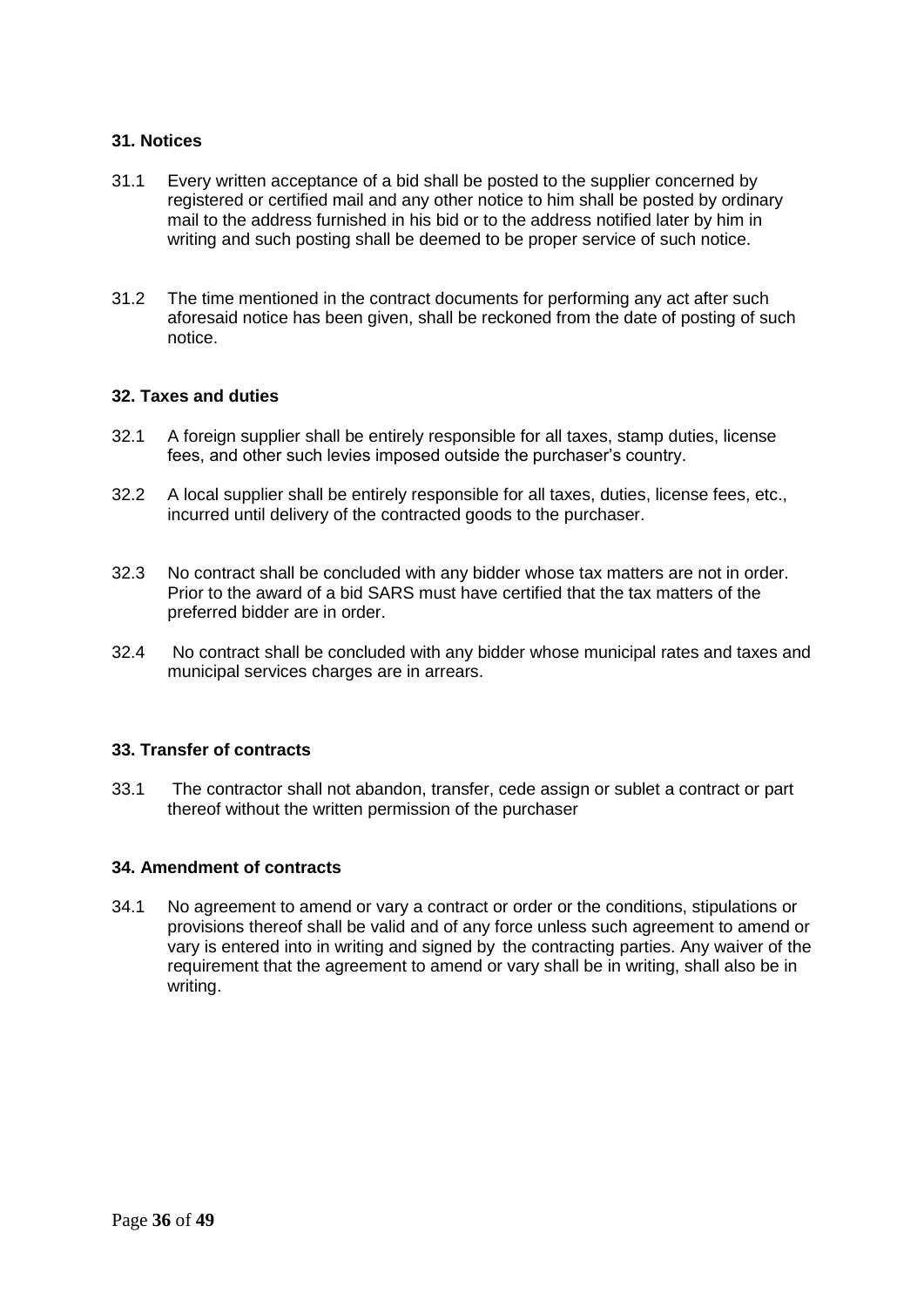#### **SECTION I**

### **CONDITIONS OF BID**

- 1. I/We hereby bid to supply all or any of the supplies and/or to render all or any of the services described in the attached documents to the Emadlangeni Municipality (hereinafter called the "Municipality") on the terms and conditions and be in accordance with the specifications stipulated in the bid documents (and which shall be taken as part of and be incorporated into this bid) at the prices and on the terms regarding time for delivery and/or execution inserted therein.
- 2. I/we agree that:
	- (a) the offer herein shall remain binding upon me and open for acceptance by the Municipality during the validity period indicated and calculated from the closing time of the bid;
	- (b) this bid and its acceptance shall be subject to Local Government Municipal Finance Management Act, 2003, the KwaZulu-Natal Supply Chain Management Policy Framework, the Provincial Treasury issued Practice Notes, and the General Conditions of Contract, with which I/we am fully acquainted;
	- (c) if I/we withdraw my bid within the period for which I/we have agreed that the bid shall remain open for acceptance, or fail to fulfill the contract when called upon to do so, the Municipality may, without prejudice to its other rights, agree to the withdrawal of my bid or cancel the contract that may have been entered into between me and the Municipality. I/we will then pay to the Municipality any additional expenses incurred by the Municipality having either to accept any less favorable bid or, if fresh bids have to be invited, the additional expenditure incurred by the invitation of fresh bids and by the subsequent acceptance of any less favorable bid. The Municipality shall have the right to recover such additional expenditure by set-off against monies which may be due to me under this or any other bid or contract or against any guarantee or deposit that may have been furnished by me or on my behalf for the due fulfillment of this or any other bid or contract and pending the ascertainment of the amount of such additional expenditure to retain such monies, guarantee or deposit as security for any loss the Province may sustain by reason of my default;
	- (d) if my bid is accepted, the acceptance may be communicated to me by registered post, and that the South African Post Office Limited shall be treated as delivery agent to me;
	- (e) the law of the Republic of South Africa shall govern the contract created by

acceptance of my bid and I choose *domicilium citandi et executandi* in the Republic at (full physical address): ............................................................................................................................

............................................................................................................................

4. I/we furthermore confirm that I/we have satisfied myself as to the correctness and validity of my bid: that the price(s), rate(s) and preference quoted cover all of the

.

the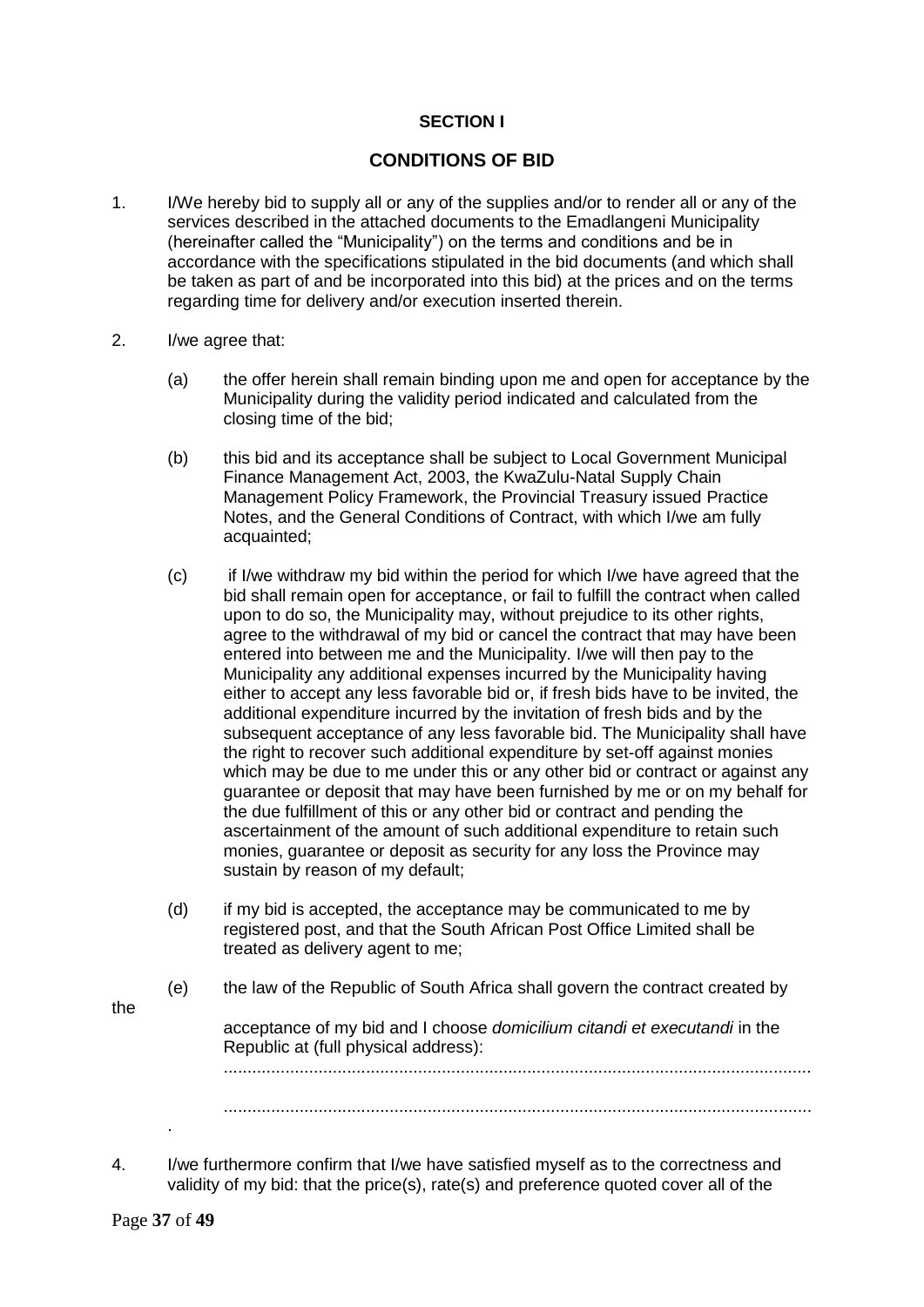work/item(s) and my obligations under a resulting contract, and I accept that any mistakes regarding the price(s) and calculations will be at my risk.

- 5. I/we hereby accept full responsibility for the proper execution and fulfillment of all obligations and conditions devolving on me under this agreement, as the Principal(s) liable for the due fulfillment of this contract.
- 6. I/we agree that any action arising from this contract may in all respects be instituted against me and I/we hereby undertake to satisfy fully any sentence or judgment which may be pronounced against me as a result of such action.
- 7. I/we confirm that I/we have declared all and any interest that I or any persons related to my business has with regard to this bid or any related bids by completion of the Declaration of Interest Section.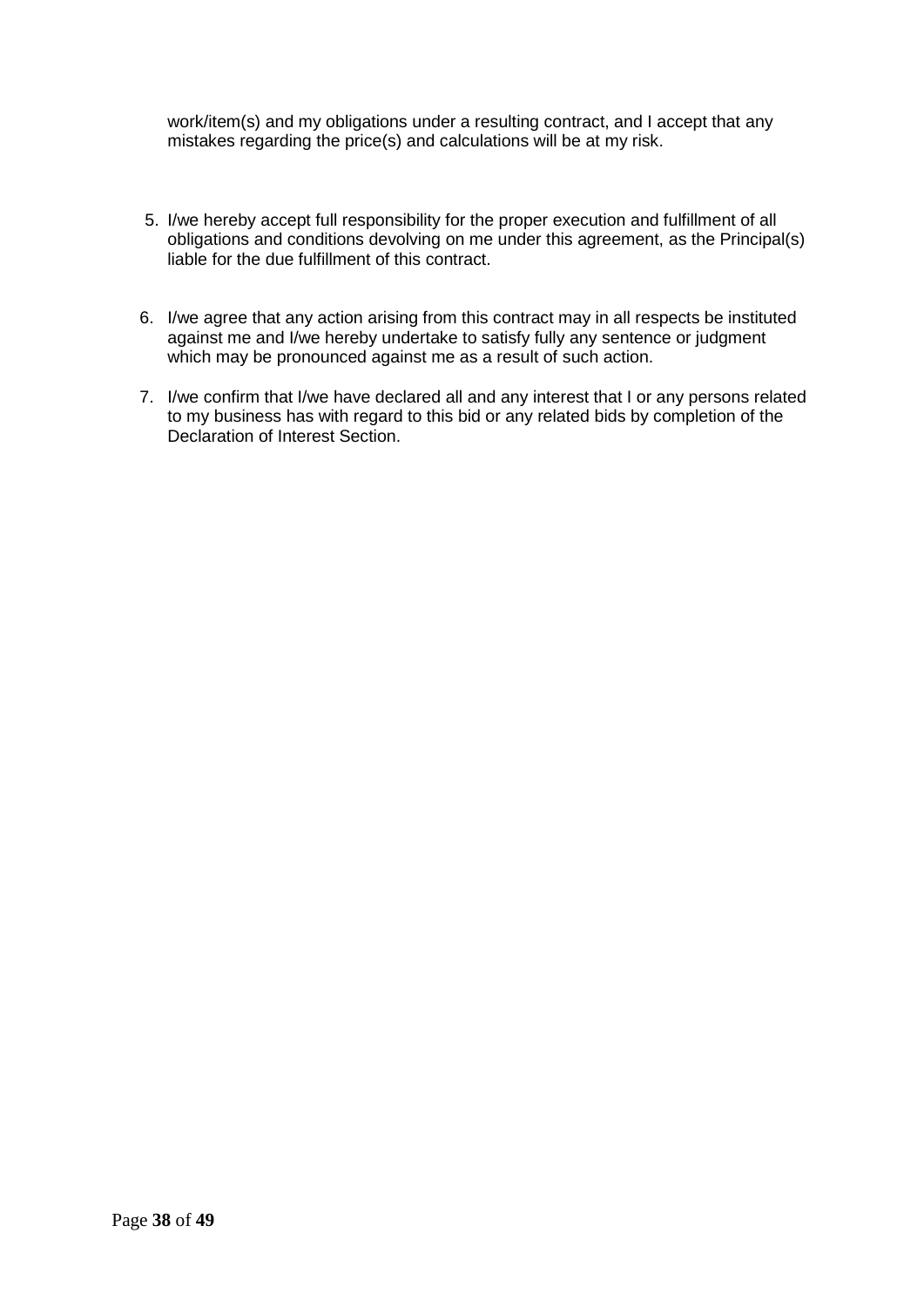#### **SECTION J**

#### **PRICING SCHEDULE – FIRM PRICES**

#### **(Purchases)**

#### **NOTE: ONLY FIRM PRICES WILL BE ACCEPTED. NON-FIRM PRICES (INCLUDING PRICES SUBJECT TO RATES OF EXCHANGE VARIATIONS) WILL NOT BE CONSIDERED**

#### **IN CASES WHERE DIFFERENT DELIVERY POINTS INFLUENCE THE PRICING, A SEPARATE PRICING SCHEDULE MUST BE SUBMITTED FOR EACH DELIVERY POINT**

1. Scope of work

This bid calls for the supply and delivery of new 4 door sedan inclusive of accessories as required in the specification and schedules to the Emadlangeni Municipality Traffic department.

The accessories shall be quoted for separately and shall be determined as required.

2. Minimum Requirements

The following are minimum requirements:

#### **2.1 Engine / Gearbox**

- 2.1.1 Engine capacity shall be not less than a known standard in any event:
	- $\bullet$  1600cc
	- Front wheel drive
	- Output not less than 90 kw  $\omega$  6000 c/min
	- Torgue not less than  $154Nm \t{C}$  5200 r/min

 2.1.2 The gearbox shall be of the manual floor shift type with at least six(6) forward

gears.

#### 2.2 **Accessories**

- 2.2.1 The vehicle shall be fitted with an approved gearlock, alarm, anti-theft device incorporating an immobilizer system.
- 2.2.2 The following shall be offered separately:
	- Tow hitch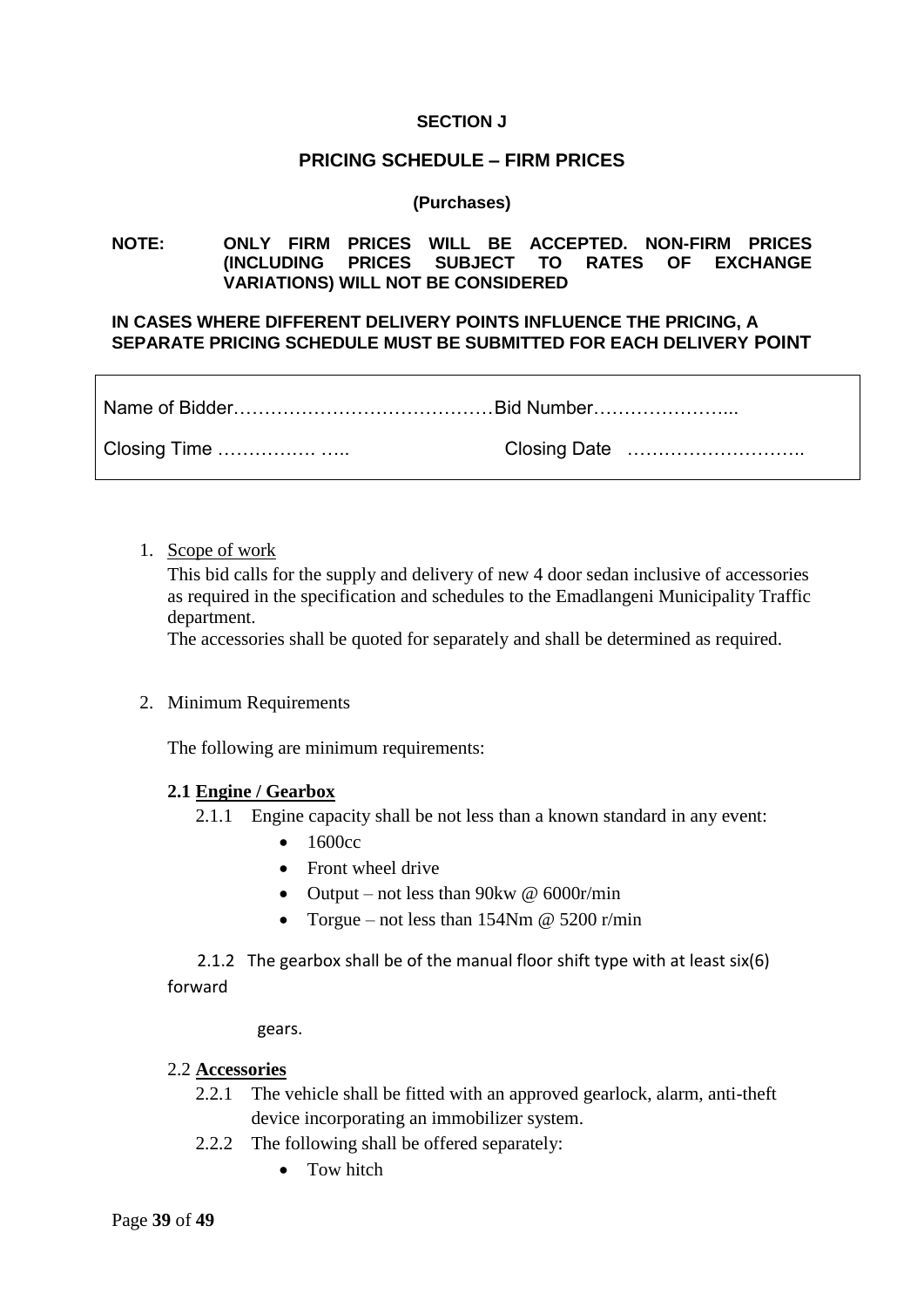- 100 000 km or 5 year service plan.
- 2.2.3 The price of the accessories shall include fitting prior to delivery of the vehicle.

#### 2.3 **Tow Bar**

The tow bar shall be of an approved SABS multi-function type allowing accommodation for either a goose neck and ball or a solid pin type hitch without requiring the dismantling of any part of the tow bar.

#### 2.4 **Floor Mats**

The vehicle shall be fitted with suitable floor mats in the cabin.

#### 2.5 **Anti-theft device/ immobilizer / alarm**

The vehicle shall be fitted with an approved gear locking device as well as an electronic alarm / immobilizer incorporating an anti-hijacking device (the antihijacking device shall only operate 10 minutes after triggered).

#### 2.6 **General**

- 2.6.1 The vehicle shall only be purchased from approved agents.
- 2.6.2 The vehicle shall comply with the latest traffic ordinance, the Road Traffic Act (Act 29 of 1989).
- 2.6.3 The vehicle shall be fitted with three rear-view mirrors, two external left, right as well as one in cab centred mirror.
- 2.6.4 Bids shall include in the offer all costs pertaining to licensing and registration of the vehicle as well as the supply and fitting of number plates. (Prior to delivery).
- 2.6.5 All offers shall be inclusive of VAT.
- 2.6.6 The vehicle shall be supplied with a lockable fuel tank cap. The fuel tank cap shall be locked via special key and not by means of the ignition or door lock key.
- 2.6.7 The vehicle shall be supplied in white colour.
- 2.6.8 All maintenance, service and repairs shall be carried out at no additional costs to Council.
- 2.6.9 All bidders shall complete the technical data schedule for the vehicle offered in all respects or face possible disqualification.
- 2.6.10 All square parts for the vehicle offered shall be available within South Africa. The Emadlangeni Municipality reserves the right to inspect the spare warehouse and should it not be satisfactory the bid may be rejected.
- 2.6.11 The vehicle shall be delivered without the following unless it is a standard feature with no additional costs to Council.
	- Radio
- 2.6.12 The following shall be included in the vehicle price, separate pricing shall not be considered;
	- Licensing and registration
	- Number plate supplied and fitted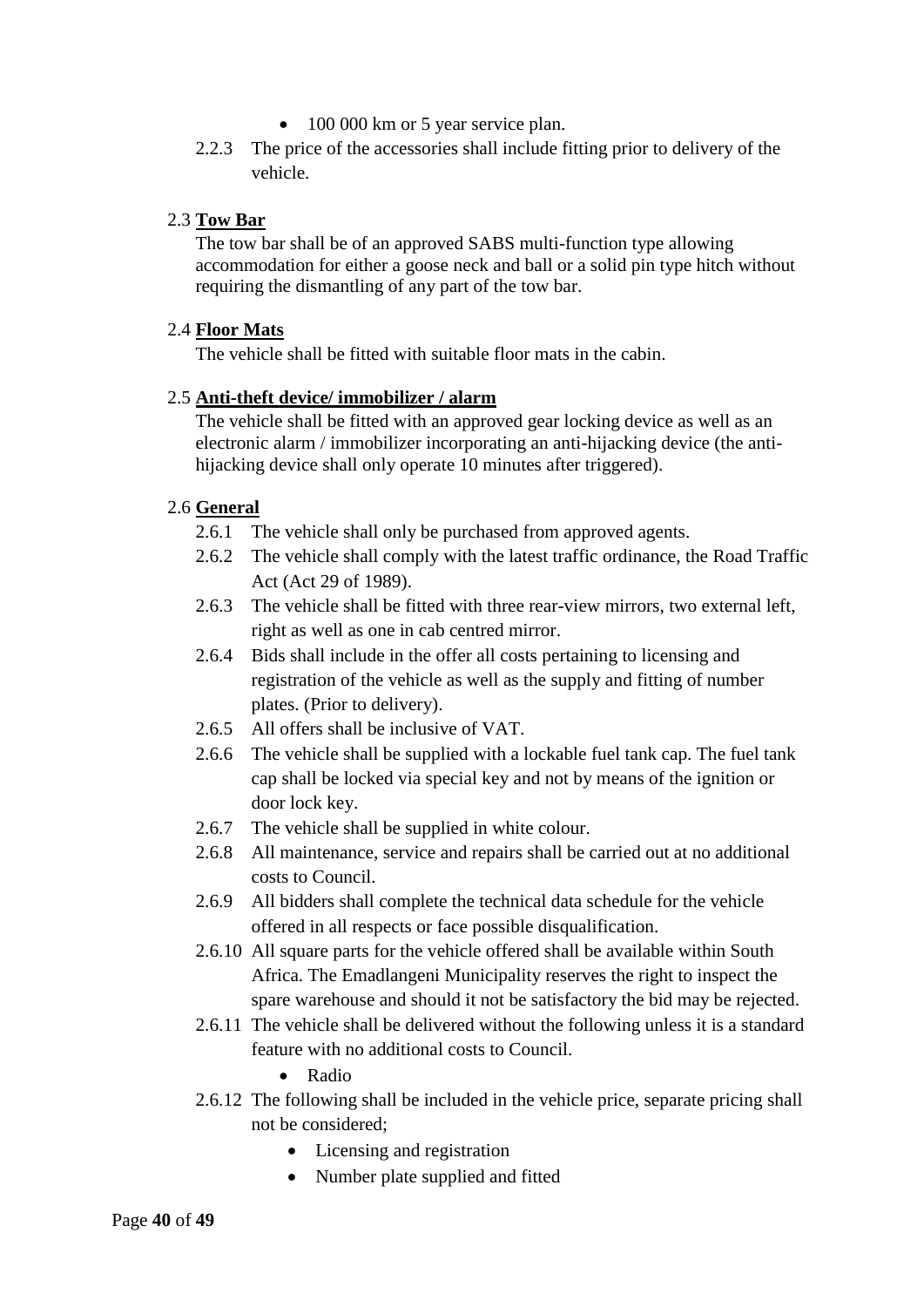- Lockable fuel cap
- VAT
- Gearlock
- Alarm / Anti-theft / Anti-hijacking immobilizer
- Floor Mats

### 2.7 **Fuel System**

- 2.7.1 Petrol fuel system shall incorporating a water trap.
- 2.7.2 The fuel system must be self venting.
- 2.7.3

### 2.8 **Guarantee**

- 2.8.1 the bidder shall clearly state the contents of the offered from the date of delivery.
- 2.8.2 The guarantee period shall include for the at least two service or service plan which includes all spares, liquids and labour.
- 2.8.3 All transport, spares parts and labour shall be free of cost to council during the guarantee period.
- 2.8.4 The standard manufactures guarantee shall not be less than 3 years or 100 000 km.

### 2.9 **Services**

- 2.9.1 the first two (2) services offered in the purchase price may vary from the above.
- 2.9.2 The cost for a five (5) year or 100 000 km service plan shall be quoted for in the bidding documents. Should Council opt for this option the cost for the first two(2) services will be replaced with this option.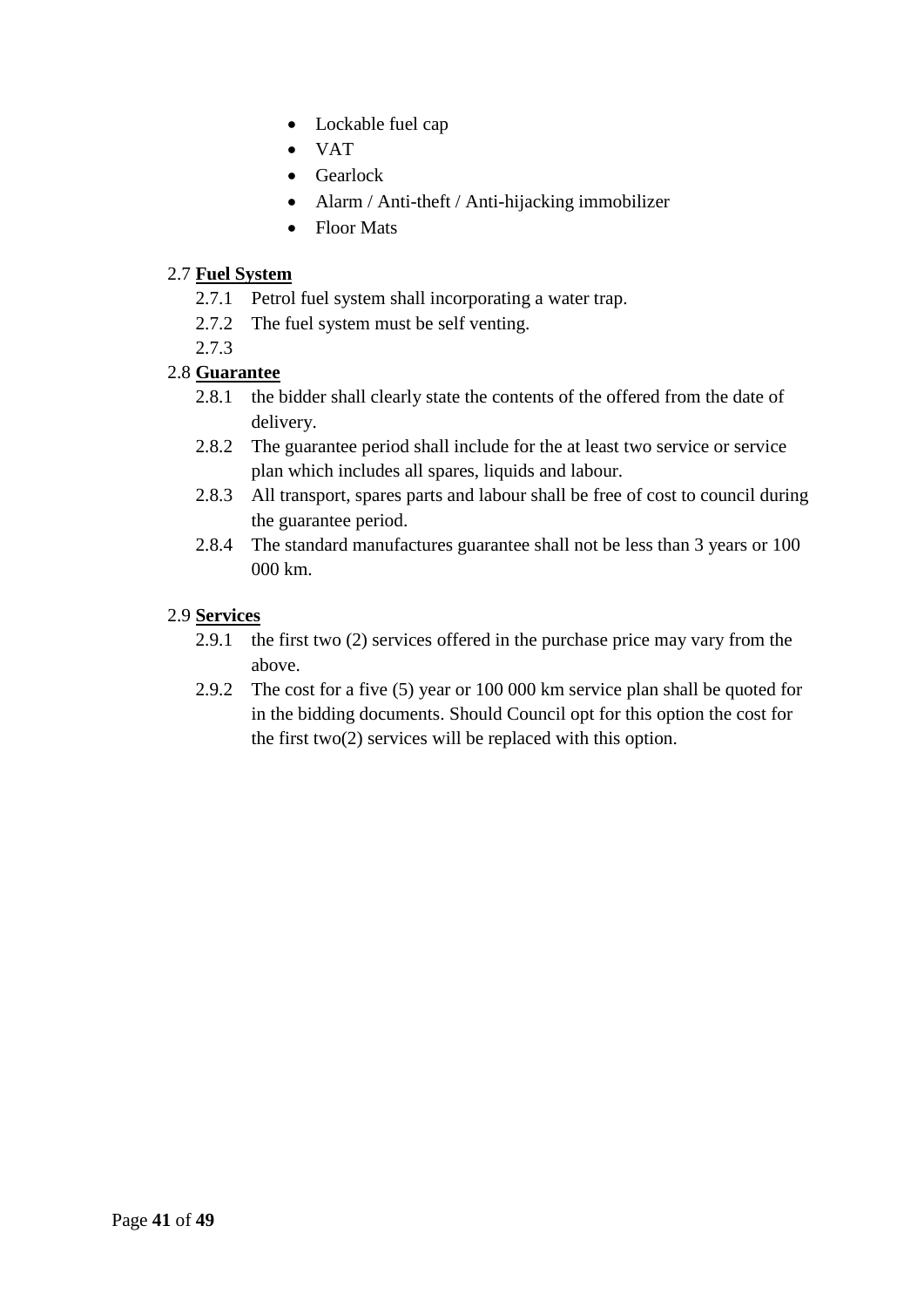# **Pricing Schedule**

# **4 door Sedan Vehicle**

| Item                                                 | <b>)</b> ffer |
|------------------------------------------------------|---------------|
| Purchase Price with air-conditioner (Including VAT). |               |
| Standard Manufacturer's guarantee                    | years<br>km's |
| <b>Guarantee Offered</b>                             | years<br>km's |

# **Pricing Schedule (Optional Extras)**

|     | Item                                 | Offer |
|-----|--------------------------------------|-------|
| . . | Unit price per tow hitch             |       |
|     | First two $(2)$ services             |       |
| ິ.  | Service plan 5 years or 100 000 km's |       |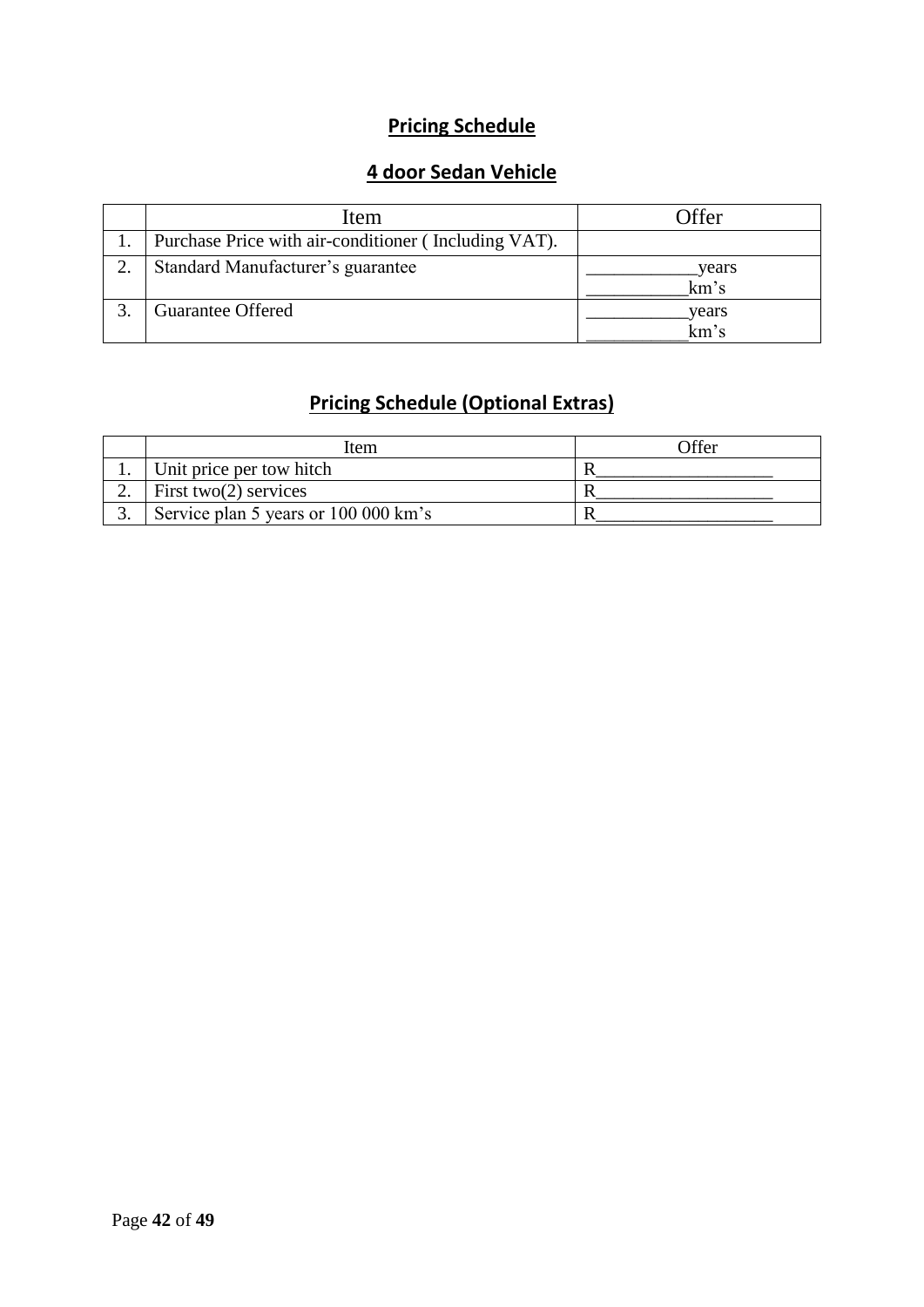#### **Technical Data Schedule**

#### **4 Door Sedan Vehicle**

|    | Item                                                                                                                                                                                                                                                                                                                                                              | Offer |
|----|-------------------------------------------------------------------------------------------------------------------------------------------------------------------------------------------------------------------------------------------------------------------------------------------------------------------------------------------------------------------|-------|
| 1. | Type of vehicle<br>Make<br>Designed payload<br>Fuel Tank capacity<br>Licensing Mass (kg)<br>Differential type: diff lock<br><b>Engine</b><br>(a) Make and/or Model<br>$(b)$ Type<br>(c) Capacity (not less than 1600cc)<br>(d) Number of cylinders<br>(e) Net power kw @rpm<br>(f) Net Torgue Nm @ rpm<br>(g) Bore and stroke (mm)<br>(h) Number of main bearings |       |
|    | <b>Fuel System</b><br>(a) Petrol fuel system shall incorporate water trap<br>(b) Fuel system must be self-venting<br>Delivery (weeks)                                                                                                                                                                                                                             |       |

### OFFER TO BE VALID FOR **90 DAYS** FROM THE CLOSING DATE

- Period required for delivery manufacturer manufacturer extensive manufacturer extensive manufacturer extending to  $P$ 

\*Delivery: Firm/Not firm

- Delivery basis **Example 2018** 2019 2019 2021 2022 2023 2024 2022 2023 2024 2022 2023 2024 2025 2026 2027 2027 20

Note: All delivery costs must be included in the bid price, for delivery at the prescribed destination.

\*\* "all applicable taxes" includes value- added tax, pay as you earn, income tax, unemployment insurance fund contributions and skills development levies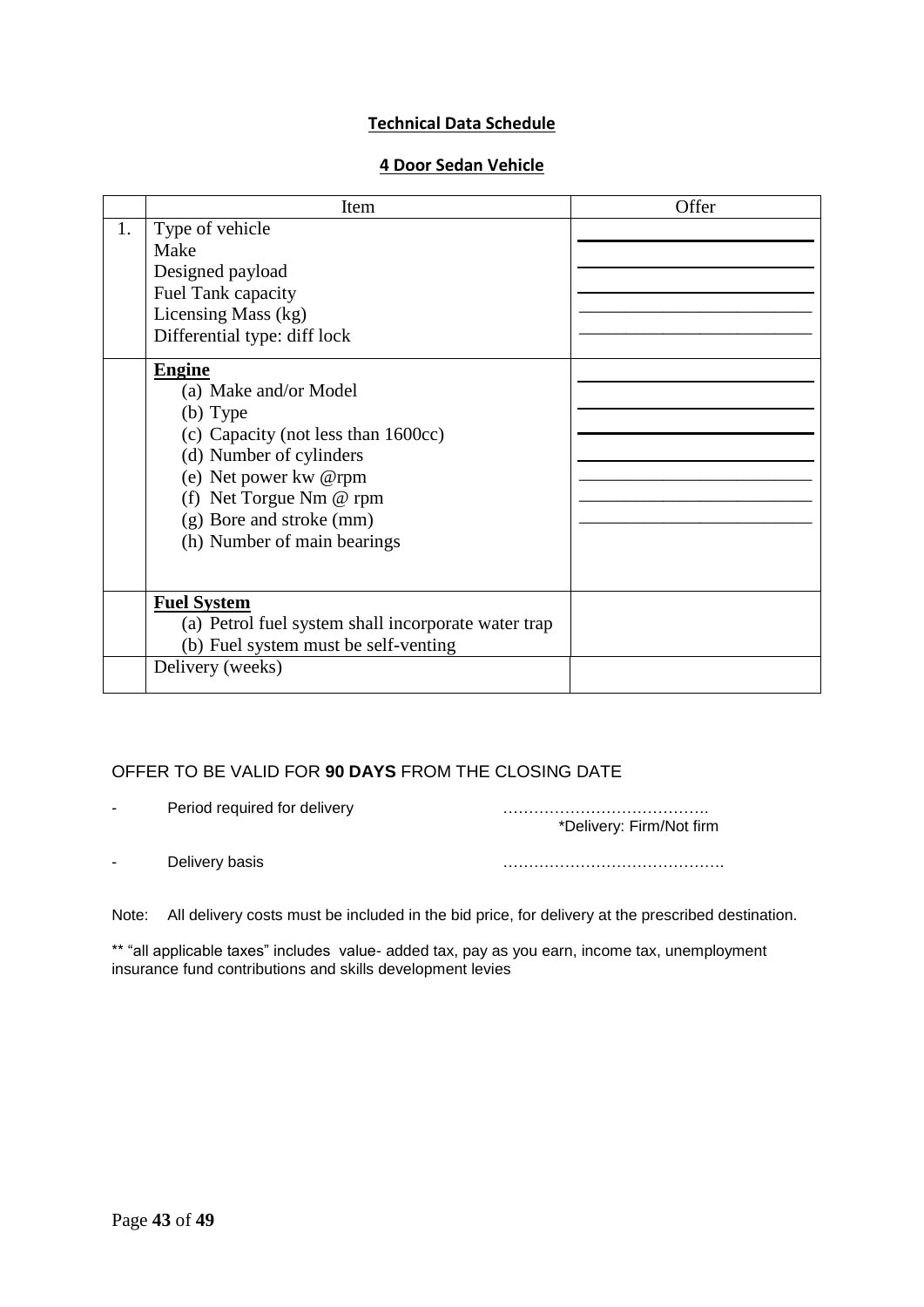#### **SECTION K**

#### **DECLARATION OF BIDDER'S PAST SUPPLY CHAIN MANAGEMENT PRACTICES**

#### (To be completed by Bidder.)

- 1. This Section must form part of all bids invited.
- 2. It serves as a declaration to be used by Municipality in ensuring that when goods and services are being procured, all reasonable steps are taken to combat the abuse of the supply chain management system.
- 3. The bid of any bidder may be disregarded if that bidder, or any of its directors have a abused the Municipality's supply chain management system;
	- a. abused the municipality's / municipal entity's supply chain management system or committed any improper conduct in relation to such system;
	- b. been convicted for fraud or corruption during the past five years;
	- c. willfully neglected, reneged on or failed to comply with any government, municipal or other public sector contract during the past five years; or
	- d. been listed in the Register for Tender Defaulters in terms of section 29 of the Prevention and Combating of Corrupt Activities Act (No 12 of 2004).

#### **4. In order to give effect to the above, the following questionnaire must be completed and submitted with the bid.**

| <b>Item</b> | <b>Ouestion</b>                                                                                                                                                                                                                                                                                                                                                                                                                                                                                                                                                                                                                                      | Yes | N <sub>o</sub> |
|-------------|------------------------------------------------------------------------------------------------------------------------------------------------------------------------------------------------------------------------------------------------------------------------------------------------------------------------------------------------------------------------------------------------------------------------------------------------------------------------------------------------------------------------------------------------------------------------------------------------------------------------------------------------------|-----|----------------|
| 4.1         | Is the bidder or any of its directors listed on the National Treasury's Database of<br>Restricted Suppliers as companies or persons prohibited from doing business with the<br>public sector?<br>(Companies or persons who are listed on this Database were informed in writing of<br>this restriction by the Accounting Officer/Authority of the institution that imposed the<br>restriction after the <i>audi alteram partem</i> rule was applied).<br>The Database of Restricted Suppliers now resides on the National Treasury's<br>website (www.treasury.gov.za) and can be accessed by clicking on its link at the<br>bottom of the home page. | Yes | N <sub>o</sub> |
| 4.1.1       | If so, furnish particulars:                                                                                                                                                                                                                                                                                                                                                                                                                                                                                                                                                                                                                          |     |                |
| 4.2         | Is the bidder or any of its directors listed on the Register for Tender Defaulters in<br>terms of section 29 of the Prevention and Combating of Corrupt Activities Act (No 12)<br>of 2004)?<br>The Register for Tender Defaulters can be accessed on the National Treasury's<br>website (www.treasury.gov.za) by clicking on its link at the bottom of the<br>home page.                                                                                                                                                                                                                                                                             | Yes | N <sub>o</sub> |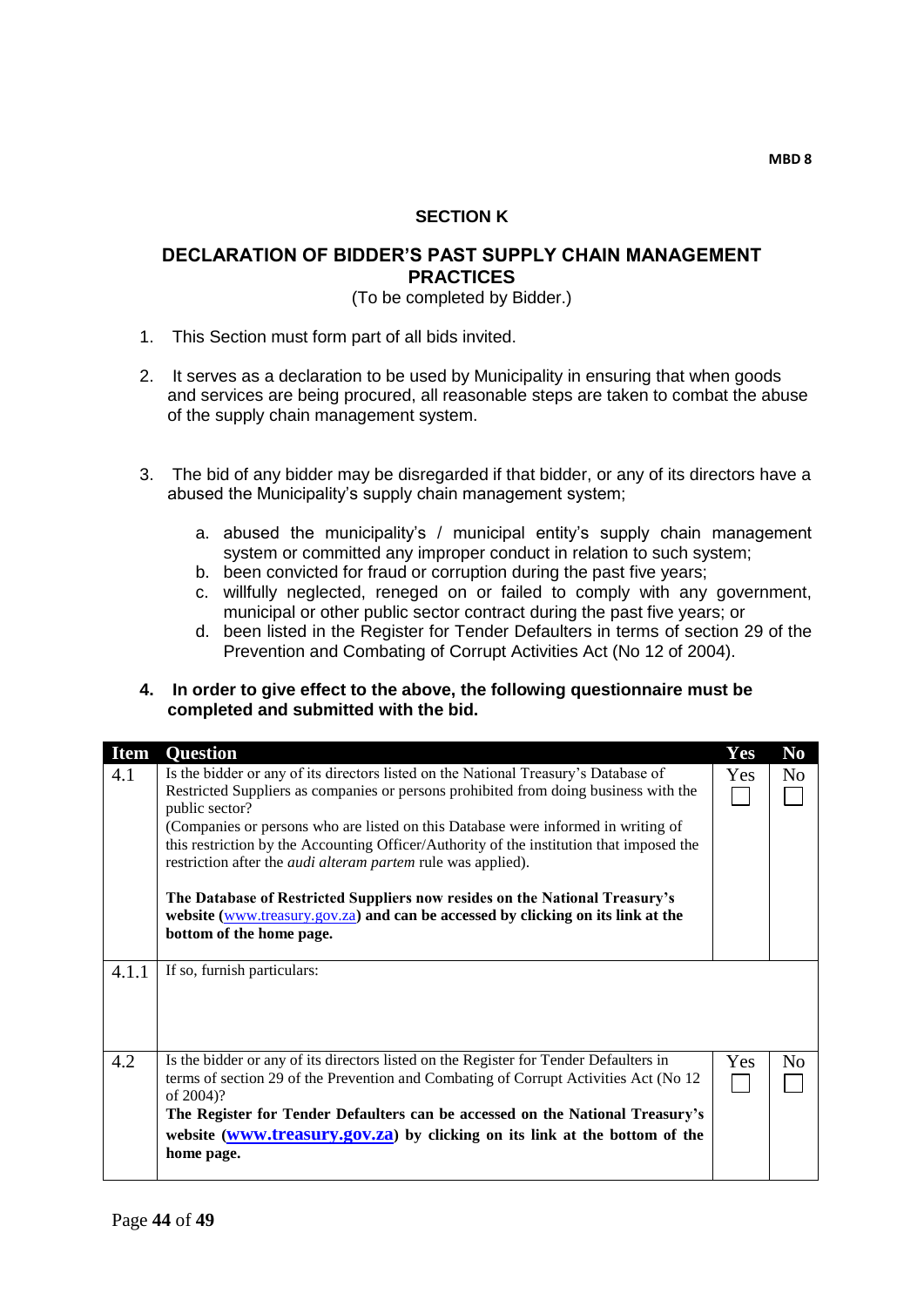| 4.2.1       | If so, furnish particulars:                                                                                                                                                                                                                  |     |                |
|-------------|----------------------------------------------------------------------------------------------------------------------------------------------------------------------------------------------------------------------------------------------|-----|----------------|
| 4.3         | Was the bidder or any of its directors convicted by a court of law (including a court of<br>law outside the Republic of South Africa) for fraud or corruption during the past five<br>years?                                                 | Yes | N <sub>0</sub> |
| 4.3.1       | If so, furnish particulars:                                                                                                                                                                                                                  |     |                |
| <b>Item</b> | <b>Question</b>                                                                                                                                                                                                                              | Yes | N <sub>0</sub> |
| 4.4         | Does the bidder or any of its directors owe any municipal rates and taxes or<br>municipal charges to the municipality / municipal entity, or to any other municipality<br>/ municipal entity, that is in arrears for more than three months? | Yes | N <sub>o</sub> |
| 4.4.1       | If so, furnish particulars:                                                                                                                                                                                                                  |     |                |
| 4.5         | Was any contract between the bidder and the municipality / municipal entity or any<br>other organ of state terminated during the past five years on account of failure to<br>perform on or comply with the contract?                         | Yes | N <sub>0</sub> |
| 4.7.1       | If so, furnish particulars:                                                                                                                                                                                                                  |     |                |

### **CERTIFICATION**

### **I, THE UNDERSIGNED (FULL NAME)…………………………………………… CERTIFY THAT THE INFORMATION FURNISHED ON THIS DECLARATION FORMIS TRUE AND CORRECT.**

**I ACCEPT THAT, IN ADDITION TO CANCELLATION OF A CONTRACT, ACTION MAY BE TAKEN AGAINST ME SHOULD THIS DECLARATION PROVE TO BE FALSE.**

| <b>Signature</b> |  |
|------------------|--|

| <b>Data</b> |  |  |  |  |  |  |  |  |  |  |  |  |  |  |  |  |  |  |  |  |  |  |  |  |  |  |  |  |  |  |  |
|-------------|--|--|--|--|--|--|--|--|--|--|--|--|--|--|--|--|--|--|--|--|--|--|--|--|--|--|--|--|--|--|--|

**………………………… …………………………… Position Contract Position Contract Position Position Contract Position Position Position Position Position Position Position Position Position Position Position Position Position Position Position Position Position Posit**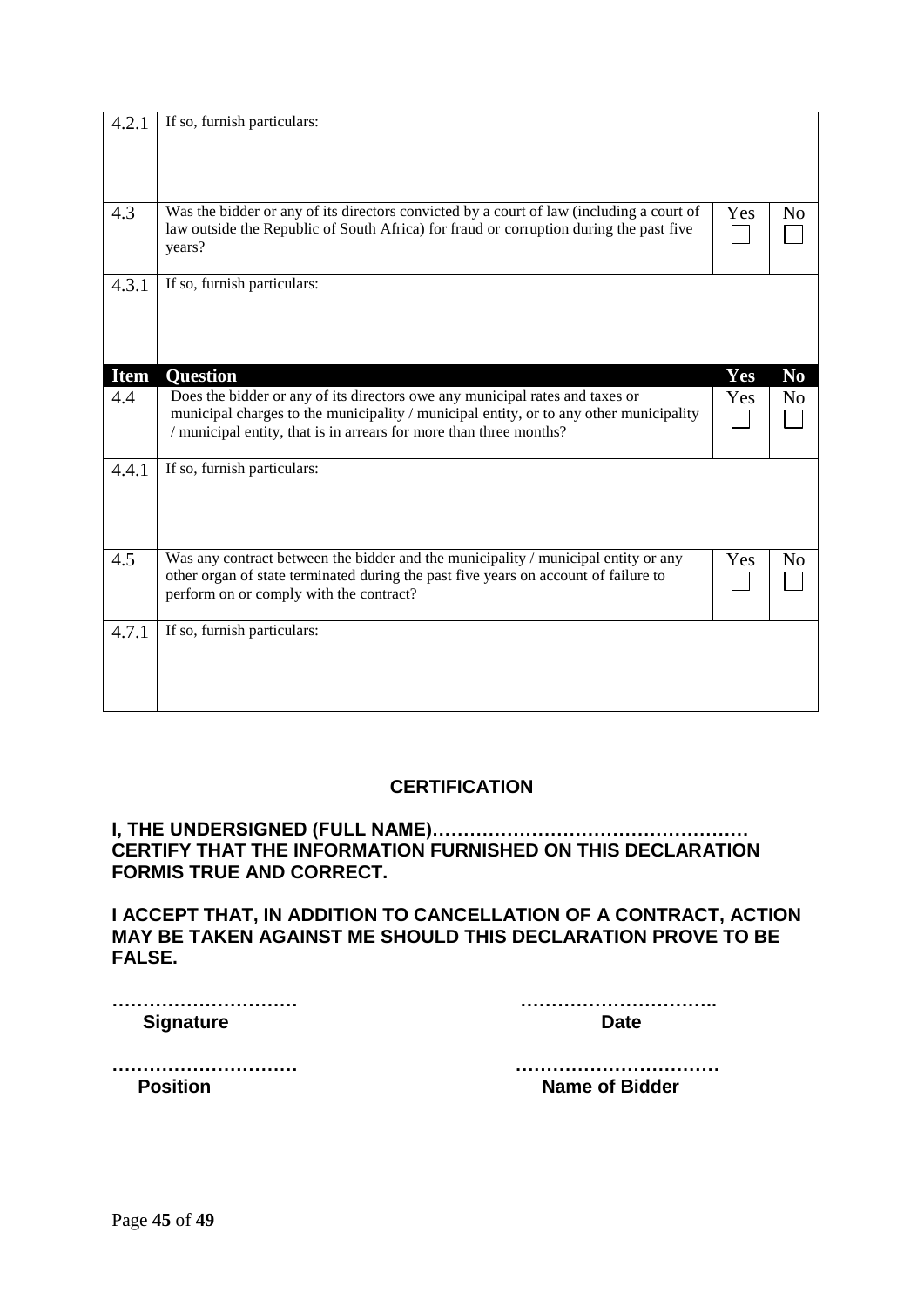#### **CERTIFICATE OF INDEPENDENT BID DETERMINATION**

- 1 This Municipal Bidding Document (MBD) must form part of all bids<sup>1</sup> invited.
- 2 Section 4 (1) (b) (iii) of the Competition Act No. 89 of 1998, as amended, prohibits an agreement between, or concerted practice by, firms, or a decision by an association of firms, if it is between parties in a horizontal relationship and if it involves collusive bidding (or bid rigging).² Collusive bidding is a *pe se* prohibition meaning that it cannot be justified under any grounds.
- 3 Municipal Supply Regulation 38 (1) prescribes that a supply chain management policy must provide measures for the combating of abuse of the supply chain management system, and must enable the accounting officer, among others, to:
	- a. take all reasonable steps to prevent such abuse;
	- b. reject the bid of any bidder if that bidder or any of its directors has abused the supply chain management system of the municipality or municipal entity or has committed any improper conduct in relation to such system; and
	- c. cancel a contract awarded to a person if the person committed any corrupt or fraudulent act during the bidding process or the execution of the contract.
- 4 This MBD serves as a certificate of declaration that would be used by institutions to ensure that, when bids are considered, reasonable steps are taken to prevent any form of bid-rigging.
- 5 In order to give effect to the above, the attached Certificate of Bid Determination (MBD 9) must be completed and submitted with the bid:

**¹ Includes price quotations, advertised competitive bids, limited bids and proposals.**

**² Bid rigging (or collusive bidding) occurs when businesses, that would otherwise be expected to compete, secretly conspire to raise prices or lower the quality of goods and / or services for purchasers who wish to acquire goods and / or services through a bidding process. Bid rigging is, therefore, an agreement between competitors not to compete.**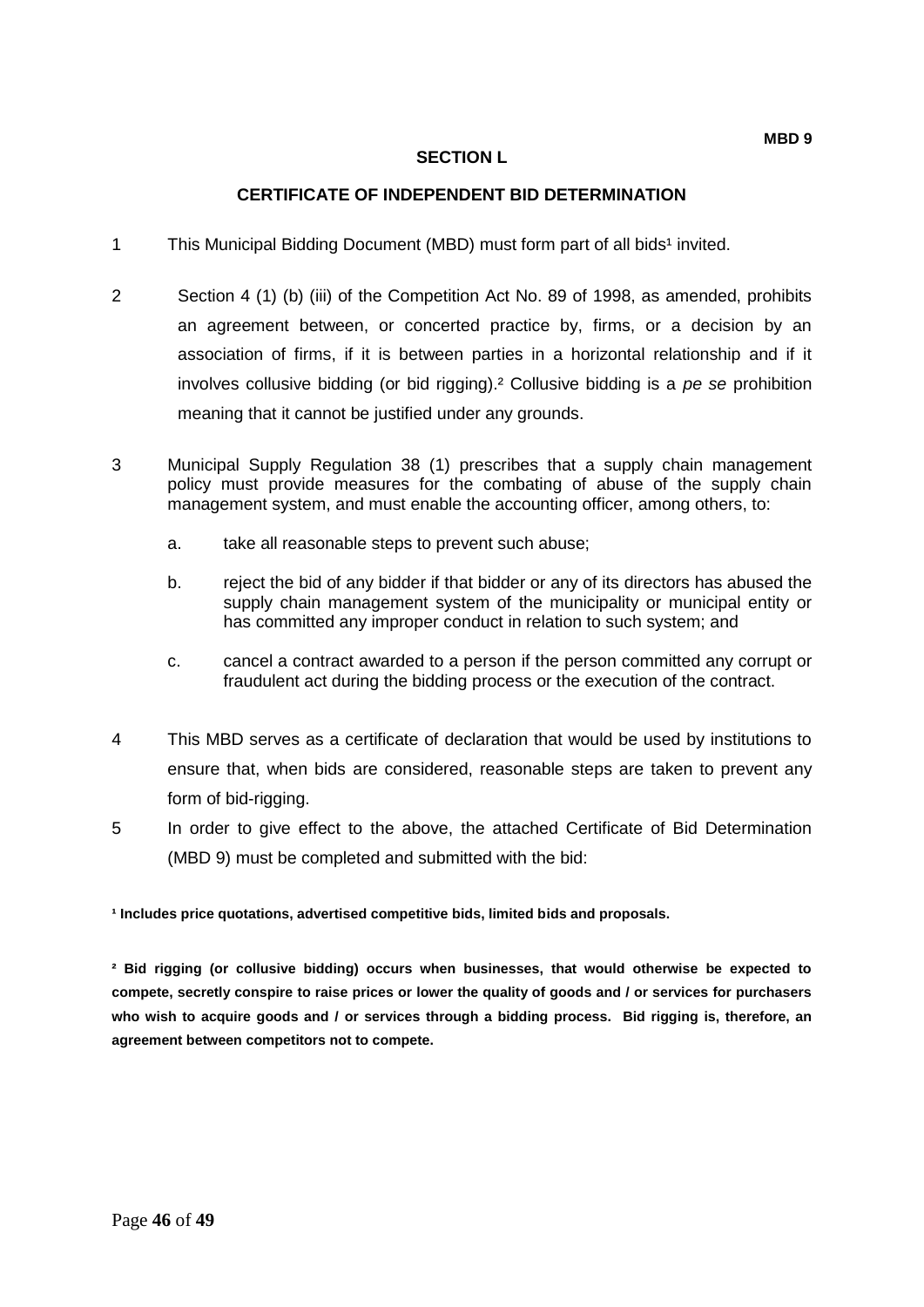### **CERTIFICATE OF INDEPENDENT BID DETERMINATION**

I, the undersigned, in submitting the accompanying bid:

(Bid Number and Description)

\_\_\_\_\_\_\_\_\_\_\_\_\_\_\_\_\_\_\_\_\_\_\_\_\_\_\_\_\_\_\_\_\_\_\_\_\_\_\_\_\_\_\_\_\_\_\_\_\_\_\_\_\_\_\_\_\_\_\_\_\_\_\_\_\_\_\_\_\_\_\_\_

in response to the invitation for the bid made by:

(Name of Municipality / Municipal Entity)

\_\_\_\_\_\_\_\_\_\_\_\_\_\_\_\_\_\_\_\_\_\_\_\_\_\_\_\_\_\_\_\_\_\_\_\_\_\_\_\_\_\_\_\_\_\_\_\_\_\_\_\_\_\_\_\_\_\_\_\_\_\_\_\_\_\_\_\_\_\_\_\_\_

do hereby make the following statements that I certify to be true and complete in every respect:

I certify, on behalf of:

 $\overline{\phantom{a}}$ 

\_\_\_\_\_\_\_\_\_\_\_\_\_\_\_\_\_\_\_\_\_\_\_\_\_\_\_\_\_\_\_\_\_\_\_\_\_\_\_\_\_\_\_\_\_\_\_\_\_\_\_\_\_\_\_that:

(Name of Bidder)

- 1. I have read and I understand the contents of this Certificate;
- 2. I understand that the accompanying bid will be disqualified if this Certificate is found not to be true and complete in every respect;
- 3. I am authorized by the bidder to sign this Certificate, and to submit the accompanying bid, on behalf of the bidder;
- 4. Each person whose signature appears on the accompanying bid has been authorized by the bidder to determine the terms of, and to sign, the bid, on behalf of the bidder;
- 5. For the purposes of this Certificate and the accompanying bid, I understand that the word "competitor" shall include any individual or organization, other than the bidder, whether or not affiliated with the bidder, who:
	- (a) has been requested to submit a bid in response to this bid invitation;
	- (b) could potentially submit a bid in response to this bid invitation, based on their qualifications, abilities or experience; and
	- (c) provides the same goods and services as the bidder and/or is in the same line of business as the bidder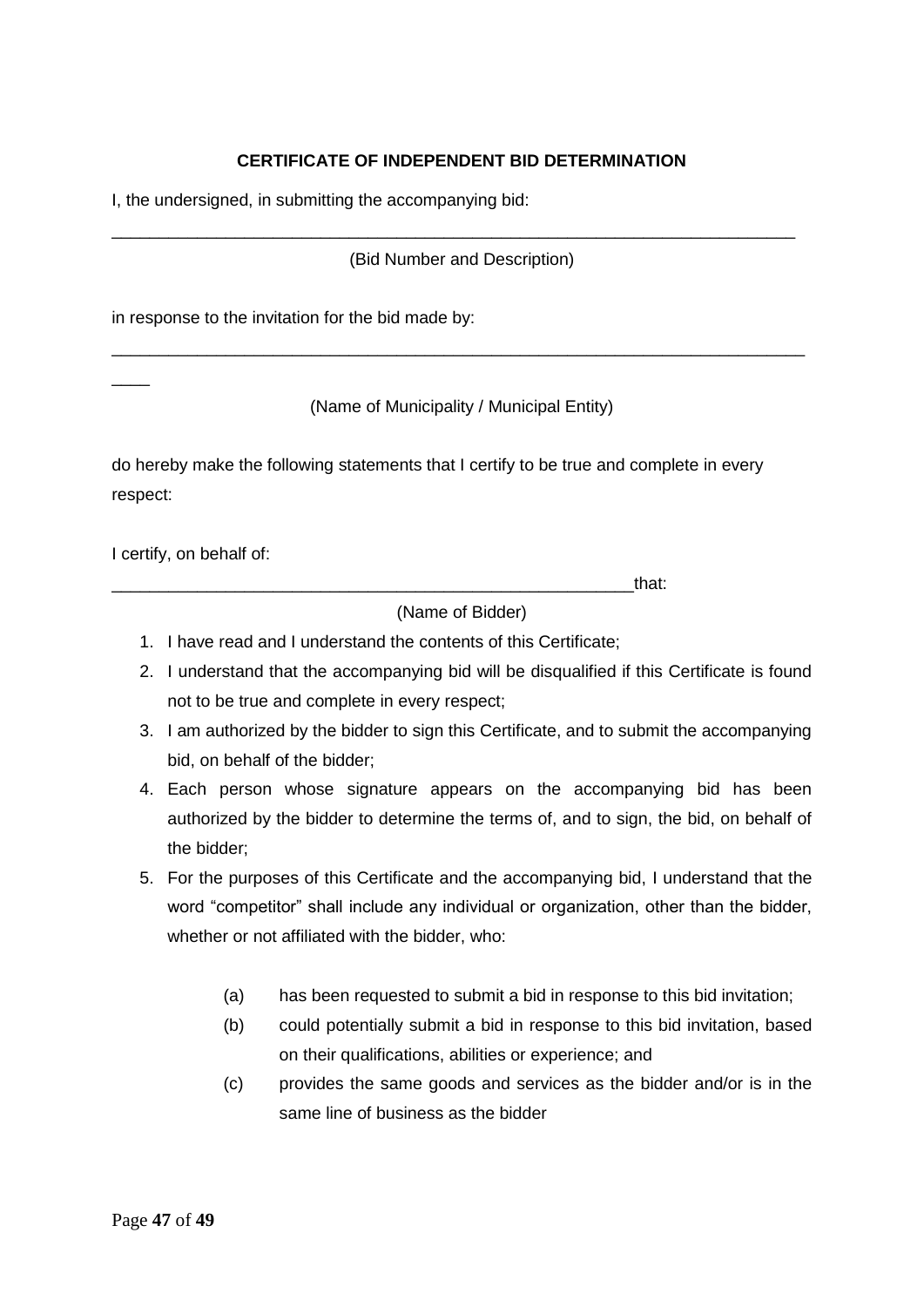- 6. The bidder has arrived at the accompanying bid independently from, and without consultation, communication, agreement or arrangement with any competitor.However communication between partners in a joint venture or consortium<sup>3</sup> will not be construed as collusive bidding.
- 7. In particular, without limiting the generality of paragraphs 6 above, there has been no consultation, communication, agreement or arrangement with any competitor regarding:
	- (a) prices;
	- (b) geographical area where product or service will be rendered (market allocation)
	- (c) methods, factors or formulas used to calculate prices;
	- (d) the intention or decision to submit or not to submit, a bid;
	- (e) the submission of a bid which does not meet the specifications and conditions of the bid; or
	- (f) bidding with the intention not to win the bid.
- 8. In addition, there have been no consultations, communications, agreements or arrangements with any competitor regarding the quality, quantity, specifications and conditions or delivery particulars of the products or services to which this bid invitation relates.
- 9. The terms of the accompanying bid have not been, and will not be, disclosed by the bidder, directly or indirectly, to any competitor, prior to the date and time of the official bid opening or of the awarding of the contract.

**³ Joint venture or Consortium means an association of persons for the purpose of combining their expertise, property, capital, efforts, skill and knowledge in an activity for the execution of a contract.**